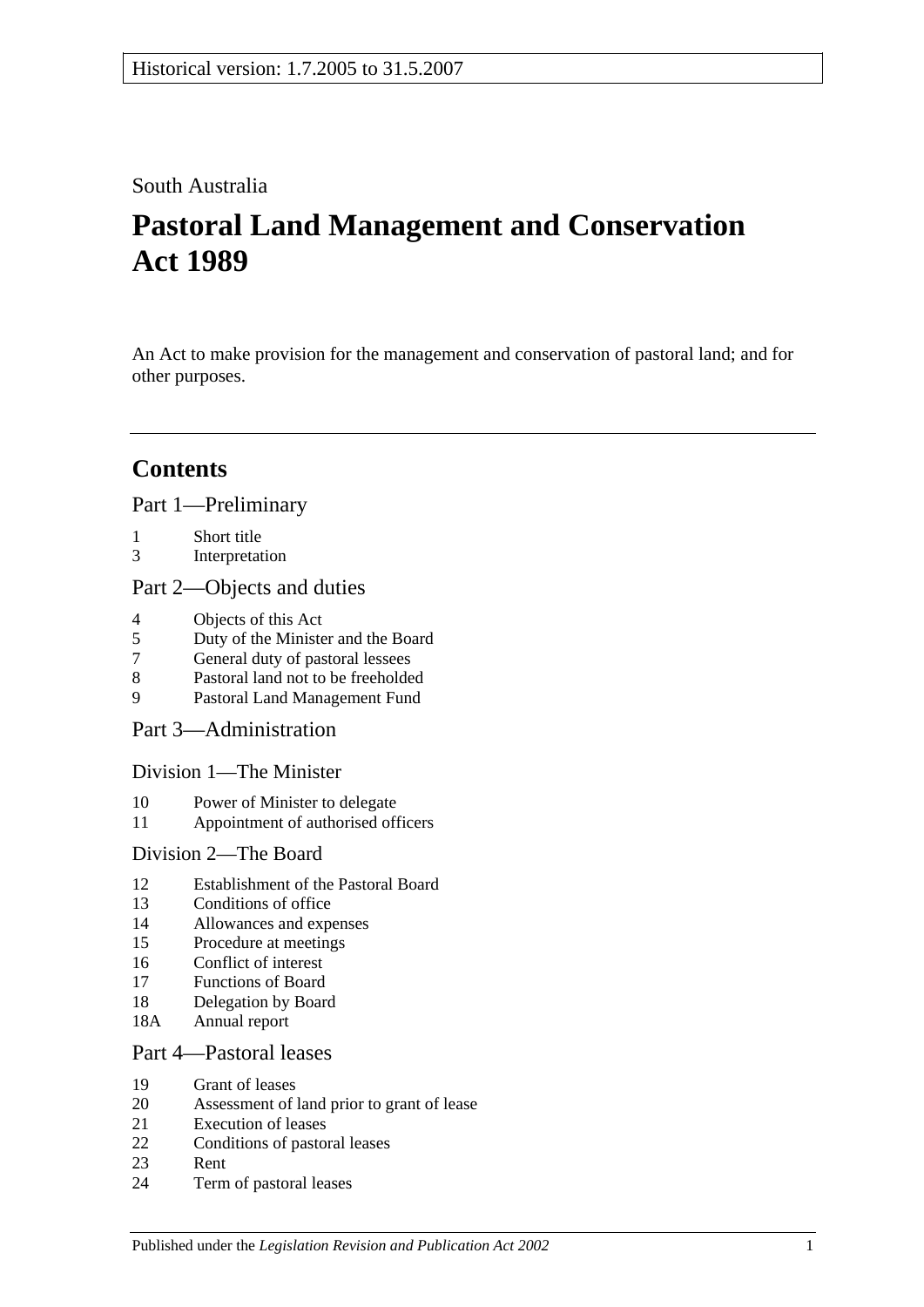- 25 [Assessment of land](#page-15-0)
- 25A [Establishment of pool of persons for the purposes of section](#page-15-1) 25B
- 25B [Assistance to lessee](#page-16-0)
- 26 [Extension of term of pastoral leases and variation of conditions](#page-17-0)
- 27 [Exemption from stamp duty](#page-17-1)
- 28 [Dealing with pastoral leases](#page-18-0)
- 29 [Agreements to deal with a lease](#page-18-1)
- 30 [Consent to certain share transfers in pastoral company](#page-18-2)
- 31 [Alteration of boundaries](#page-19-0)
- 31A [Variation of land subject to lease](#page-19-1)
- 32 [Resumption of land](#page-19-2)
- 33 [Abandonment of land](#page-20-0)
- 34 [Vacation of land](#page-20-1)
- 35 [Penalties for late payment of rent](#page-20-2)
- 36 [Waiver](#page-20-3)
- 37 [Cancellation of lease or imposition of fine on breach of conditions](#page-21-0)
- 38 [Cancellation of pastoral lease obtained by false statement](#page-21-1)
- 39 [Compensation](#page-21-2)
- 40 [Notice of adverse action to be given to holders of registered interests or caveats](#page-22-0)

### [Part 5—Land management and protection](#page-22-1)

- 41 [Property plans](#page-22-2)
- 42 [Verification of stock levels](#page-23-0)
- 43 [Notices to destock or take other action](#page-24-0)<br>44 Reference areas
- [Reference areas](#page-24-1)

### [Part 6—Access to pastoral land](#page-25-0)

#### [Division 1—Public access routes and stock routes](#page-25-1)

- 45 [Establishment of public access routes and stock routes](#page-25-2)
- [Division 2—Travelling stock](#page-26-0)
- 46 [Travelling with stock](#page-26-1)

#### [Division 2A—Indigenous land use agreements](#page-27-0)

- 46A [Indigenous land use agreement binding on lessees](#page-27-1)
- 46B [Immunity from liability](#page-27-2)
- 46C [ILUA to be endorsed on lease](#page-28-0)

### [Division 3—Public access](#page-28-1)

- 47 [Rights of Aboriginal persons](#page-28-2)
- 48 [Right to travel across and camp on pastoral land](#page-29-0)
- 48A [Public register](#page-30-0)
- 48B [Trespassers on pastoral land the subject of an ILUA](#page-31-0)
- 49 [Public access not to be obstructed](#page-31-1)

### [Part 7—Appeals](#page-32-0)

### [Division 1—The Tribunal](#page-32-1)

- 50 [Establishment of the Tribunal](#page-32-2)
- 51 [Determination](#page-32-3) of questions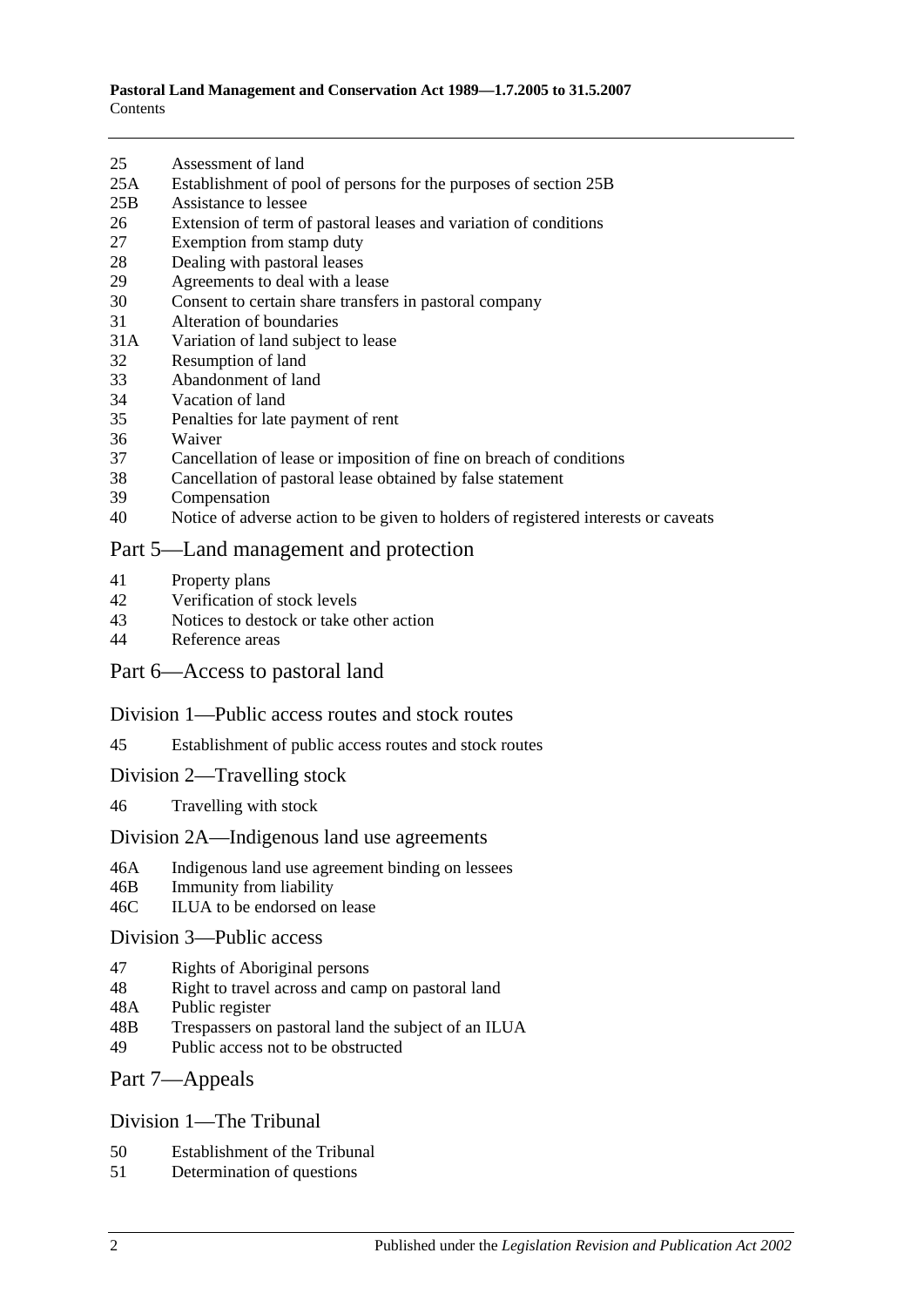- 52 [Powers and procedures of the Tribunal](#page-32-4)
- 53 [Compulsory conferences](#page-34-0)

### [Division 2—Right of appeal to Tribunal](#page-34-1)

- 54 [Appeal against certain decisions](#page-34-2)
- 55 [Operation of certain decisions pending appeal](#page-34-3)

[Division 3—Review of valuation and right of appeal to Land and Valuation Court](#page-35-0)

56 [Right of review or appeal](#page-35-1)

### [Part 8—Miscellaneous](#page-35-2)

- 57 [Misuse of pastoral land](#page-35-3)
- 58 [Notice to be given of cattle muster](#page-36-0)
- 59 [Right to take water](#page-36-1)
- 60 [Policing powers](#page-37-0)
- 61 [Powers of entry etc](#page-37-1)
- 62 [Act does not derogate from Mining Act, Opal Mining Act or Petroleum Act](#page-38-0)
- 63 [Offence of hindering or obstructing person exercising powers under this Act](#page-38-1)
- 64 [Protection from personal liability](#page-38-2)
- 65 [Duty of Registrar-General](#page-38-3)
- 66 [Certain debts are charges over leases](#page-38-4)
- 67 [Service of notices](#page-39-0)
- 68 [Evidentiary provision](#page-39-1)
- 69 [General defence](#page-39-2)
- 70 [Regulations](#page-39-3)

[Schedule—Transitional provisions](#page-40-0)

[Legislative history](#page-42-0)

## <span id="page-2-0"></span>**The Parliament of South Australia enacts as follows:**

# **Part 1—Preliminary**

## <span id="page-2-1"></span>**1—Short title**

This Act may be cited as the *Pastoral Land Management and Conservation Act 1989*.

## <span id="page-2-3"></span><span id="page-2-2"></span>**3—Interpretation**

(1) In this Act, unless the contrary intention appears—

*Aboriginal people* means the people who inhabited Australia before European colonisation;

*Aboriginal person* means a descendant of the Aboriginal people who is accepted as a member by a group in the community who claim descent from the Aboriginal people;

### *authorised officer* means—

- (a) a police officer; or
- (b) a person appointed by the Minister as an authorised officer for the purposes of this Act;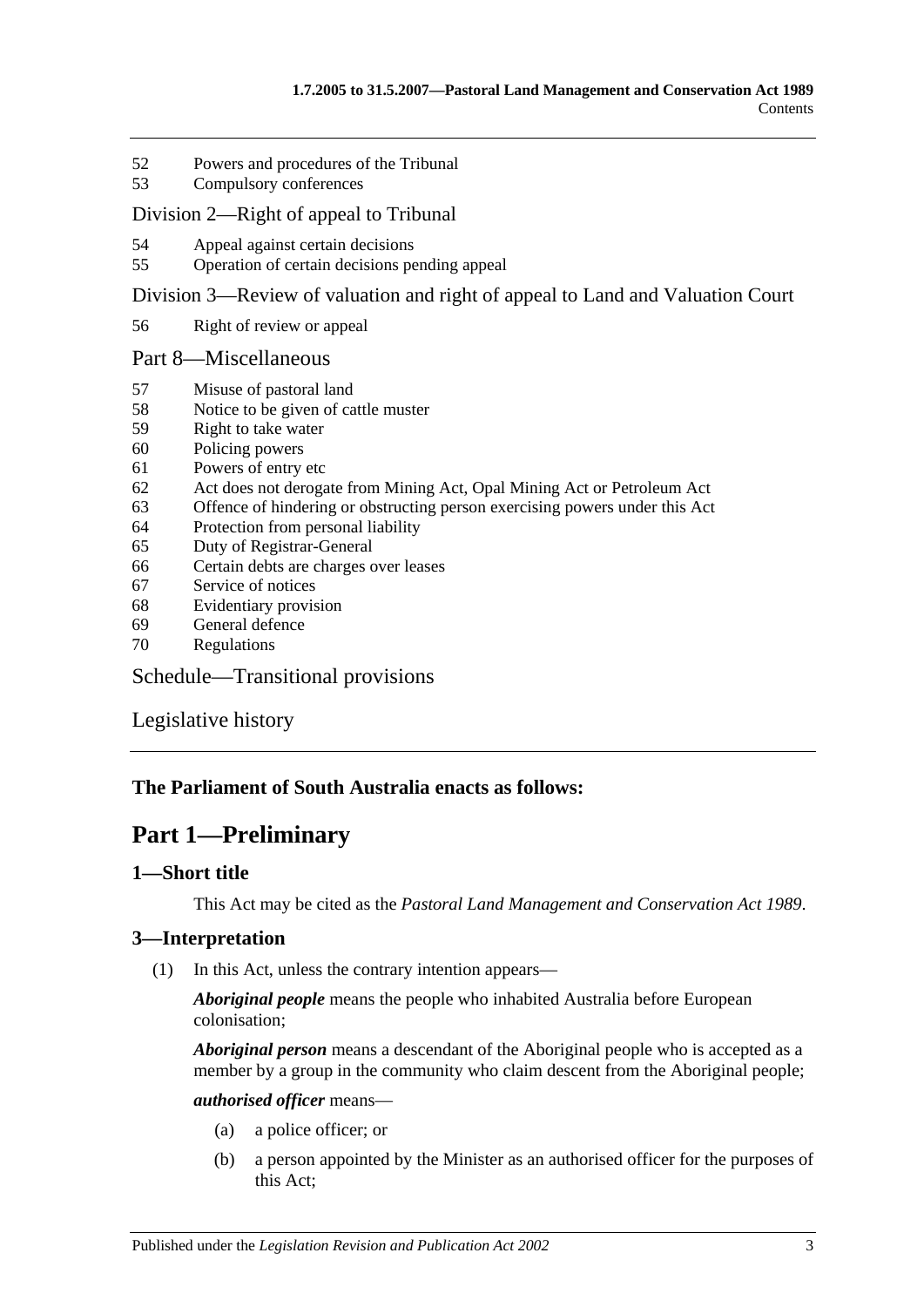*the Board* means the Pastoral Board established under this Act;

*Crown land* means land held by the Crown that has not been alienated in fee simple and is not part of a reserve under the *[National Parks and Wildlife Act](http://www.legislation.sa.gov.au/index.aspx?action=legref&type=act&legtitle=National%20Parks%20and%20Wildlife%20Act%201972) 1972* or subject to any lease (other than a mining lease), agreement to purchase or dedication;

*degradation* of land means a decline in the quality of the natural resources of the land resulting from human activities on the land, and *degraded* has a corresponding meaning;

*ILUA* means an indigenous land use agreement registered under Part 2 Division 3 of the *Native Title Act 1993* of the Commonwealth, the parties to which must include, but are not limited to, the Crown, a lessee of pastoral land and a native title group;

*motor vehicle* means any vehicle capable of being driven or ridden that is propelled by means of an engine;

### *native title group* means—

- (a) in the case where the ILUA is an ILUA (body corporate agreement) under Part 2 Division 3 Subdivision B of the *Native Title Act 1993* of the Commonwealth—the persons referred to in section 24BD(1) of that Act; and
- (b) in the case where the ILUA is an ILUA (area agreement) under Part 2 Division 3 Subdivision C of the *Native Title Act 1993* of the Commonwealth—the persons referred to in section 24CD(2) or (3) (as the case requires) of that Act; and
- <span id="page-3-0"></span>(c) in any case—
	- (i) a person who is, pursuant to section 24EA of the *Native Title Act 1993* of the Commonwealth, bound by a particular ILUA; and
	- (ii) a person—
		- (A) who holds native title; or
		- (B) who is a member of a native title claim group (within the meaning of the *Native Title Act 1993* of the Commonwealth),

in relation to the land or waters subject to a particular ILUA; and

(iii) any other person identified in the regulations as being included within the ambit of this definition,

but does not include a person identified in the regulations as being excluded from the ambit of this definition;

*pastoral land* means land comprised in a pastoral lease;

*pastoral lease* means a lease granted under this Act over Crown land for pastoral purposes;

*pastoral purposes* means the pasturing of stock and other ancillary purposes;

*rehabilitation* of degraded land means to bring the land back to at least the condition it was in before its degradation, having particular regard to its capacity to carry stock and its level of soil stability;

*the repealed Act* means the *[Pastoral Act](http://www.legislation.sa.gov.au/index.aspx?action=legref&type=act&legtitle=Pastoral%20Act%201936) 1936* repealed by this Act;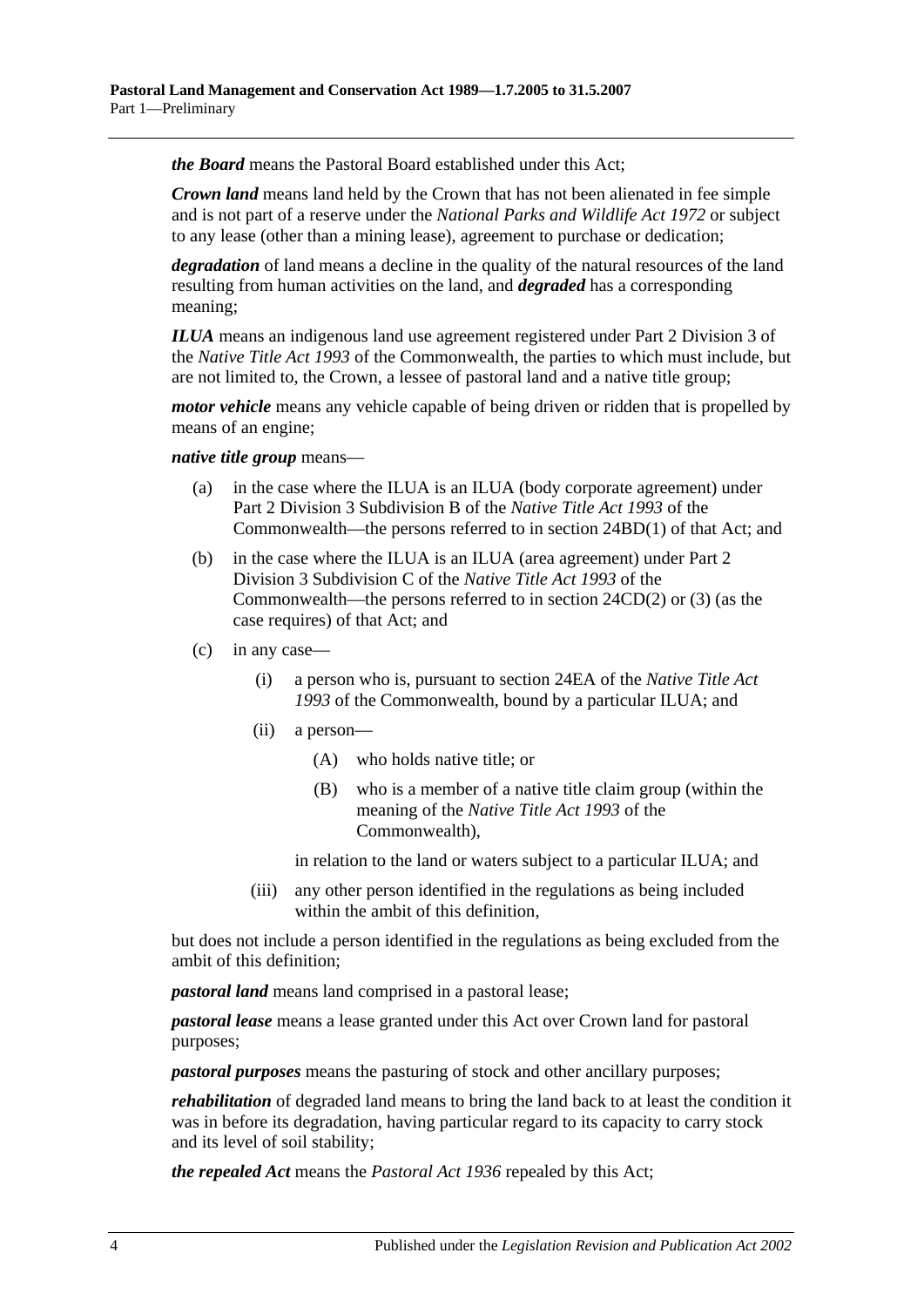*stock* means any species of animal permitted by the terms of a pastoral lease to be pastured by the lessee on the land as part of the commercial enterprise under the lease;

*the Tribunal* means the Pastoral Land Appeal Tribunal established under this Act;

*unimproved value*, in relation to land, means unimproved value as defined in the *[Valuation of Land Act](http://www.legislation.sa.gov.au/index.aspx?action=legref&type=act&legtitle=Valuation%20of%20Land%20Act%201971) 1971*;

*variation* of conditions includes an addition, deletion or substitution, and *to vary* has a corresponding meaning.

(2) For the purposes of the definition of *ILUA*, a *native title group* does not include a person who would not, but for the operation of [paragraph](#page-3-0) (c) of the definition of *native title group*, be included in the definition of *native title group*.

# <span id="page-4-0"></span>**Part 2—Objects and duties**

### <span id="page-4-1"></span>**4—Objects of this Act**

The objects of this Act are as follows:

- (a) to ensure that all pastoral land in the State is well managed and utilised prudently so that its renewable resources are maintained and its yield sustained; and
- (b) to provide for—
	- (i) the effective monitoring of the condition of pastoral land; and
	- (ii) the prevention of degradation of the land and its indigenous plant and animal life; and
	- (iii) the rehabilitation of the land in cases of damage; and
- (c) to provide a form of tenure of Crown land for pastoral purposes that is conducive to the economic viability of the pastoral industry; and
- (d) to recognise the right of Aboriginal persons to follow traditional pursuits on pastoral land; and
- (e) to provide the community with a system of access to and through pastoral land that finds a proper balance between the interests of the pastoral industry and the interests of the community in enjoying the unique environment of the land.

## <span id="page-4-2"></span>**5—Duty of the Minister and the Board**

The Minister and the Board, in administering this Act and in exercising any other power or discharging any other function in relation to pastoral leases—

- (a) must act consistently with and seek to further the objects of this Act; and
- (b) must have regard to plans or guidelines established by Government agencies, regional NRM boards and planning authorities that are applicable to pastoral land; and
- (c) must have regard to the relevant terms of any ILUA.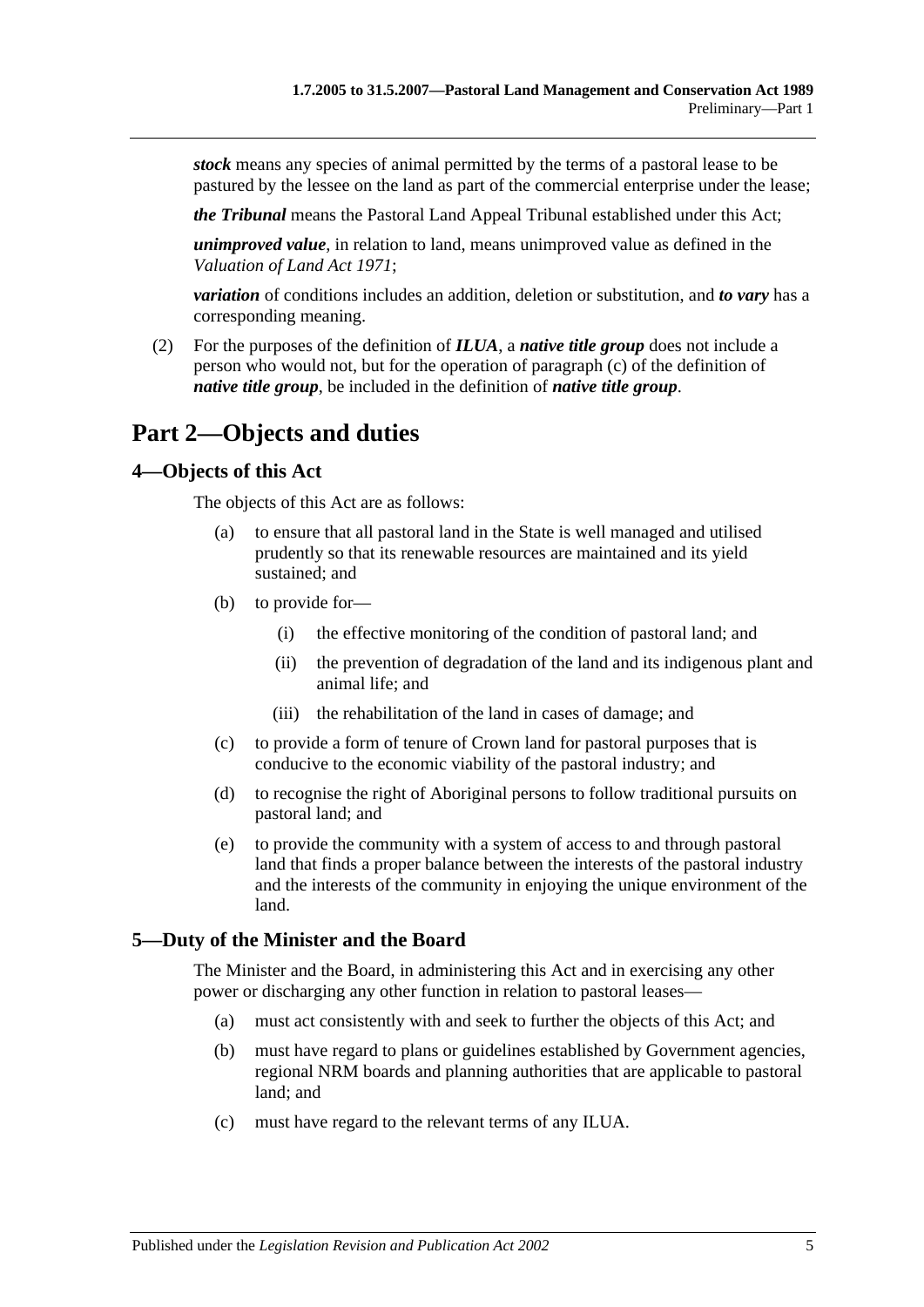## <span id="page-5-0"></span>**7—General duty of pastoral lessees**

It is the duty of a lessee throughout the term of a pastoral lease—

- (a) to carry out the enterprise under the lease in accordance with good land management practices; and
- (b) to prevent degradation of the land; and
- (c) to endeavour, within the limits of financial resources, to improve the condition of the land.

### <span id="page-5-1"></span>**8—Pastoral land not to be freeholded**

Despite any Act or law to the contrary—

- (a) the Minister cannot enter into any agreement or arrangement for transferring an estate in fee simple in pastoral land to the lessee of that land, except pastoral land that the Governor has determined is to be used for some purpose other than pastoral purposes;
- (b) a pastoral lease is the only form of tenure that can be granted over Crown land that is to be used wholly or principally for pastoral purposes.

# <span id="page-5-2"></span>**9—Pastoral Land Management Fund**

- (1) The Minister must establish a fund to be entitled the *Pastoral Land Management Fund* (in this section referred to as *the Fund*).
- (2) The Fund will consist of—
	- (a) if the amount received in a particular year by way of rent paid under pastoral leases exceeds the administrative costs attributable to administering those leases for that year—a prescribed percentage (being not less than 5 per cent or more than 15 per cent) of the excess; and
	- (b) any money provided by Parliament for the purposes of the Fund; and
	- (c) any money paid into the Fund pursuant to any other Act; and
	- (d) any accretions arising out of investment of the money of the Fund.
- (3) The amount to be paid into the Fund in respect of a particular year pursuant to subsection (2)(a) must be paid into the Fund no later than 30 June of the next ensuing year.
- (4) The money in the Fund may be invested in such manner as the Minister thinks fit.
- (5) The Fund must be applied in such manner as the Minister, on the recommendation of the Board, thinks fit for the following purposes and in the following order of priority:
	- (a) research into techniques for pastoral land management, for prevention or minimisation of pastoral land degradation and for rehabilitation of degraded pastoral land;
	- (b) the publication of research findings and dissemination of information relating to those techniques;
	- (e) experimentation with and practical development of those techniques;
	- (d) such other projects relating to the management and conservation of pastoral land as the Minister thinks fit.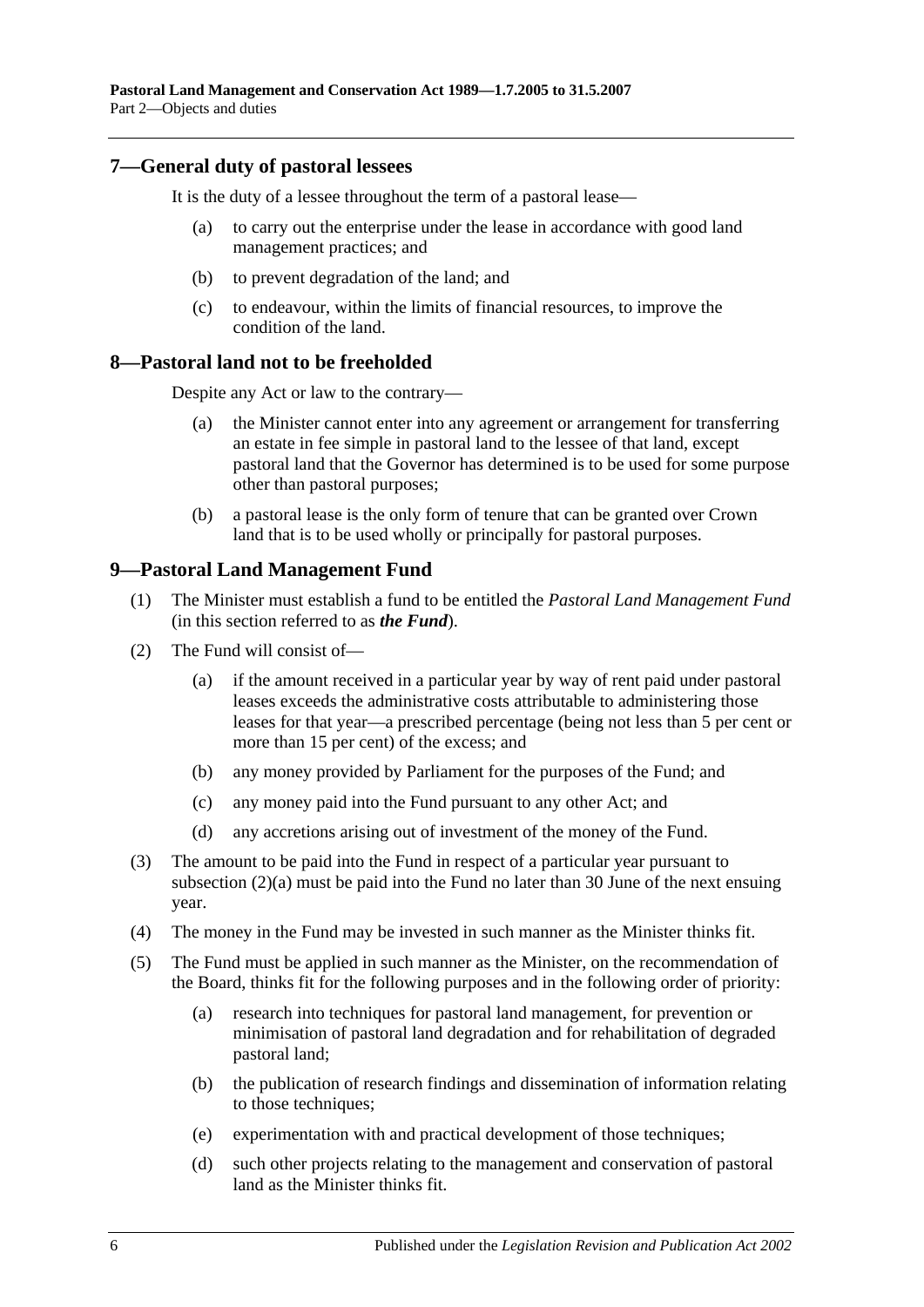# <span id="page-6-0"></span>**Part 3—Administration**

# <span id="page-6-1"></span>**Division 1—The Minister**

# <span id="page-6-2"></span>**10—Power of Minister to delegate**

- (1) The Minister may delegate any of the Minister's powers or functions under this Act (except for this Part)—
	- (a) to the Board; or
	- (b) to any particular person or body; or
	- (c) to the person for the time being occupying a particular office or position.
- (2) A delegation under this section—
	- (a) must be by instrument in writing; and
	- (b) may be absolute or conditional; and
	- (c) does not derogate from the power of the Minister to act in any matter; and
	- (d) is revocable at will by the Minister.

# <span id="page-6-3"></span>**11—Appointment of authorised officers**

- (1) The Minister may appoint such persons to be authorised officers for the purposes of this Act as the Minister thinks fit.
- (2) An appointment under this section—
	- (a) will be for a period stated in the instrument of appointment; and
	- (b) may be made subject to conditions limiting the area within which, or the purposes for which, the appointee may exercise the powers of an authorised officer.
- (3) A person appointed as an authorised officer must be issued with an identity card in a form approved by the Minister.

# <span id="page-6-4"></span>**Division 2—The Board**

# <span id="page-6-5"></span>**12—Establishment of the Pastoral Board**

- (1) The *Pastoral Board* is established.
- (2) The Board consists of 6 members appointed by the Governor, of whom—
	- (a) one, being a person who has, in the opinion of the Minister, wide experience in administration of pastoral leases, will be appointed on the nomination of the Minister; and
	- (b) one, being a person who has, in the opinion of the Minister for Environment and Heritage, a wide knowledge of the ecology, and experience in the management, of the pastoral land of this State, will be appointed on the nomination of that Minister; and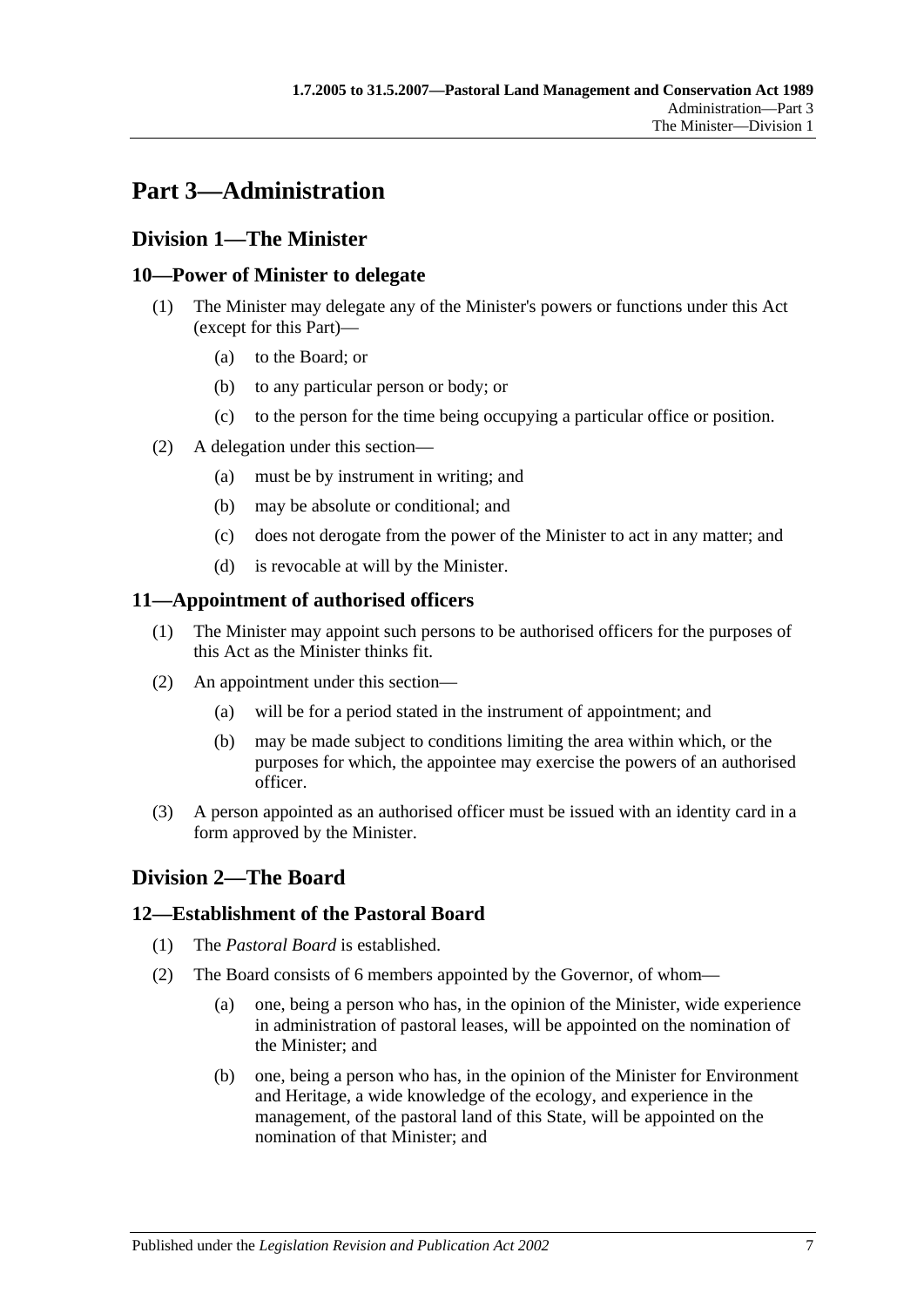- (c) one, being a person who, in the opinion of the Minister for Primary Industries, Natural Resources and Regional Development, has had wide experience in the field of land and soil conservation of pastoral land, will be appointed on the nomination of that Minister; and
- <span id="page-7-1"></span>(d) one will be selected by the Minister from a list of 3 persons who produce beef cattle on pastoral land outside the dog fence, submitted by the South Australian Farmers Federation; and
- <span id="page-7-2"></span>(e) one will be selected by the Minister from a list of 3 persons who produce sheep on pastoral land inside the dog fence, submitted by the South Australian Farmers Federation; and
- (f) one will be selected by the Minister from a list of 3 persons submitted by the Conservation Council of South Australia Inc.
- <span id="page-7-3"></span>(3) At least one member must be a woman and one a man.
- (4) The Governor will appoint a member of the Board to preside at meetings of the Board.
- (5) The Governor must appoint a deputy to each member of the Board.
- (6) A person who is to be the deputy of a member appointed under [subsection](#page-7-1)  $(2)(d)$ , [\(e\)](#page-7-2) or [\(f\)](#page-7-3) must be appointed in the same manner as the member was appointed to the Board.
- (7) Where the appointments of a member under [subsection](#page-7-1)  $(2)(d)$ , [\(e\)](#page-7-2) or [\(f\)](#page-7-3) and of that member's deputy are being made at the same time, both must be selected from the one panel of names.
- (8) A deputy may, in the absence of the member, act as a member of the Board.

### <span id="page-7-0"></span>**13—Conditions of office**

- (1) A member of the Board will be appointed for a term not exceeding three years and will, on the expiration of a term of office, be eligible for reappointment.
- <span id="page-7-4"></span>(2) The Governor may remove a member of the Board from office—
	- (a) for misconduct; or
	- (b) for neglect of duty; or
	- (c) for incompetence; or
	- (d) for mental or physical incapacity to carry out the duties of office satisfactorily.
- (3) The office of a member becomes vacant if the member—
	- (a) dies; or
	- (b) completes a term of office and is not reappointed; or
	- (c) resigns by written notice addressed to the Minister; or
	- (d) is removed from office by the Governor under [subsection](#page-7-4) (2).
- (4) Upon the office of a member becoming vacant, a person must be appointed in accordance with this Act to the vacant office.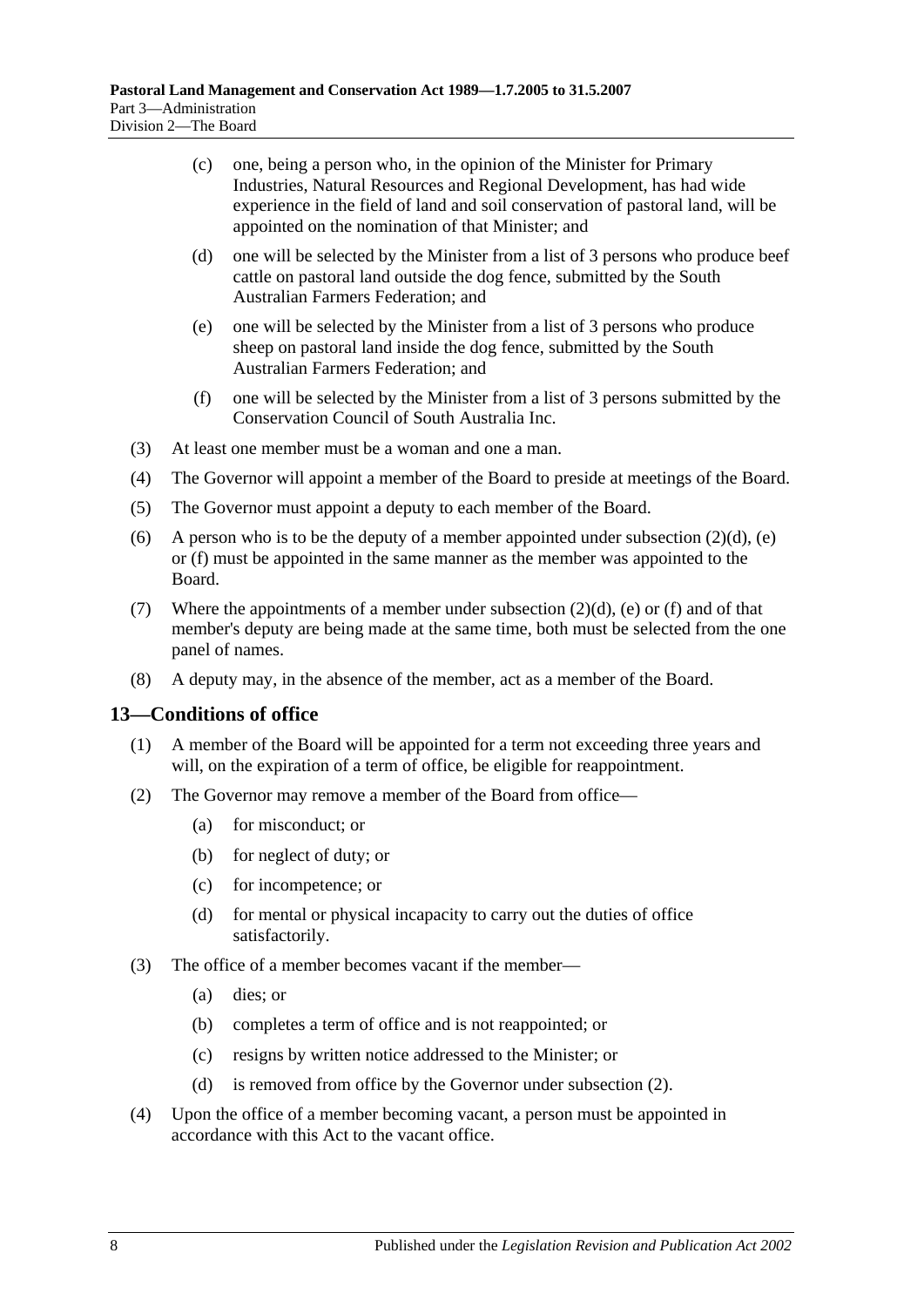## <span id="page-8-0"></span>**14—Allowances and expenses**

A member of the Board is entitled to such allowances and expenses as the Governor may determine.

### <span id="page-8-1"></span>**15—Procedure at meetings**

- (1) A meeting of the Board will be chaired by the member appointed to preside at meetings or, in the absence of that person, by a member chosen by the members present from amongst their own number.
- (2) Subject to [subsection](#page-8-3) (3), the Board may act despite there being vacancies in its membership.
- <span id="page-8-3"></span>(3) Four members constitute a quorum of the Board and no business may be transacted at a meeting of the Board unless a quorum is present.
- (4) Each member present at a meeting of the Board has one vote on any question arising for decision and, if the votes are equal, the member presiding at the meeting may exercise a casting vote.
- (5) A decision carried by a majority of the votes cast by the members present at a meeting is a decision of the Board.
- (5a) A conference by telephone or other electronic means between members of the Board will, for the purposes of this section, be taken to be a meeting of the Board at which the participating members are present if—
	- (a) notice of the conference is given to all members in the manner determined by the Board for that purpose; and
	- (b) each participating member is capable of communicating with every other participating member during the conference.
- (5b) A proposed resolution of the Board becomes a valid decision of the Board despite the fact that it is not voted on at a meeting of the Board if—
	- (a) a notice of the proposed resolution is given to all members in accordance with procedures determined by the Board; and
	- (b) a majority of the members expresses concurrence in the proposed resolution by letter, telex, facsimile transmission or other written communication setting out the terms of the proposed resolution.
- (5c) The Board must cause accurate minutes of its meetings to be kept.
- (6) Subject to this Act, the proceedings of the Board may be conducted as it thinks fit.

### <span id="page-8-4"></span><span id="page-8-2"></span>**16—Conflict of interest**

- (1) A member of the Board has an interest in a matter before the Board if—
	- (a) the member or a person with whom the member is closely associated would, if the matter were decided in a particular manner, receive or have a reasonable expectation of receiving a direct or indirect pecuniary benefit or suffer or have a reasonable expectation of suffering a direct or indirect pecuniary detriment; or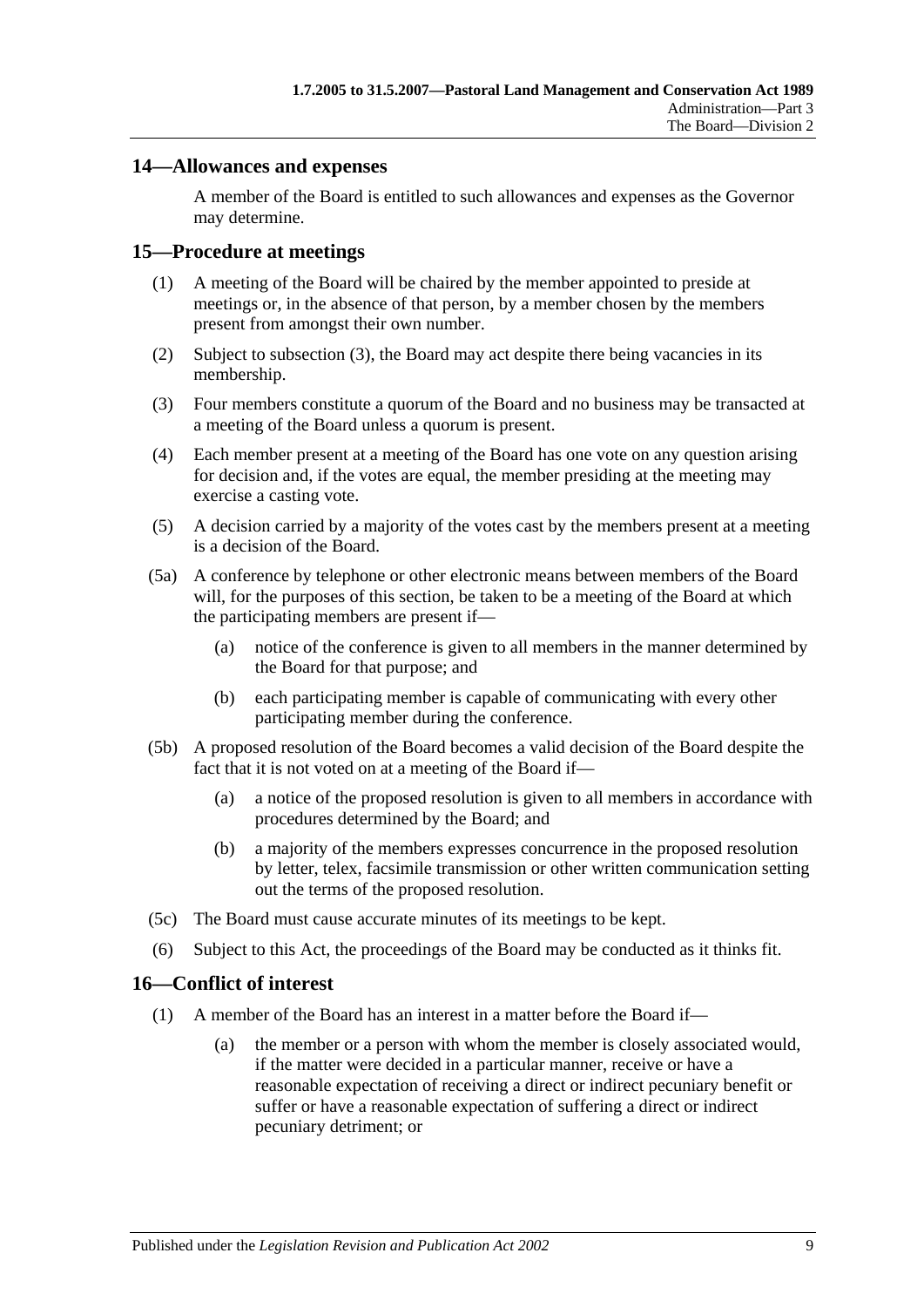(b) the member or a person with whom the member is closely associated would, if the matter were decided in a particular manner, obtain or have a reasonable expectation of obtaining a non-pecuniary benefit or suffer or have a reasonable expectation of suffering a non-pecuniary detriment,

(not, in the case of a member who is a pastoralist, being a benefit or detriment that would be enjoyed or suffered in common by all or a substantial proportion of pastoralists).

- (2) A person is closely associated with a member of the Board if that person is—
	- (a) a body corporate of which the member is a director or a member of the governing body; or
	- (b) a proprietary company in which the member is a shareholder; or
	- (c) a beneficiary under a trust or an object of a discretionary trust of which the member is a trustee; or
	- (d) a partner of the member; or
	- (e) an employer or an employee of the member; or
	- (f) the spouse, parent or child of the member.
- (3) A member of the Board who has an interest in a matter before the Board must disclose the existence of that interest to the Board.

Maximum penalty: \$5 000 or imprisonment for 1 year.

- (4) A disclosure made under [subsection](#page-8-4) (1) must be recorded in the minutes of the Board.
- (5) A member of the Board who has an interest in a matter before the Board—
	- (a) must not take part in any discussion by the Board relating to that matter; and
	- (b) must not vote in relation to that matter; and
	- (c) must be absent from the meeting room when any such discussion or voting is taking place.

Maximum penalty: \$5 000 or imprisonment for 1 year.

- (6) It is a defence to a charge of an offence against this section for the defendant to prove that, at the time of the alleged offence, the defendant was unaware of his or her interest in the matter.
- (7) The fact that a member has failed to comply with this section in relation to a matter does not, of itself, invalidate a resolution or decision on that matter, but, where it appears that the non-compliance may have had a decisive influence on the passing of the resolution or the making of the decision, the Supreme Court may, on the application of the Board, the Minister or any person affected by the resolution or decision, annul the resolution or decision and make such ancillary orders as it thinks fit.

## <span id="page-9-0"></span>**17—Functions of Board**

(1) The Board is responsible to the Minister for the administration of this Act and, in carrying out that function, is subject to the control and direction of the Minister.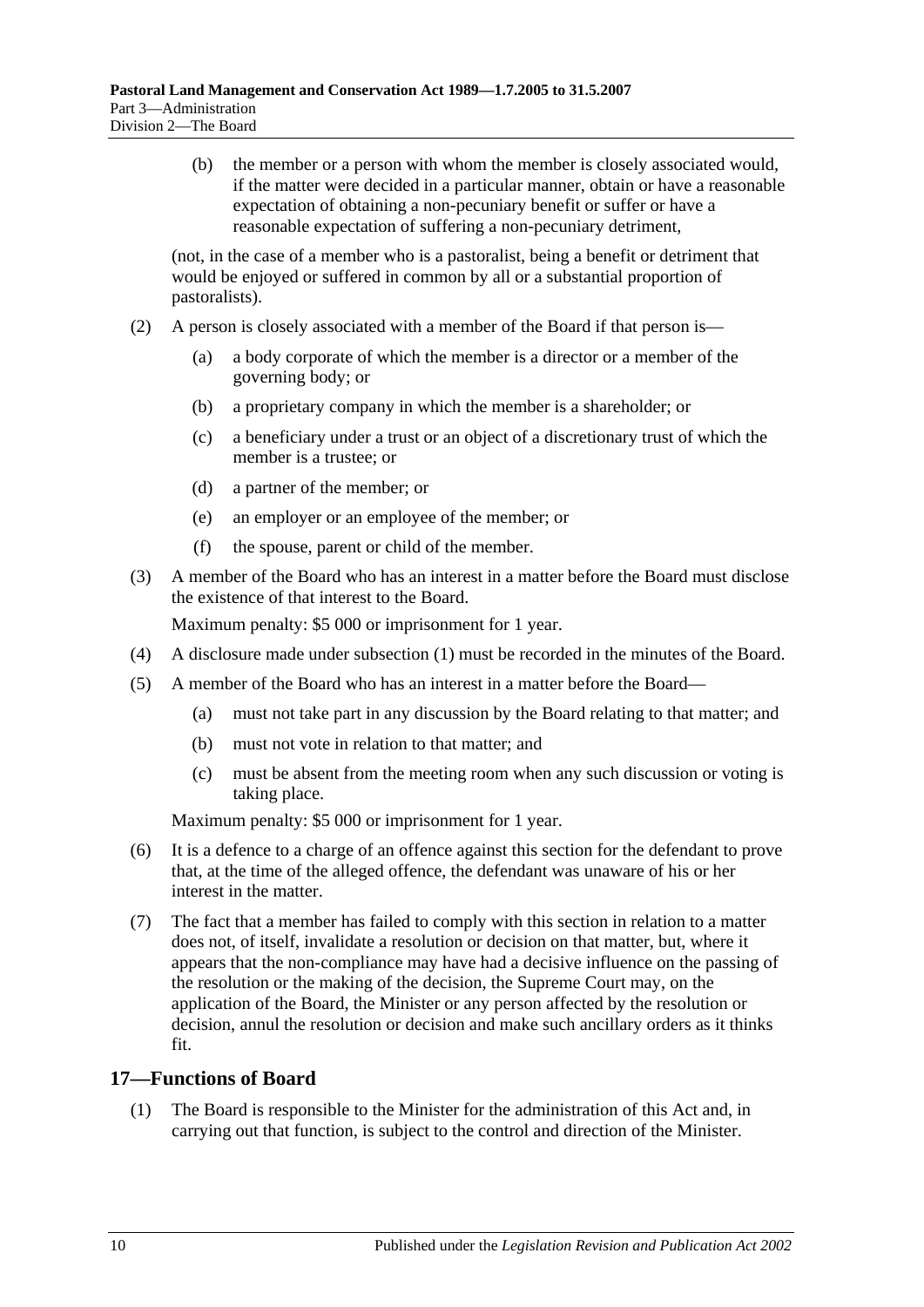- (2) The other functions of the Board are as follows:
	- (a) to advise the Minister on the policies that should govern the administration of pastoral land;
	- (b) to advise the Minister on any other matter referred to the Board by the Minister;
	- (c) to perform the other functions assigned to the Board by or under this Act or another Act or by the Minister.

### <span id="page-10-0"></span>**18—Delegation by Board**

- (1) The Board may, with the consent of the Minister, delegate any of its powers or functions (other than the function of advising the Minister on the policies that should govern the administration of pastoral land)—
	- (a) to a member of the Board; or
	- (b) to any particular person or body; or
	- (c) to the person for the time being occupying a particular office or position.
- (2) A delegation under this section—
	- (a) must be by instrument in writing; and
	- (b) may be absolute or conditional; and
	- (c) does not derogate from the power of the Board to act in any matter; and
	- (d) is revocable at will by the Board.

### <span id="page-10-1"></span>**18A—Annual report**

- (1) The Board must, no later than 30 September in each year, furnish the Minister with a report of its operations during the preceding financial year.
- (2) The Minister must, within 12 sitting days of receiving a report, have copies of it laid before both Houses of Parliament.

# <span id="page-10-2"></span>**Part 4—Pastoral leases**

### <span id="page-10-3"></span>**19—Grant of leases**

- (1) Subject to this Act, the Minister may grant pastoral leases over Crown land.
- <span id="page-10-4"></span>(2) Where the Minister proposes to make Crown land available for lease for pastoral purposes, the process for taking a lease must be an open competitive process.
- (3) [Subsection](#page-10-4) (2) does not apply—
	- (a) if the Minister is satisfied that special circumstances exist justifying the addition of the land to the holding of an existing lease; or
	- (b) if the land was subject to a pastoral lease that was surrendered upon condition that a further such lease be granted to the same lessee or a nominee of the lessee; or
	- (c) if the Minister is satisfied, on the recommendation of the Board, that for any other good and proper reason it would be just and equitable to offer the land to a particular person.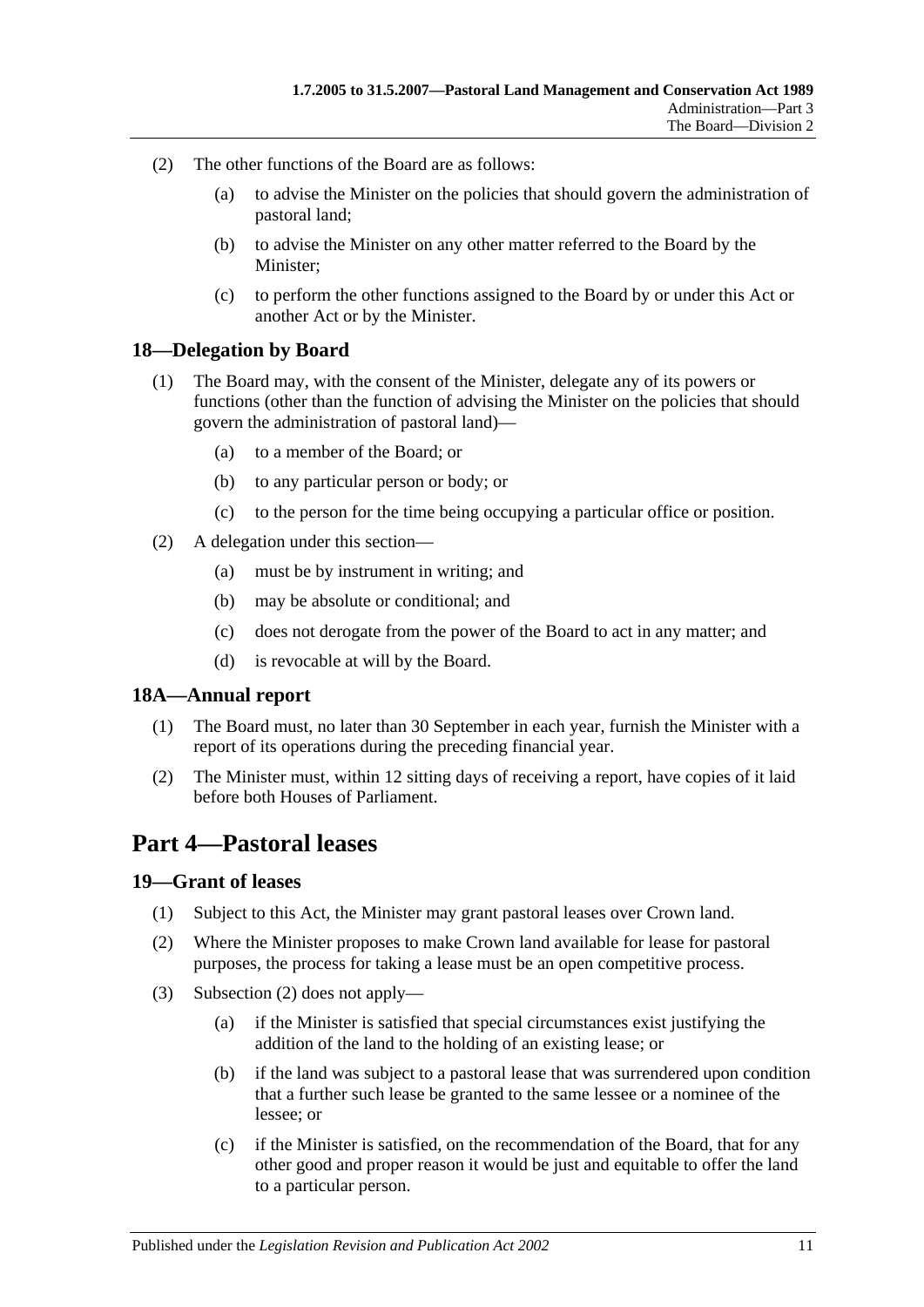### <span id="page-11-0"></span>**20—Assessment of land prior to grant of lease**

- (1) The Minister cannot grant a pastoral lease over Crown land—
	- (a) if the Governor has determined that the land should be set aside or used for some other more appropriate purpose; or
	- (b) unless—
		- (i) the Board is satisfied that the land is suitable for pastoral purposes; and
		- (ii) an assessment has been made of the condition of the land.
- <span id="page-11-3"></span>(2) However, the Minister may grant a pastoral lease over Crown land without an assessment having been made under [subsection](#page-11-3)  $(1)(b)(ii)$  if an assessment has been made within the previous 14 years.

# <span id="page-11-1"></span>**21—Execution of leases**

Where—

- (a) a document intended to constitute a pastoral lease is sent to the prospective lessee for execution; and
- (b) the document is not returned duly executed, together with such fees or other amounts as may be required, within a period (which must be at least 30 days) specified in an accompanying notice,

the Minister may decline to enter into the lease and forfeit any deposit or other money paid in connection with it.

## <span id="page-11-2"></span>**22—Conditions of pastoral leases**

- <span id="page-11-5"></span><span id="page-11-4"></span>(1) A pastoral lease will be granted subject to conditions and reservations providing for the following matters (but no others):
	- (a) general conditions providing for—
		- (iii) the payment of rent annually in arrears;
		- (iv) the lessee's obligation to pay in the due manner all rates, taxes and other government charges in relation to the land;
		- (v) the lessee's obligation to comply with the following Acts and any regulations under those Acts to the extent that they apply in relation to the land:
			- (A) the *[Natural Resources Management Act](http://www.legislation.sa.gov.au/index.aspx?action=legref&type=act&legtitle=Natural%20Resources%20Management%20Act%202004) 2004*; and
			- (B) the *[Dog Fence Act](http://www.legislation.sa.gov.au/index.aspx?action=legref&type=act&legtitle=Dog%20Fence%20Act%201946) 1946*; and
			- (C) the *[Mining Act](http://www.legislation.sa.gov.au/index.aspx?action=legref&type=act&legtitle=Mining%20Act%201971) 1971*; and
			- (D) the *[Petroleum Act](http://www.legislation.sa.gov.au/index.aspx?action=legref&type=act&legtitle=Petroleum%20Act%202000) 2000*; and
			- (G) any other prescribed Act;
		- (vi) the lessee's obligation not to hinder or obstruct any person who is exercising, or attempting to exercise, a right of access to the land pursuant to this Act or any other Act;
	- (b) land management conditions providing for—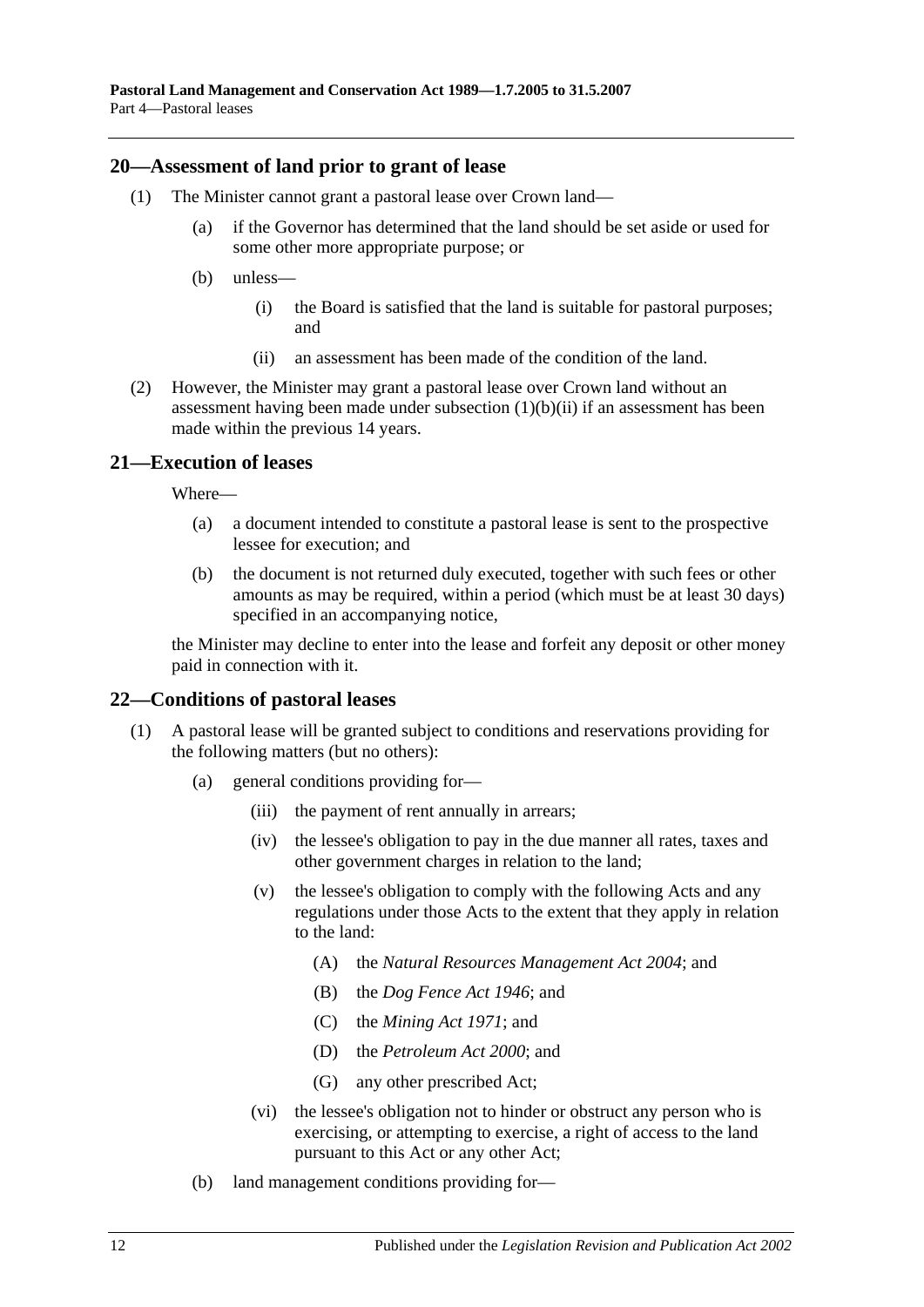- (i) the lessee's obligation not to pasture (as part of the commercial enterprise under the lease) any species of animal on the land other than the species specified in the lease, except with the prior approval of the Board;
- (ii) the lessee's obligation to ensure that numbers of stock on the land or a particular part of the land do not exceed the maximum levels specified in the lease, except with the prior approval of the Board;
- (iii) the lessee's obligation not to use the land for any purpose other than pastoral purposes, except with the prior approval of the Board;
- (iv) the lessee's obligation to maintain existing fencing in a stockproof condition;
- (v) the lessee's obligation to maintain existing constructed stock watering points in proper working order;
- (vi) the lessee's obligation to close off specified areas on the land, or to close or move specified access points on the land, for the purposes of rehabilitation of degraded land;
- <span id="page-12-0"></span>(c) reservations providing for—
	- (i) the property in minerals, petroleum, underground waters and live or dead standing timber on or under the land to be vested in the Crown;
	- (ii) the right of the Commissioner of Highways to establish public roads across the land.
- (1a) A condition referred to in [subsection](#page-11-4)  $(1)(a)$  or  $(1)(b)$ , and a reservation referred to in [subsection](#page-12-0)  $(1)(c)$ , will be taken to be a condition or reservation (as the case requires) of all pastoral leases (whether granted before or after the commencement of this subsection).
- (2) The form of a pastoral lease and any matters (such as maximum stock levels) to be specified in the conditions of a lease will be determined by the Board.
- (3) The only conditions of a pastoral lease that can be varied by the Board pursuant to this Act are the land management conditions.
- (4) Nothing in this Act prevents a lessee and the Board from entering into an agreement for the variation of a condition of the lease.
- (5) A condition of a pastoral lease is, to the extent that it relates to the minimum stocking rate of pastoral land, void and of no effect.
- <span id="page-12-1"></span>(6) The Board may, at the request or with the consent of the lessee—
	- (a) approve the pasturing (as part of the commercial enterprise under the lease) of a species of animal other than a species specified in the lease; and
	- (b) approve a level of stock on the land, or on a particular part of the land, in excess of the maximum levels specified in the lease; and
	- (c) approve the use of land subject to a pastoral lease for a purpose other than pastoral purposes; and
	- $(d)$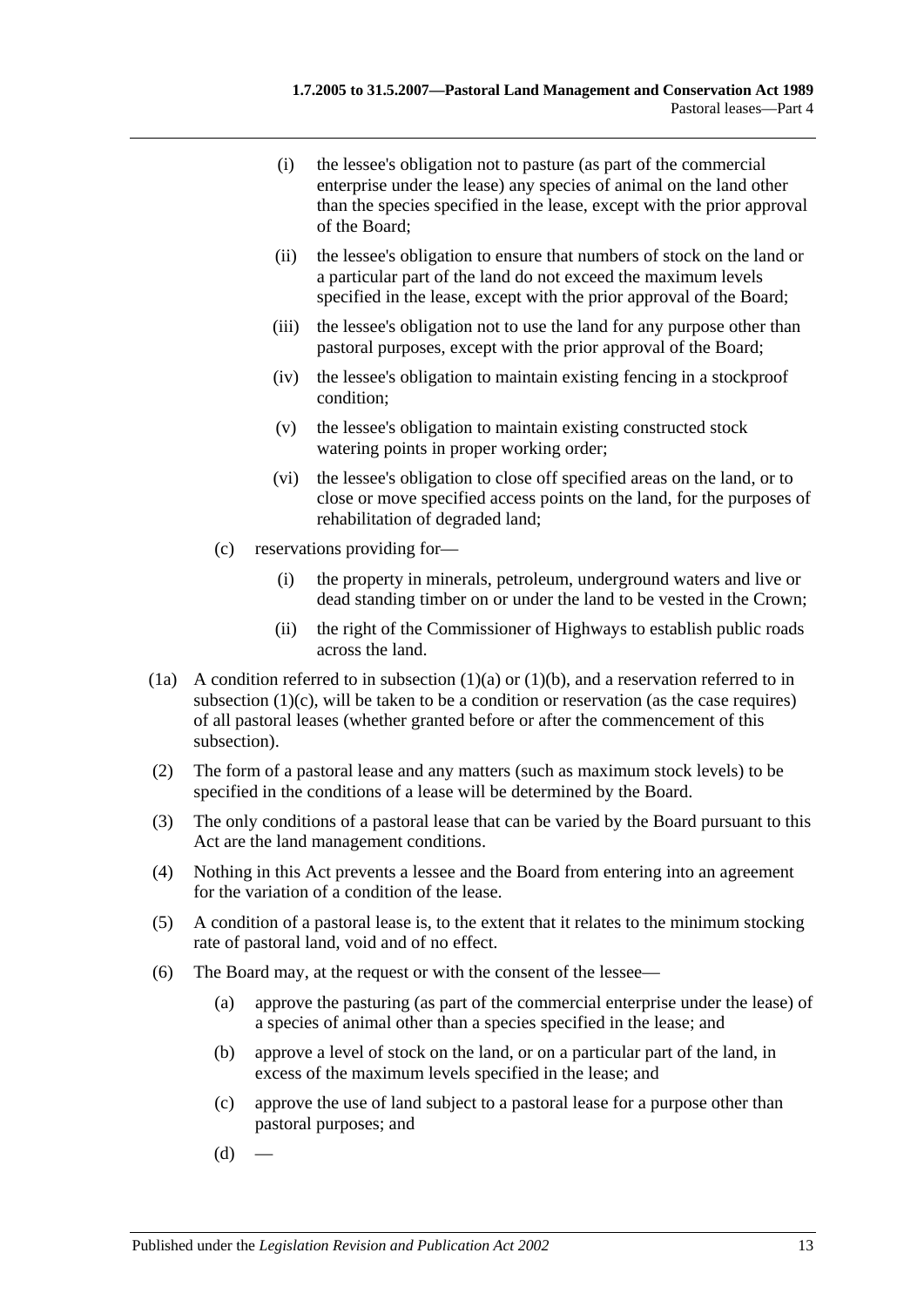- (i) set aside from use for pastoral purposes land, or a part of the land, subject to a pastoral lease; and
- (ii) approve the use of the pastoral land set aside for the primary purpose of traditional Aboriginal pursuits, conservation purposes or other purposes as specified by the Board.
- (7) An approval of the Board under [subsection](#page-12-1) (6) must be in writing and may be subject to conditions.

# <span id="page-13-0"></span>**23—Rent**

- (1) The rent payable to the Crown under a pastoral lease—
	- (a) is the amount from time to time determined under this section to be the annual rent for the lease; and
	- (b) is payable annually in arrears.
- <span id="page-13-1"></span>(2) The annual rent for a pastoral lease is to be determined as follows:
	- (a) the Valuer-General will from time to time determine the unimproved value of the land in accordance with the *[Valuation of Land Act](http://www.legislation.sa.gov.au/index.aspx?action=legref&type=act&legtitle=Valuation%20of%20Land%20Act%201971) 1971*, taking into account, in addition to any other matters taken into account under that Act, the following matters:
		- (i) the purposes, whether authorised under the lease or by the Board, for which the land is used and the inherent capacity of the land to be used for those purposes; and
		- (ii) any prevailing climatic conditions currently affecting the productivity of the land; and
		- (iii) the proximity and accessibility of markets and other facilities to the extent that they affect the profitability of the lessee's enterprise; and
		- (iv) any views as to land condition factors expressed by the regional NRM board within whose region the land is situated (and the Valuer-General must seek those views before making the determination); and
		- (v) the views of any consultative committee established by the Minister for the purpose of assisting in the determination of pastoral lease rents;
	- (b) the Valuer-General will, on making a determination under [paragraph](#page-13-1) (a), fix the annual rent for the lease as a percentage of the unimproved value of the land, being a percentage—
		- (i) that represents, in the Valuer-General's opinion, the appropriate rate of return for the land, taking into account the purposes for which the land is being used; and
		- (ii) that may vary from lease to lease according to the various purposes for which land is being used.
- (3) The Valuer-General must make a determination of the rents for all pastoral leases at the same time.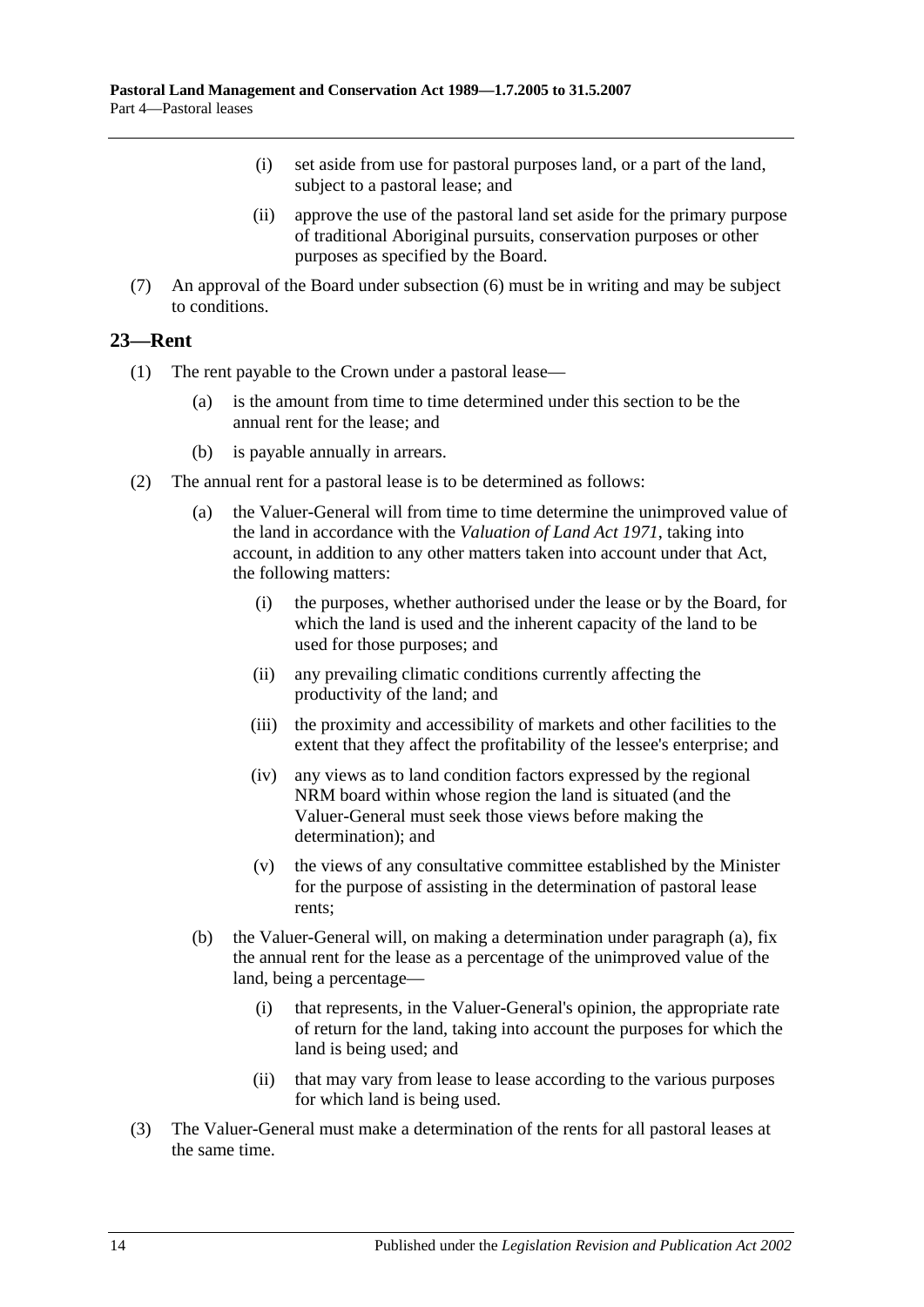- (4) The Valuer-General—
	- (a) may make such a determination at any time; and
	- (b) must do so on direction by the Minister,

but, in any event, must make such a determination at least every 5 years.

- (5) On completing a determination of the annual rent for a pastoral lease, the Valuer-General must give to the Board a notice of the determination that includes a statement of the unimproved value of the land and the percentage on which the rent is based.
- (6) The Minister may, on the recommendation of the Board, and if the Minister is satisfied—
	- (a) that some factor exists affecting the profitability of the enterprise under a pastoral lease that has arisen since the Valuer-General last determined the annual rent for the lease; or
	- (b) that the lessee has, under an agreement with the Minister, carried out work on the land on behalf of the Minister for which the lessee has not been recompensed; or
	- (c) that the lessee has, on his or her own initiative, undertaken special measures to remedy or prevent degradation of the land,

reduce by an appropriate amount the rent that would otherwise be payable under the lease in respect of any particular year.

- (7) The Board is responsible for issuing and sending to lessees annual rent accounts.
- (8) The Board may, for the purposes of administrative efficiency, fix a common day by which the rent under all pastoral leases must be paid in each year and, for that purpose, rent accounts for a period greater or less than a year may be sent to lessees.
- (9) A rent account must be accompanied by or include—
	- (a) a copy of the Valuer-General's notice of determination if a new determination has been made since the last rent account sent to the lessee; and
	- (b) an explanation of any debits or credits shown on the account; and
	- (c) a statement of the reasons for any reduction, waiver or deferment of rent pursuant to this section.
- (10) The Minister may, on the recommendation of the Board, and if the Minister is satisfied that a case of hardship exists, waive or defer payment of any amount of the rent due and payable under a pastoral lease, subject to such conditions (if any) as the Board recommends.

## <span id="page-14-0"></span>**24—Term of pastoral leases**

- (1) Subject to [subsection](#page-14-1) (2), a pastoral lease will be granted for a term of 42 years.
- <span id="page-14-1"></span>(2) Where a lessee surrenders two or more pastoral leases for the purposes of merger of the leases, the term of the lease to be granted to the lessee will be such term as the Board, having regard to the terms of the surrendered leases, thinks appropriate.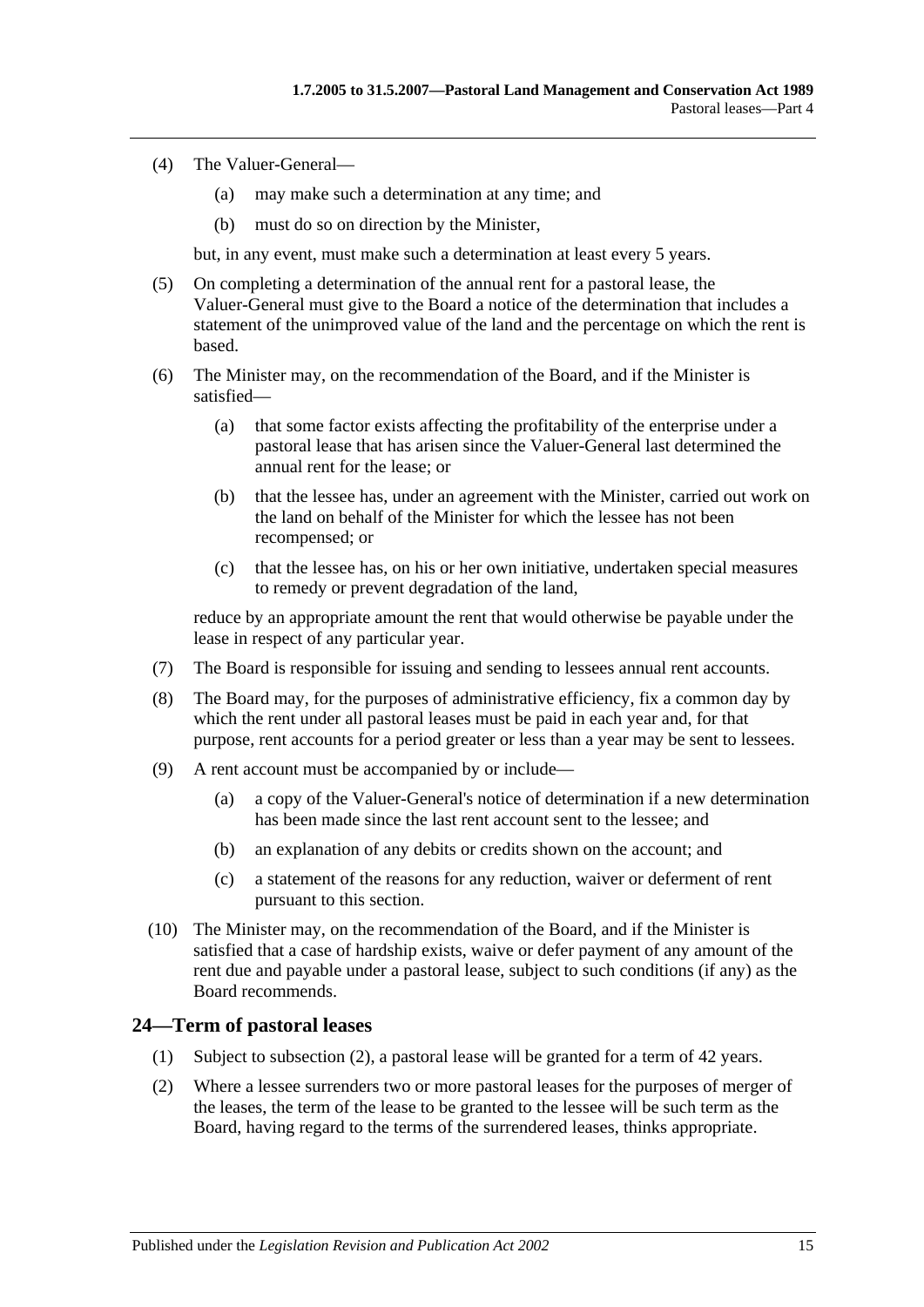### <span id="page-15-0"></span>**25—Assessment of land**

- (1) The Board must cause an assessment of the condition of the land comprised in each pastoral lease to be completed at intervals of not more than 14 years.
- (2) An assessment of the condition of land pursuant to this Act—
	- (a) must be thorough; and
	- (b) must include an assessment of the capacity of the land to carry stock; and
	- (c) must be conducted in accordance with recognised scientific principles; and
	- (d) must be carried out by persons who are qualified and experienced in land assessment techniques; and
	- (e) must take into account any matter prescribed by the regulations.
- (3) The Board must, by notice in writing, advise a lessee of a proposed assessment not less than 28 days before the assessment is due to commence.
- <span id="page-15-3"></span>(4) On completing an assessment of the condition of land, the Board must forward—
	- (a) a copy of the assessment; and
	- (b) a written report of any action the Board proposes taking as a consequence of the assessment,

to the lessee.

(5) The Board cannot take any action under this Act as a consequence of an assessment until after the end of the period during which an application for assistance may be lodged under [section](#page-16-0) 25B.

## <span id="page-15-1"></span>**25A—Establishment of pool of persons for the purposes of [section](#page-16-0) 25B**

- (1) The Minister must establish a pool of persons for the purposes of [section](#page-16-0) 25B.
- <span id="page-15-2"></span>(2) The pool will consist of such number of persons (being not less than 2 and not more than 6) as the Minister thinks fit, appointed by the Minister after consultation with the South Australian Farmers Federation and the Conservation Council of South Australia Inc.
- (3) A member of the public service is not eligible for appointment as a member of the pool.
- (4) A member of the pool will be appointed on terms and conditions determined by the Minister.
- (5) Each person appointed under [subsection](#page-15-2) (2) must have qualifications or experience in pastoral land management.
- (6) The Minister must maintain a public register containing the name and contact details of each member of the pool.
- (7) The public register is to be available for inspection, without fee, during ordinary office hours—
	- (a) at a public office, or public offices, determined by the Minister; and
	- (b) at a website determined by the Minister.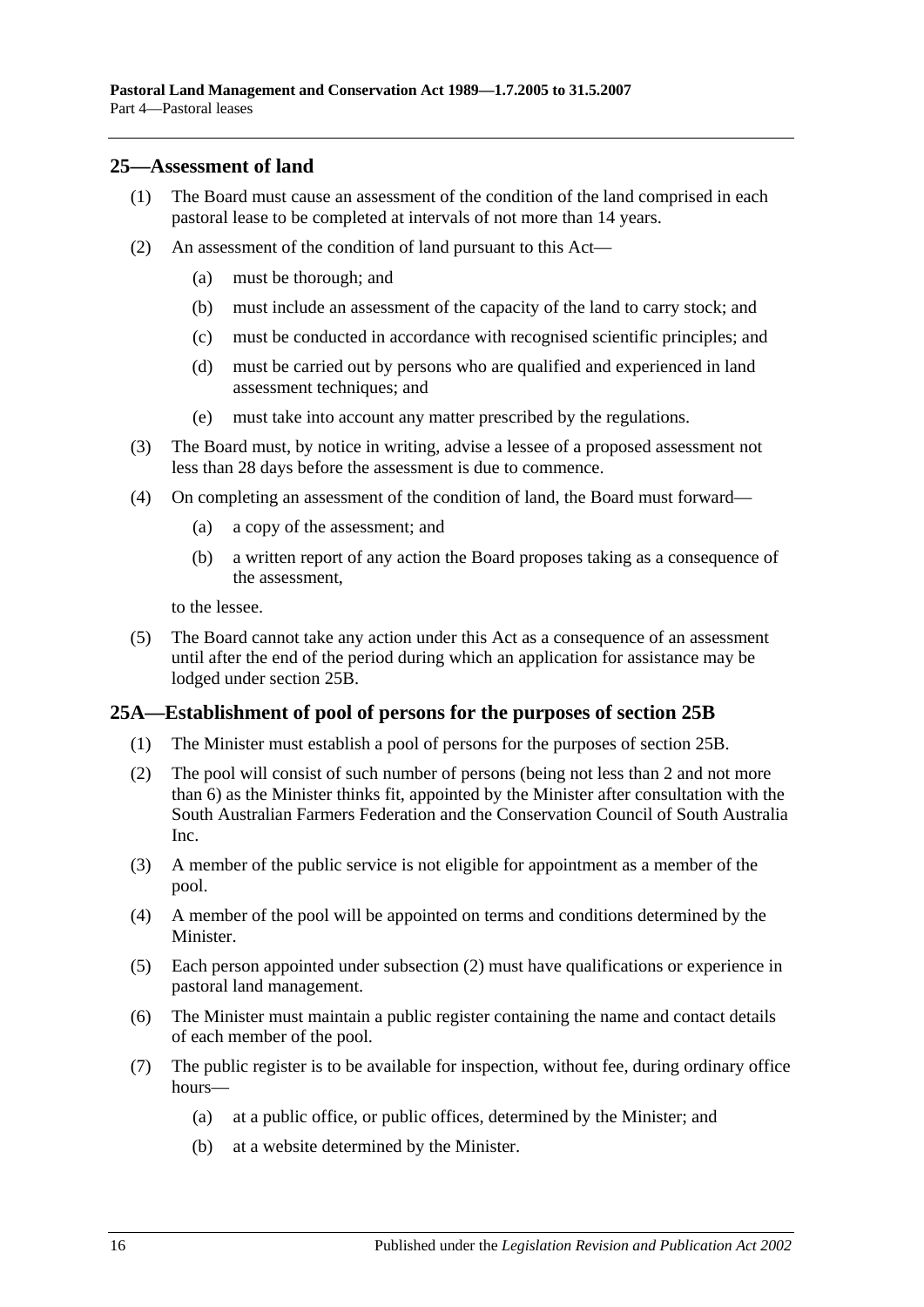<span id="page-16-2"></span>(8) The Minister may, by notice in the Gazette, publish guidelines in relation to the provision of assistance under [section](#page-16-0) 25B.

## <span id="page-16-1"></span><span id="page-16-0"></span>**25B—Assistance to lessee**

- (1) A lessee who has received under [section](#page-15-3) 25(4)—
	- (a) a copy of an assessment; or
	- (b) a written report of proposed action,

may, within 60 days after the copy of the assessment or the report is forwarded to the lessee under that section, apply to the Minister for assistance in relation to the lessee's dealings with the Board, or any other person or body, as a consequence of the assessment or in relation to the proposed action.

- (2) An application under [subsection](#page-16-1) (1)—
	- (a) may request that the assistance be provided by a particular member of the pool of persons established under [section](#page-15-1) 25A; and
	- (b) must identify—
		- (i) the nature of the assistance sought by the lessee; and
		- (ii) if the lessee seeks assistance to dispute any part of the assessment, or oppose any proposed action—the grounds for the dispute or opposition; and
	- (c) must be made in a manner and form determined by the Minister and will not be conditional on the payment of any fee.
- (3) If an application is made under [subsection](#page-16-1) (1), the Minister must, unless satisfied that the application is frivolous or vexatious, appoint a member of the pool to provide assistance to the lessee in accordance with any guidelines published in accordance with [section](#page-16-2) 25A(8) (and if the application requests that the assistance be provided by a particular member of the pool, the Minister must appoint that member unless the Minister is of the opinion that it would be inappropriate for any reason for that member to do so).
- <span id="page-16-3"></span>(4) A member of the pool must—
	- (a) inform the Minister in writing of any direct or indirect interest that the person has or acquires that conflicts, or may conflict, with the provision of any assistance that the member is appointed to provide; and
	- (b) comply with any directions given by the Minister regarding the resolution of the conflict, or potential conflict.

Maximum penalty: \$20 000.

- (5) [Subsection](#page-16-3) (4) does not apply in relation to an interest that the member has or acquires while the member remains unaware that he or she has an interest in the matter, but in any proceedings against the member the burden will lie on the member to prove that he or she was not, at the material time, aware of his or her interest.
- (6) No civil liability attaches to a member of the pool for an act or omission in good faith in the exercise or purported exercise of a function under this section.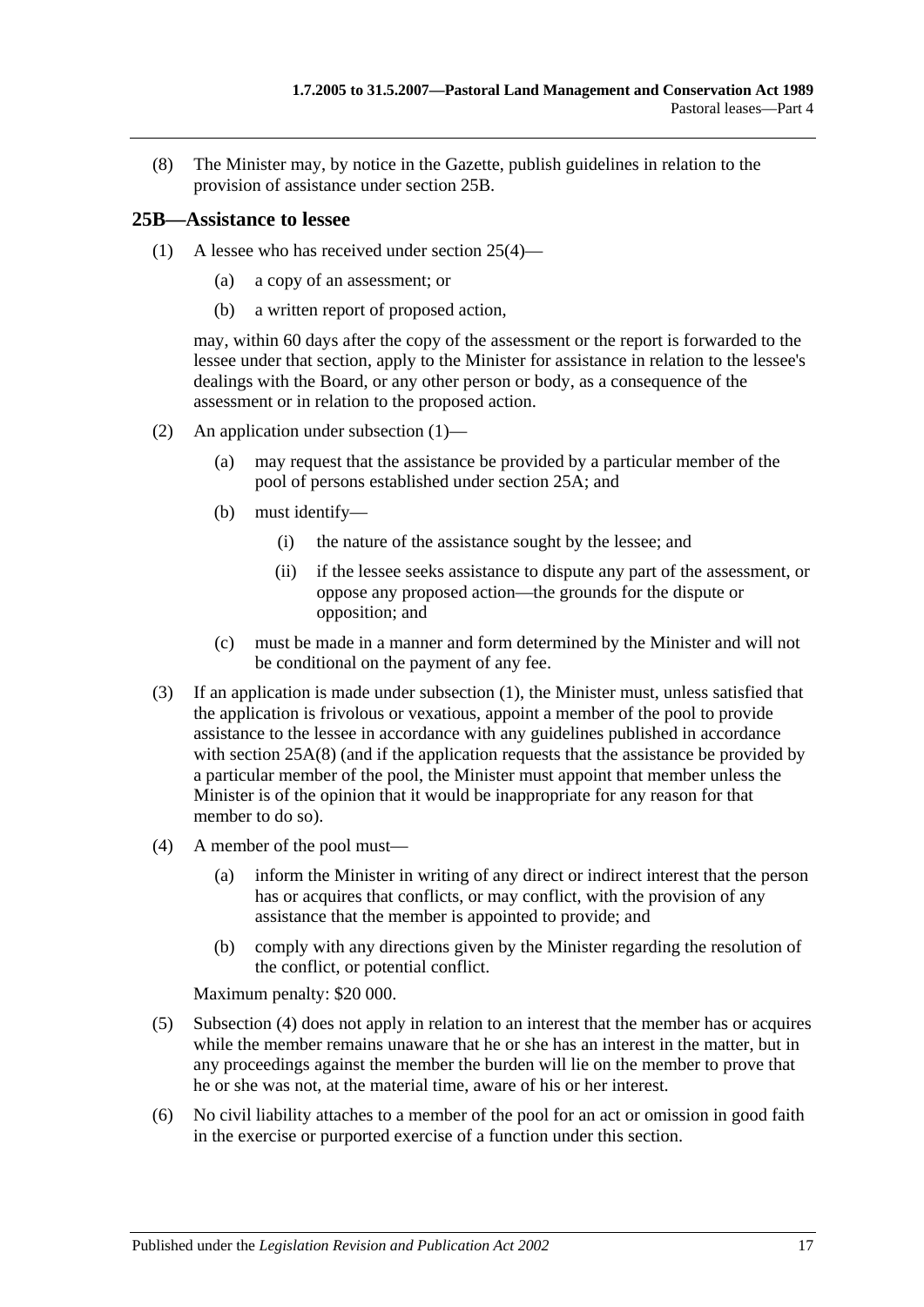(7) The Pastoral Board must give consideration to any comments made to the Board by the lessee relating to the assessment, or the written report of proposed action, referred to in [subsection](#page-16-1) (1).

### <span id="page-17-0"></span>**26—Extension of term of pastoral leases and variation of conditions**

- (1) The Board may, by notice in writing given to the lessee, vary the land management conditions of a pastoral lease to take effect on the date or dates specified in the notice (and, if a property plan has been approved in respect of the pastoral lease, the variation must accord with the terms of the plan).
- (2) However, the Board cannot vary the land management conditions of a pastoral lease unless the lease conditions as varied by the Board are accepted by the lessee.
- <span id="page-17-5"></span>(3) Subject to [subsection](#page-17-2) (5), the Board must, by notice in writing given to the lessee within 12 months after the completion of the most recent assessment under [section](#page-15-0) 25—
	- (a) if the land management conditions of a pastoral lease are not to be varied by the notice under this subsection—extend the term of a pastoral lease; or
	- (b) if the land management conditions of a pastoral lease are to be varied by the notice under this subsection—offer to extend the term of a pastoral lease,

<span id="page-17-3"></span>by such period as will bring the term to 42 years (measured from the date the most recent assessment was completed).

- <span id="page-17-4"></span>(4) An offer to extend the term of a pastoral lease under [subsection](#page-17-3)  $(3)(b)$  is subject to the condition that the lessee accepts the lease conditions as varied within 12 months after receiving the offer (and if the lessee does not accept the lease conditions as varied within that period the offer is, by force of this section, withdrawn).
- <span id="page-17-2"></span>(5) The Board may refuse to extend the term of a pastoral lease if satisfied—
	- (a) there has been a wilful breach of a condition of the lease resulting in, or likely to result in, degradation of the land; or
	- (b) the lessee has, without reasonable excuse, failed to discharge a duty imposed by [section](#page-5-0) 7.
- $(6)$  If—
	- (a) an offer to extend a pastoral lease has been withdrawn under [subsection](#page-17-4) (4); or
	- (b) the Board has refused to extend the term of a pastoral lease under [subsection](#page-17-2) (5),

the Board may (either on an application by the lessee or of its own motion), if satisfied that the grounds for the revocation or refusal no longer exist, extend the term of a pastoral lease by such period as will bring the balance of the term to 42 years (measured from the date the most recent assessment was completed).

(7) For the purposes of this section, an assessment is taken to have been completed on the day that the Board resolves to issue a notice under [subsection](#page-17-5) (3).

## <span id="page-17-1"></span>**27—Exemption from stamp duty**

The grant of a pastoral lease or extension of the term of a lease is exempt from stamp duty.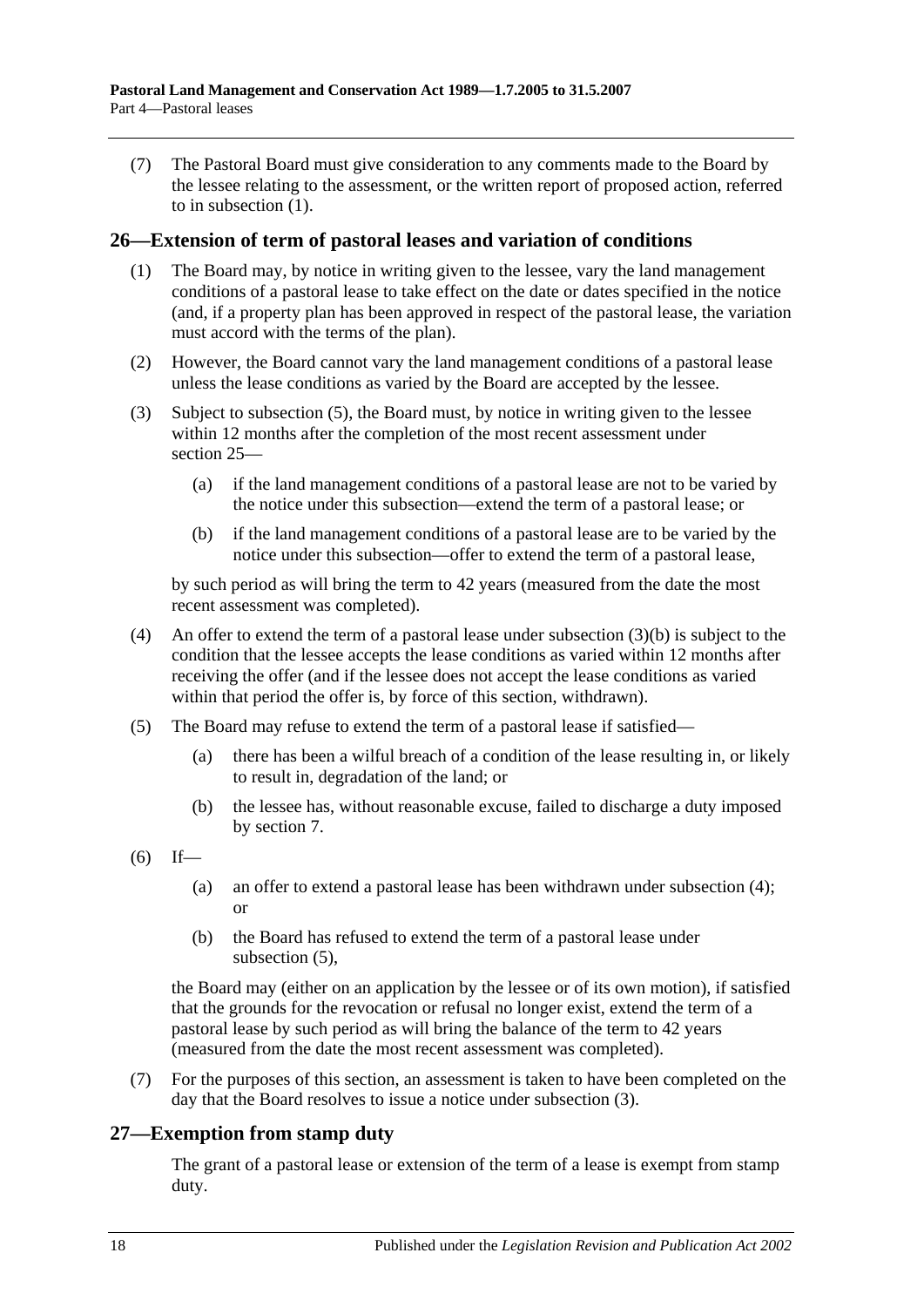## <span id="page-18-3"></span><span id="page-18-0"></span>**28—Dealing with pastoral leases**

- (1) Subject to the conditions of the lease, the interest of the lessee under a pastoral lease cannot be transferred, assigned, mortgaged, sublet or otherwise dealt with without the consent of the Minister.
- (2) The Minister must not unreasonably or capriciously refuse or withhold consent under [subsection](#page-18-3) (1).
- (3) Where a lessee transfers or assigns his or her interest under a pastoral lease, all accrued and accruing liabilities pass to the transferee or assignee.
- (4) Any such liabilities that had accrued before the date of the transfer or assignment may be enforced against the transferor or assignor (who will be regarded as jointly and severally liable with the transferee or assignee).
- (5) A pastoral lease can be wholly or partially surrendered with the consent of the Minister (which may be unconditional or subject to conditions) and, subject to [subsection](#page-18-4) (6), the consent of all persons who have a registered interest in or caveat over the lease.
- <span id="page-18-4"></span>(6) If it appears to the Minister that a consent has been unreasonably withheld, the Minister may accept the surrender despite the absence of that consent.
- (7) Where the surrender of a pastoral lease is conditional on the granting of an interest in the land to the lessee or any other person, an interest or caveat registered on the lease continues in force and will be endorsed on the new lease or other documents of title, unless the holder of the interest or caveat consents to its discharge.
- (8) Where the surrender of a pastoral lease is not conditional on the granting of an interest in the land to the lessee or any other person, the land reverts to the Crown freed from all encumbrances and claims.

## <span id="page-18-1"></span>**29—Agreements to deal with a lease**

Where an agreement is entered into under which the parties agree to transfer, assign, mortgage, sublet or otherwise deal with a pastoral lease, the agreement will expire 12 months after its execution unless the consent of the Minister to the transfer, assignment, mortgage, subletting or other dealing has been obtained.

## <span id="page-18-5"></span><span id="page-18-2"></span>**30—Consent to certain share transfers in pastoral company**

- (1) Where a company—
	- (a) is a lessee under a pastoral lease; or
	- (b) is a party to an agreement for the transfer, assignment, mortgage or subletting of a pastoral lease to the company,

no change in the ownership of the shares of the company can be effected without the prior consent of the Minister, if the change in ownership would result in a controlling interest in the company being held by some person, or by some other person than the present holder of such an interest.

(2) [Subsection](#page-18-5) (1) does not apply to a change in ownership of shares effected by a will or other testamentary disposition.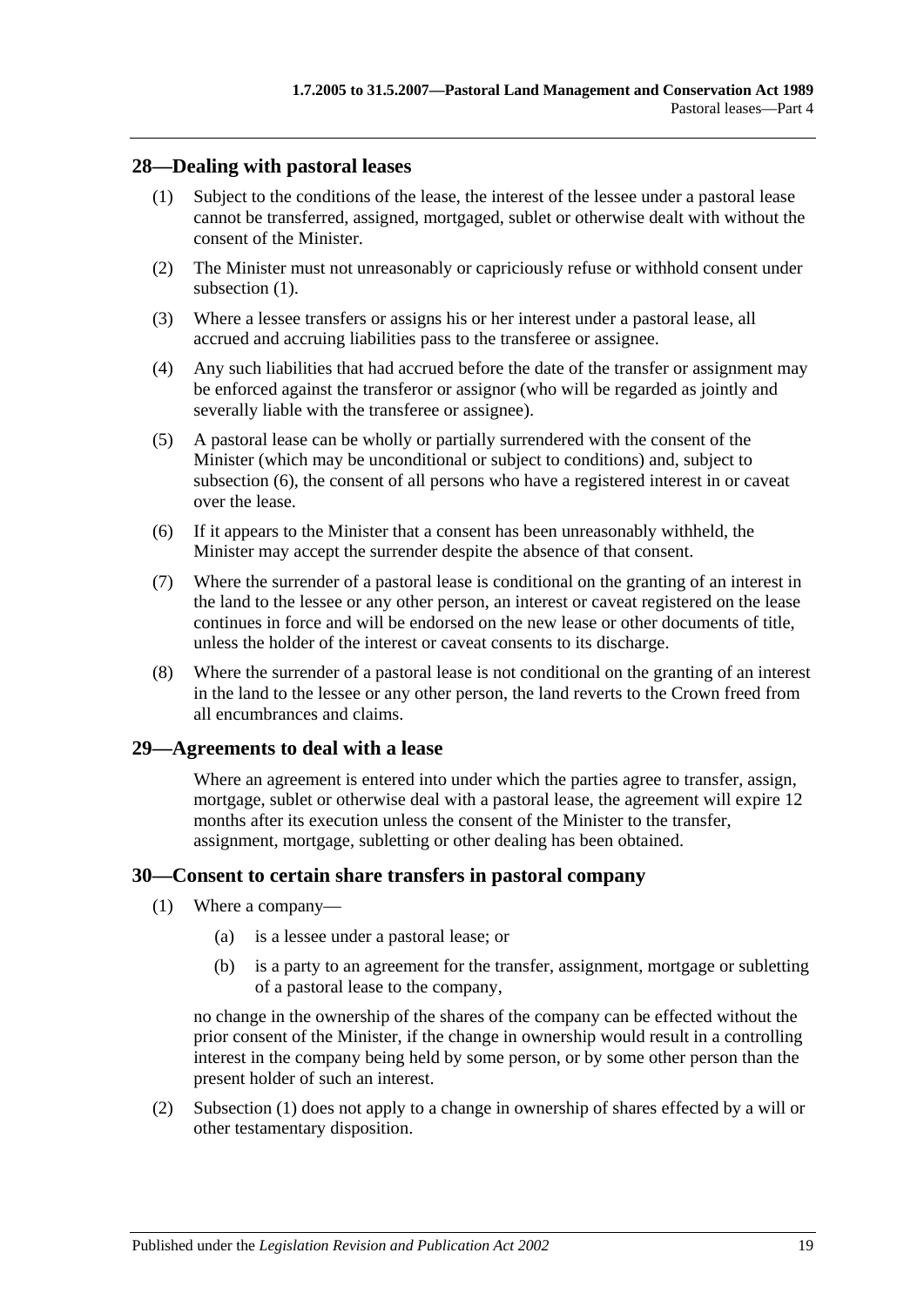## <span id="page-19-0"></span>**31—Alteration of boundaries**

- (1) If the Board is satisfied that the boundary of land subject to a pastoral lease does not reflect the land actually occupied by the lessee, the Minister may, by notice in writing to the lessee, alter the boundary accordingly.
- (2) The Minister may, in the same notice, vary the rent payable under the lease to take into account the increase or reduction in value of the lease that results from the alteration of the boundary.
- (3) On registration by the Registrar-General of a boundary alteration pursuant to this section—
	- (a) the alteration takes effect; and
	- (b) all registered interests or caveats to which the pastoral lease is subject extend over the lease as so altered.

# <span id="page-19-1"></span>**31A—Variation of land subject to lease**

- (1) The Minister may, by notice in writing to the relevant lessees—
	- (a) excise land, or a part of land, subject to a pastoral lease and transfer the land, or the part of land, to another lease; and
	- (b) alter the boundaries of the leases accordingly.
- (2) Despite a provision of this Act, the Minister may, in the same notice—
	- (a) vary the rent payable under a pastoral lease to take into account the increase or reduction in value of the lease resulting from the alteration of the boundaries; and
	- (b) vary the land management conditions of a pastoral lease (including varying a condition relating to the maximum level of stock on the land, or a particular part of the land).
- (3) The Minister may only take action under this section—
	- (a) on the recommendation of the Board; and
	- (b) at the request or with the consent of the relevant lessees.
- (4) On registration by the Registrar-General of a boundary alteration pursuant to this section—
	- (a) the alteration takes effect; and
	- (b) all registered interests or caveats to which the pastoral lease is subject extend over the lease as so altered.

# <span id="page-19-3"></span><span id="page-19-2"></span>**32—Resumption of land**

- (1) The Minister may, by notice in the Gazette, resume any pastoral land.
- (2) Before a notice is published under [subsection](#page-19-3) (1), the Minister must give written notice of intention to resume to the lessee under the pastoral lease affected by the proposal.
- (3) The resumption takes effect on a day specified in the notice in the Gazette, which must be a day falling at least six months after the date on which that notice is given.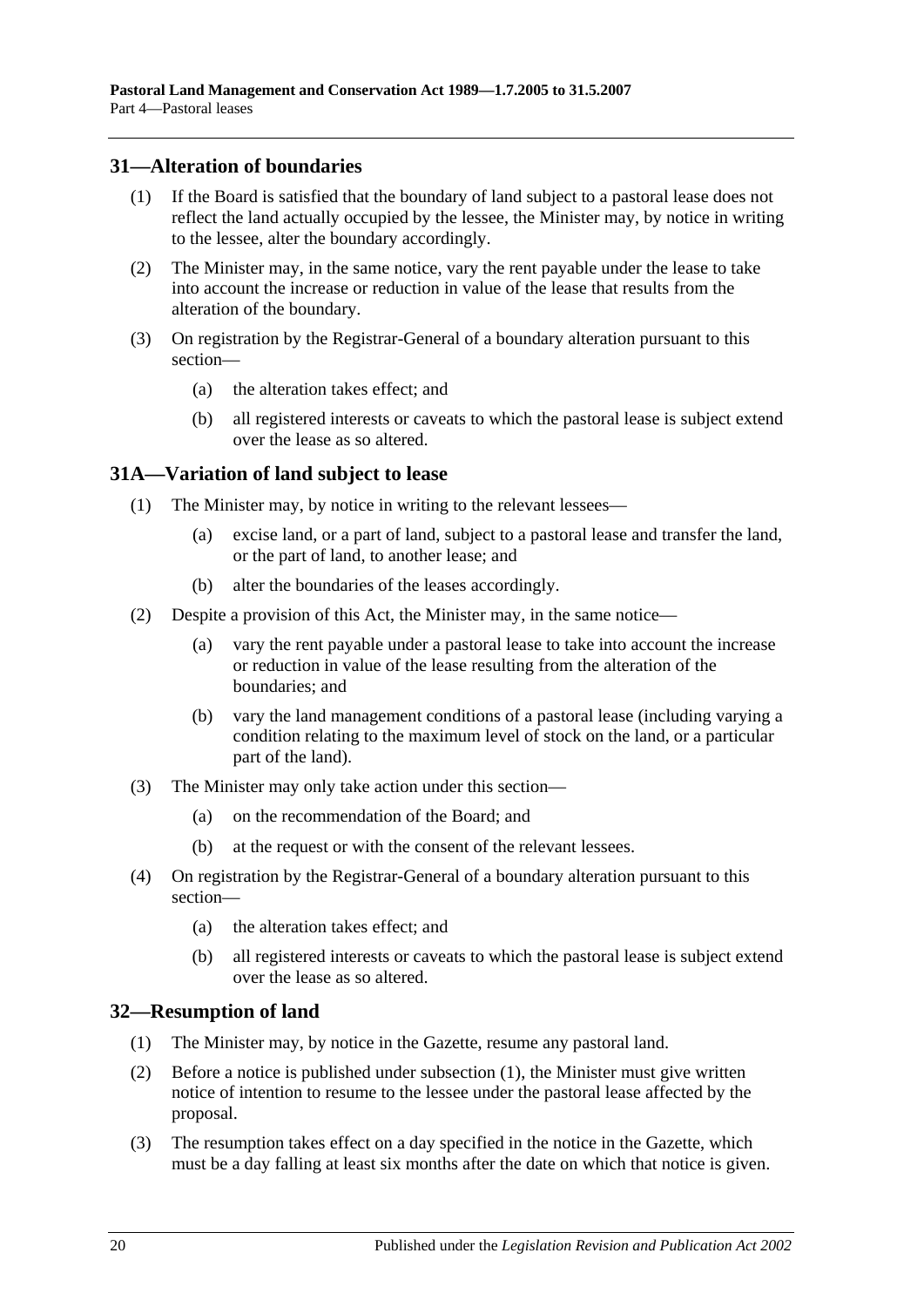- (4) Where the whole of the land subject to a pastoral lease is resumed, the resumption operates to cancel the lease.
- <span id="page-20-4"></span>(5) Where part only of the land subject to a pastoral lease is resumed—
	- (a) the area of land resumed is excised from the area to which the lease formerly applied; and
	- (b) the lease continues to apply to the remainder of that land subject to—
		- (i) any variation of its conditions specified in the notice;
		- (ii) any variation of its conditions determined by the Tribunal on the application of the lessee (and any such variation may, according to the Tribunal's determination, operate in addition to or in substitution of a variation under [subparagraph](#page-20-4) (i)).

## <span id="page-20-0"></span>**33—Abandonment of land**

If land subject to a pastoral lease has been abandoned, the Board may cancel the lease.

### <span id="page-20-6"></span><span id="page-20-1"></span>**34—Vacation of land**

- (1) Where the lessee or former lessee under a pastoral lease vacates the land leaving behind property, the Minister may, by notice in writing, require him or her to remove the property within a stipulated period.
- <span id="page-20-5"></span>(2) If the notice is not complied with within the stipulated period, the Minister may remove and dispose of the property.
- (3) Any costs incurred by the Minister under [subsection](#page-20-5) (2) that are not covered by the proceeds (if any) of the sale of the property may be recovered as a debt from the person to whom the notice under [subsection](#page-20-6) (1) was given.
- (4) Any surplus proceeds of the sale of the property must be paid to the lessee or former lessee.

### <span id="page-20-2"></span>**35—Penalties for late payment of rent**

- (1) The Minister may, by notice in the Gazette—
	- (a) fix a scale of penalties to be paid by lessees for late payment of rent or any other amount due under pastoral leases;
	- (b) vary or revoke a scale previously fixed under this section.
- (2) Any such penalty will be regarded as an amount that is due and payable under the pastoral lease.
- (3) The Board may, for proper reasons, remit a penalty under this section in whole or part.

### <span id="page-20-3"></span>**36—Waiver**

The Board may, if it thinks special reason exists for doing so, waive a breach of, or non-compliance with, a condition of a pastoral lease unconditionally or subject to conditions.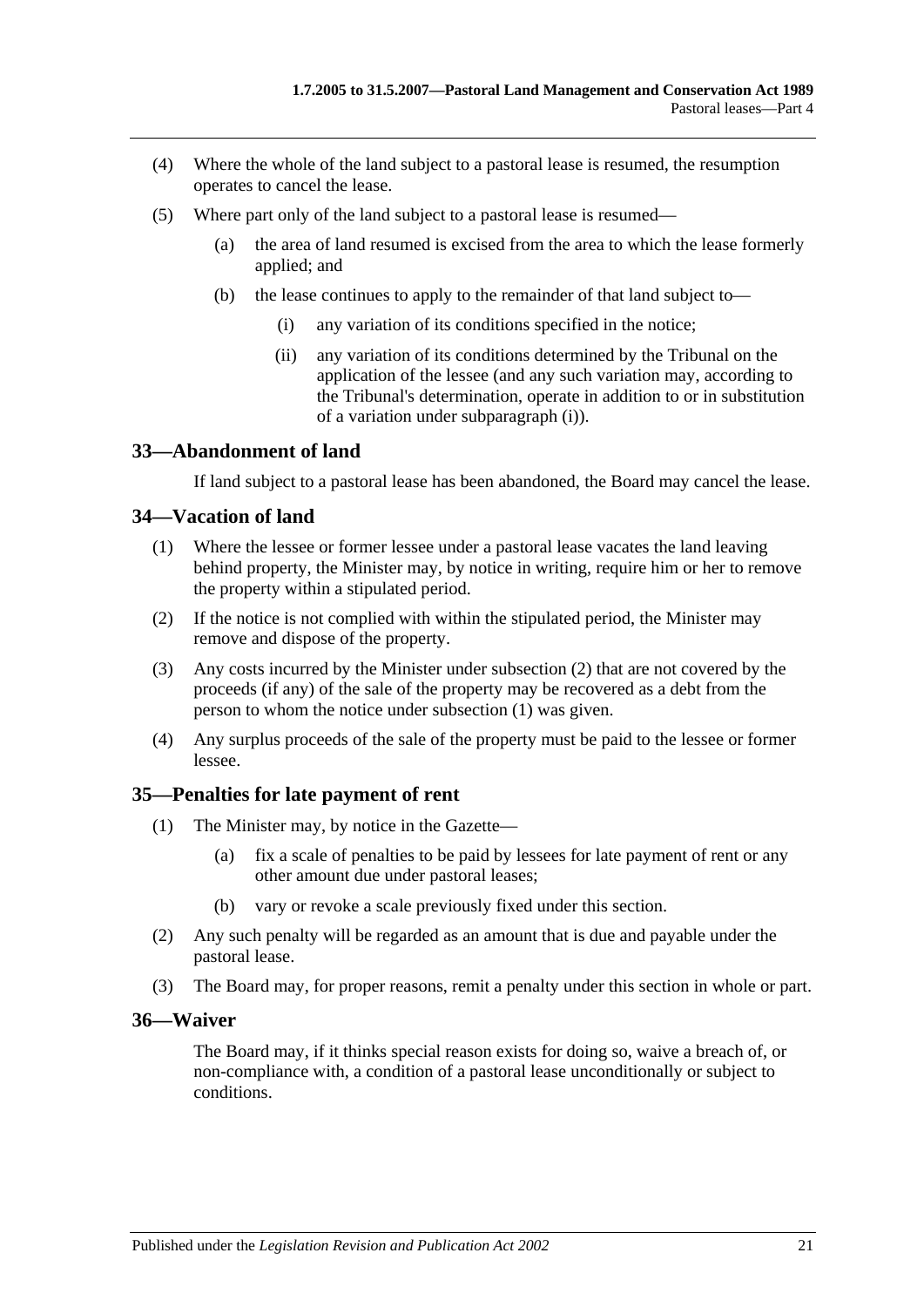### <span id="page-21-0"></span>**37—Cancellation of lease or imposition of fine on breach of conditions**

- (1) Subject to [subsection](#page-21-3) (2), the Board may—
	- (a) impose a fine on the lessee under a pastoral lease of an amount not exceeding \$10 000; or
	- (b) cancel a pastoral lease,

if satisfied that a breach of a condition of the lease has occurred.

- <span id="page-21-3"></span>(2) The Board cannot cancel a pastoral lease unless satisfied—
	- (a) that the lessee has been allowed a reasonable opportunity to make good the breach but has failed to do so; or
	- (b) that cancellation is necessary in order to prevent, arrest or minimise damage to or deterioration of the land.
- (3) On cancelling a pastoral lease under this section, the Board may—
	- (a) order that the lessee or the holder of any registered interest in or caveat over the lease be compensated for loss suffered as a result of the cancellation to such extent as the board thinks fit (but the total amount payable under all such orders must not exceed the market value of the lessee's interest less the costs incurred by the Board in taking action under this section); or
	- (b) make such incidental or ancillary orders as it thinks fit.
- (4) On cancellation of a pastoral lease under this section, the land is freed from all encumbrances and claims.
- (5) Fines imposed under this section—
	- (a) are payable by the Board into the Consolidated Account; and
	- (b) if unpaid, may be recovered by the Board from the lessee as a debt.

### <span id="page-21-1"></span>**38—Cancellation of pastoral lease obtained by false statement**

The Board may cancel a pastoral lease if satisfied that the lease was obtained under this Act by a false declaration or statement.

### <span id="page-21-2"></span>**39—Compensation**

(1) A lessee is entitled to compensation on—

- (a) resumption of pastoral land; or
- (b) expiry of a lease pursuant to a refusal to extend its term under [section](#page-15-0) 25 or [26.](#page-17-0)
- (2) The amount of the compensation—
	- (a) will be determined by agreement between the Minister and the lessee or, in default of agreement, by the Land and Valuation Court; and
	- (b) must be based on the market value of the pastoral lease as if the lease were not being resumed or were not expiring but had been duly extended in accordance with this Act.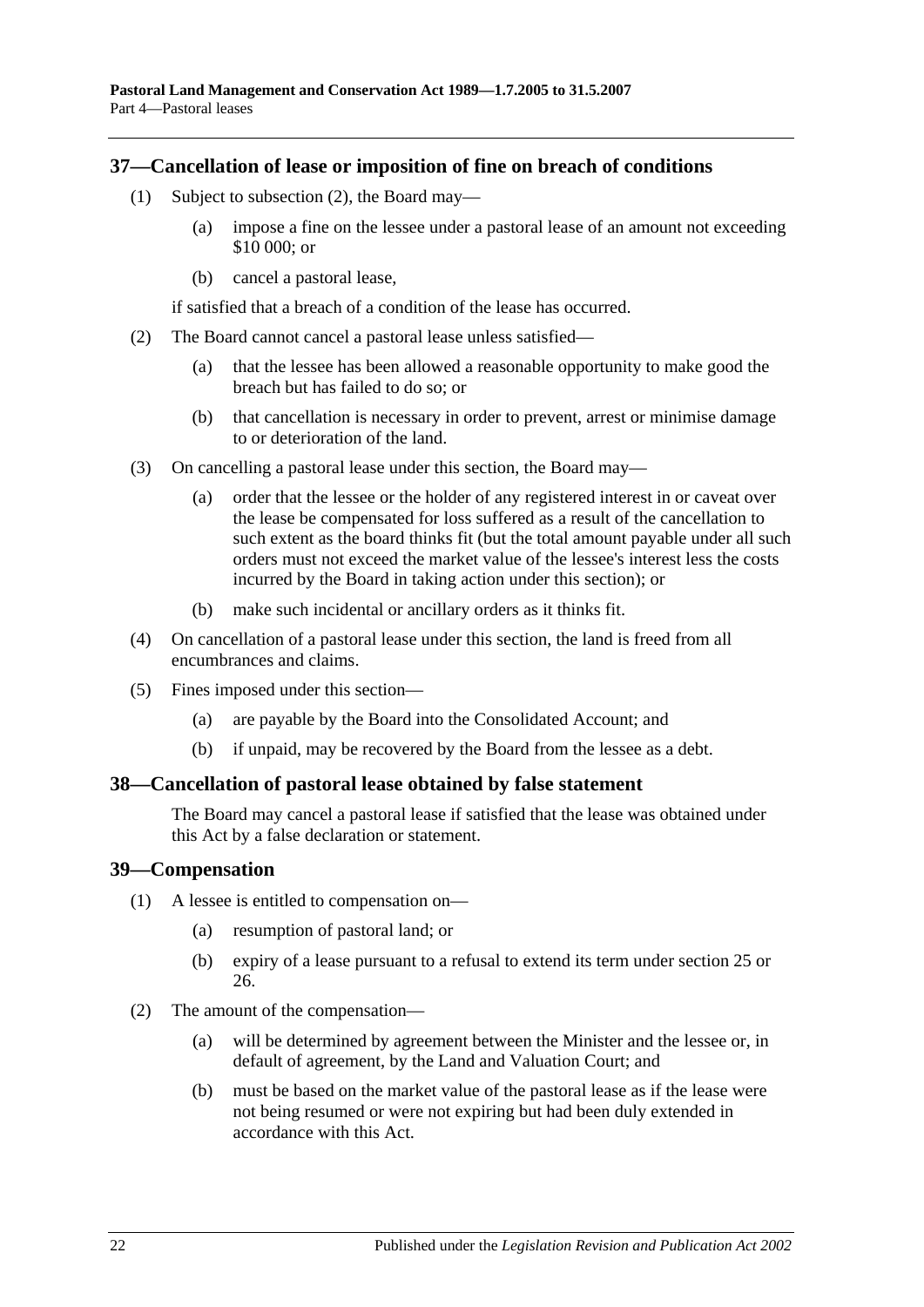# <span id="page-22-0"></span>**40—Notice of adverse action to be given to holders of registered interests or caveats**

- (1) The Board or the Minister (as the case may require) must—
	- (a) before resuming any pastoral land; or
	- (b) before cancelling a lease pursuant to this Part; or
	- (c) on making a decision under this Part not to extend the term of a lease,

give written notice of the action to all persons who have a registered interest in or caveat over the lease.

(2) Notice of a proposed resumption or cancellation must be given at least 14 days before the proposal is implemented.

# <span id="page-22-1"></span>**Part 5—Land management and protection**

# <span id="page-22-3"></span><span id="page-22-2"></span>**41—Property plans**

- (1) If the Board is of the opinion that pastoral land has, from any cause, been damaged, or is likely to suffer damage or deteriorate, and that in order to prevent, arrest or minimise damage to or deterioration of the land, or to rehabilitate the land, it is necessary that action under this section be taken, the Board may, by notice in writing to the lessee, require the lessee—
	- (a) to submit to the Board a plan (a *property plan*) detailing the proposed management of the pastoral land over a specified period; or
	- (b) to submit to the Board a revised property plan,

in accordance with the terms of the notice.

- (2) The Board must not, in exercising its powers under [subsection](#page-22-3) (1), act capriciously or vexatiously.
- (3) A property plan must contain such information as the Board may require.
- <span id="page-22-4"></span>(4) The Board may—
	- (a) approve, by endorsement, a property plan or revised property plan; or
	- (b) refer the plan back to the lessee for modification; or
	- (c) reject the plan and—
		- (i) require, by notice in writing, the lessee to submit a fresh plan; or
		- (ii) prepare (or revise, as the case may be) a property plan itself and recover the cost of doing so from the lessee as a debt.
- <span id="page-22-5"></span>(5) If a lessee fails to comply with a notice under [subsection](#page-22-3) (1) or [\(4\),](#page-22-4) the Board may prepare a property plan or revised property plan in respect of the pastoral land and recover the cost of doing so from the lessee as a debt.
- (6) A property plan or revised property plan prepared by the Board pursuant to [subsection](#page-22-4) (4) or [\(5\)](#page-22-5) will be taken to be an approved property plan for the land to which it relates.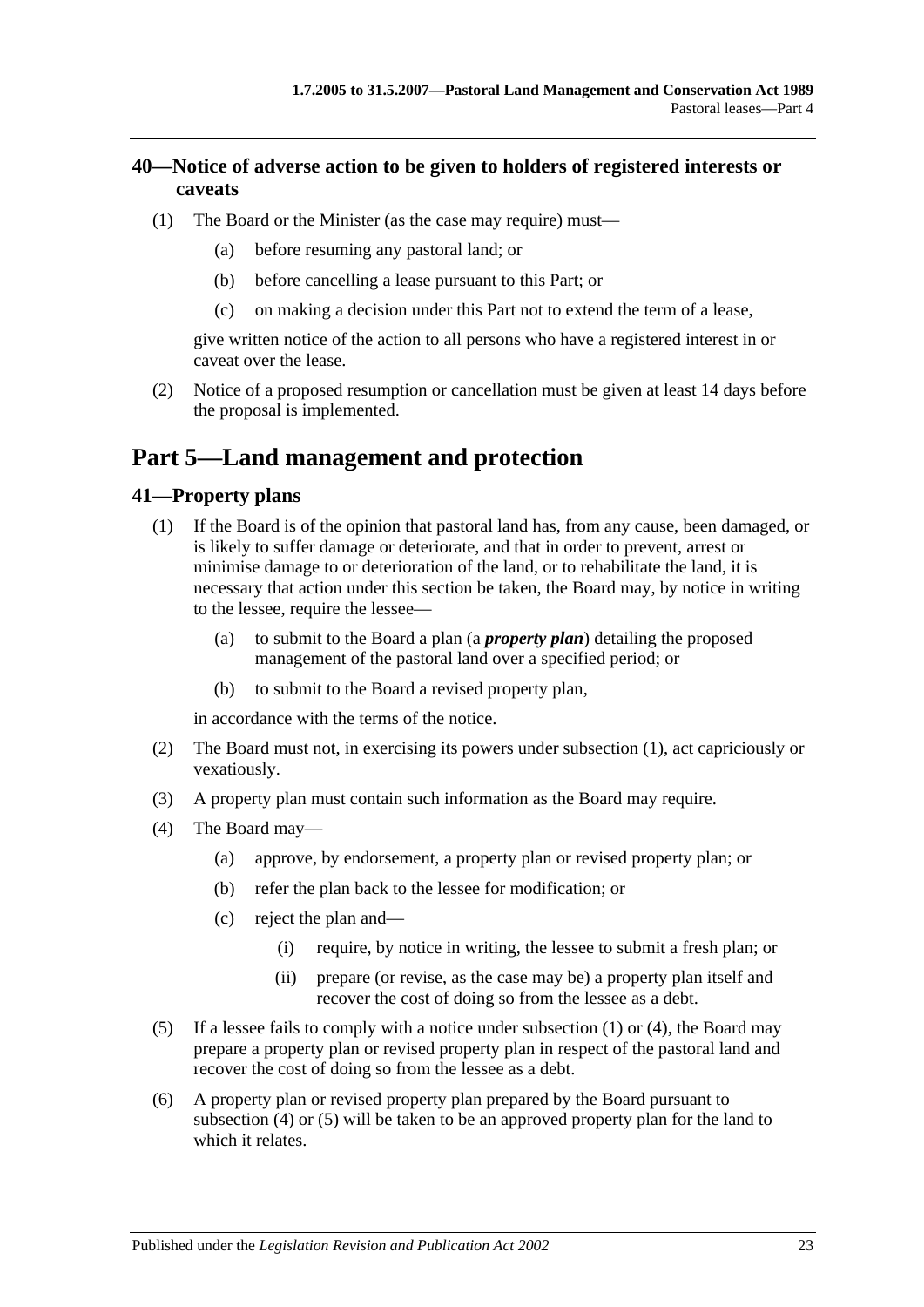- (7) The Board may, by endorsement, approve a property plan voluntarily submitted to the Board by a lessee.
- (8) An approved property plan may, with the approval of the Board, be varied by the lessee.
- (9) A property plan or revised property plan must be prepared in consultation with the regional NRM board for the region in which the pastoral land to which the plan relates is located.
- (9a) Where a proposed property plan (including a property plan prepared or revised by the Board) includes or will include an activity for which a permit would, but for section 129 of the *[Natural Resources Management Act](http://www.legislation.sa.gov.au/index.aspx?action=legref&type=act&legtitle=Natural%20Resources%20Management%20Act%202004) 2004*, be required under that Act, the Board must not approve the plan or prepare or revise it without first consulting and having regard to the views of the authority under that Act to whom an application for a permit for that activity would otherwise have to be made.
- (10) If a lessee fails, without reasonable excuse
	- (a) to comply with a notice under [subsection](#page-22-3)  $(1)$  or  $(4)$ ; or
	- (b) to implement an approved property plan,

the failure constitutes a breach of the conditions of the pastoral lease.

### <span id="page-23-0"></span>**42—Verification of stock levels**

- (1) The lessee under a pastoral lease must, not later than 31 July in each year, furnish the Board with a statutory declaration as to stock levels on the pastoral land as at 30 June of that year.
- (2) For the purpose of ascertaining at any time the amount of stock on pastoral land, or on any particular area of pastoral land, the Board may, by notice in writing to the lessee—
	- (a) require the lessee to furnish the Board, within a specified time, with a statutory declaration as to stock levels on the land; or
	- (b) require the lessee to muster stock in accordance with the terms of the notice in order to allow a person authorised by the Minister to count the stock.
- <span id="page-23-1"></span>(3) A statutory declaration furnished pursuant to this section must contain such information as the Board may require.
- (4) If a lessee fails to comply with a notice under [subsection](#page-23-1) (2)(b), the Board may cause the muster to be carried out and, subject to [subsection](#page-23-2) (5), may recover the cost of doing so from the lessee as a debt.
- <span id="page-23-2"></span>(5) If a muster carried out pursuant to this section verifies that the stock levels as declared by the lessee in accordance with this section were accurate, the cost of carrying out the muster will be borne by the Crown.
- (6) A declaration as to stock levels will be taken to be accurate if a subsequent muster finds that the numbers of stock on the land are less than or do not exceed by more than 10 per cent the declared levels.
- (7) If a lessee fails, without reasonable excuse, to comply with a requirement of, or notice under, this section, the failure constitutes a breach of the conditions of the pastoral lease.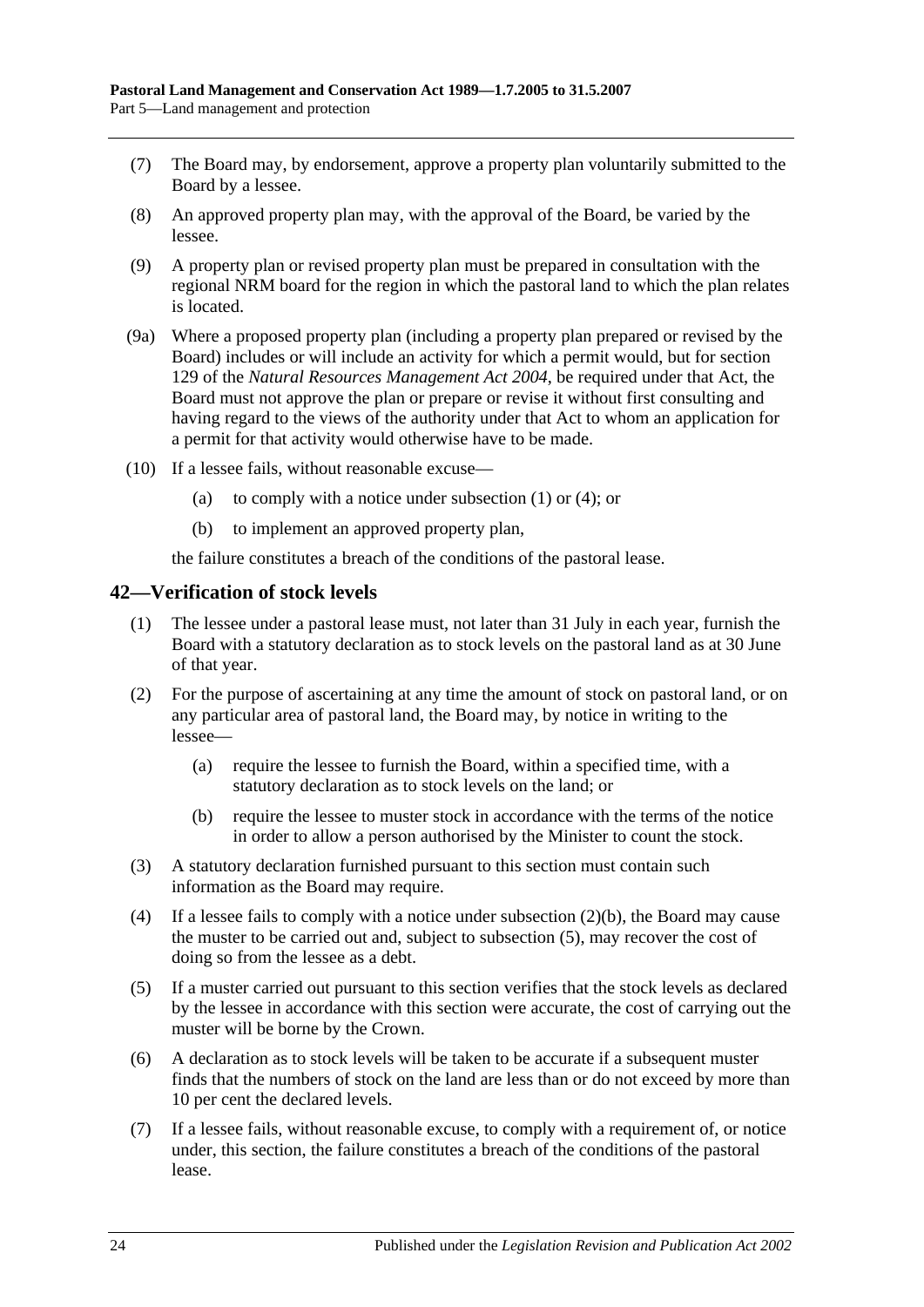### <span id="page-24-2"></span><span id="page-24-0"></span>**43—Notices to destock or take other action**

- (1) If the Board is of the opinion that pastoral land has, from any cause, been damaged, or is likely to suffer damage or deteriorate, and that in order to prevent, arrest or minimise damage to or deterioration of the land, or to rehabilitate the land, it is necessary that action under this section be taken, the Board may, by notice in writing to the lessee, require the lessee to do any one or more of the following:
	- (a) remove a specified number of stock from the land or a particular part of the land;
	- (b) keep the amount of stock on the land or a particular part of the land to a specified level, or to keep no stock at all on that land;
	- (c) carry out specified improvements to or land treatment works on the land;
	- (d) adopt or desist from specified land management practices,

in accordance with the terms of the notice.

- (2) A notice under [subsection](#page-24-2) (1) may provide—
	- (a) that it is to have effect for a specified period; or
	- (b) that it is to have effect until the Board, on the application of the lessee, directs that the notice cease to operate.
- (2a) Where the Board proposes to issue or vary a notice under [subsection](#page-24-2) (1) that would require a lessee to undertake an activity for which a permit would, but for section 129 of the *[Natural Resources Management Act](http://www.legislation.sa.gov.au/index.aspx?action=legref&type=act&legtitle=Natural%20Resources%20Management%20Act%202004) 2004*, be required under that Act, the Board must not issue or vary the notice without first consulting and having regard to the views of the authority under that Act to whom an application for a permit for that activity would otherwise have to be made.
- (3) The Board may, by notice in writing to the lessee, vary or revoke a notice under this section.
- (4) If a lessee fails to comply with a notice under [subsection](#page-24-2) (1), the Board may cause the required action to be carried out and may recover the cost of doing so from the lessee as a debt.
- (5) If a lessee fails to comply with a notice under [subsection](#page-24-2) (1), the failure constitutes a breach of the conditions of the pastoral lease.

### <span id="page-24-1"></span>**44—Reference areas**

- (1) The Board may, by notice in the Gazette, declare a specified area of pastoral land to be a reference area for the purposes of evaluating the effect that the grazing of stock has on the land.
- (2) A reference area—
	- (a) cannot exceed one square kilometre in size; and
	- (b) will, where necessary, be fenced by the Minister.
- (3) A lessee is not obliged to maintain a reference area or its fences, subject to any agreement between the lessee and the Minister to the contrary.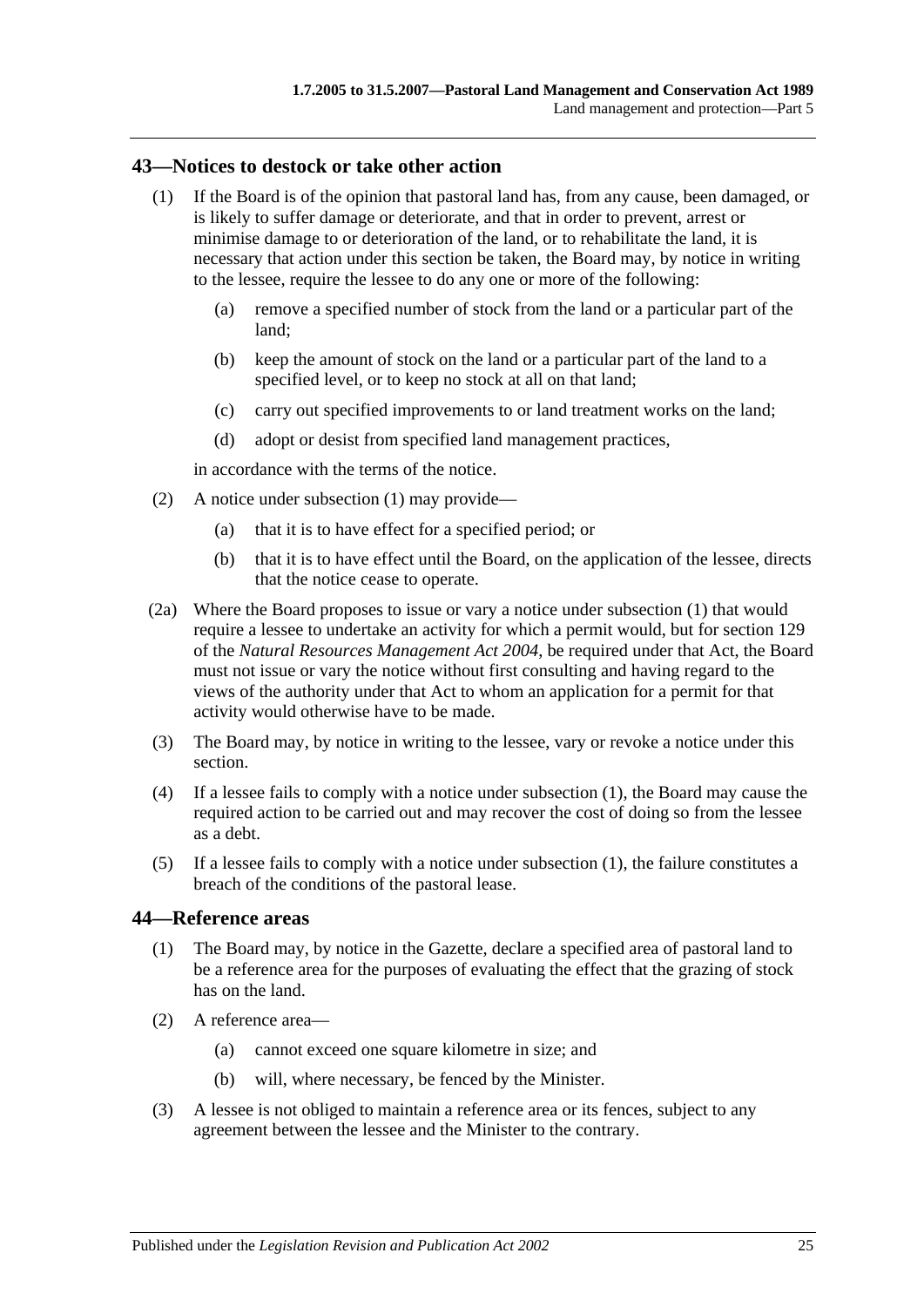- (4) The lessee of pastoral land on which a reference area is established—
	- (a) must not, if the area is fenced, allow any stock within the reference area; and
	- (b) must, if the Board so requires, inspect the area and its fences and make reports to the Board in accordance with the directions of the Board.

Maximum penalty: \$5 000.

- (5) The Board may, by notice in the Gazette, vary or revoke a notice under this section.
- (6) The lessee of pastoral land on which a reference area is established is not entitled to compensation for any reduction in the value of the lease resulting from the establishment of the reference area, but any such reduction in value will be taken into account when the lease is next revalued for the purposes of rent determination.

# <span id="page-25-1"></span><span id="page-25-0"></span>**Part 6—Access to pastoral land**

### **Division 1—Public access routes and stock routes**

### <span id="page-25-2"></span>**45—Establishment of public access routes and stock routes**

- (1) A public access route is a route dedicated as a public access route pursuant to this section.
- (2) A stock route is a route—
	- (a) delineated as a stock route on a prescribed plan; or
	- (b) dedicated as a stock route pursuant to this section.
- (3) The Board may, by notice in the Gazette—
	- (a) dedicate delineated routes over pastoral land as public access routes or stock routes, or both; or
	- (b) vary or revoke a notice under this section.
- (4) A map in a notice published under this section must also show all public roads that cross the pastoral land, and all stock routes delineated on a prescribed plan that cross the land.
- <span id="page-25-3"></span>(5) A notice must not be published under this section unless—
	- (a) the proposal to be implemented by the notice has been published in a newspaper circulating generally in the State inviting members of the public to comment on the proposal within a specified period of not less than three months; and
	- (b) the Board has considered any such comments; and
	- (c) the Board has consulted with—
		- (i) all pastoral lessees affected by the proposal; and
		- (ii) the regional NRM board for the region within which the public access route or stock route lies; and
		- (iii) such organisations as the Board believes have an interest in the matter.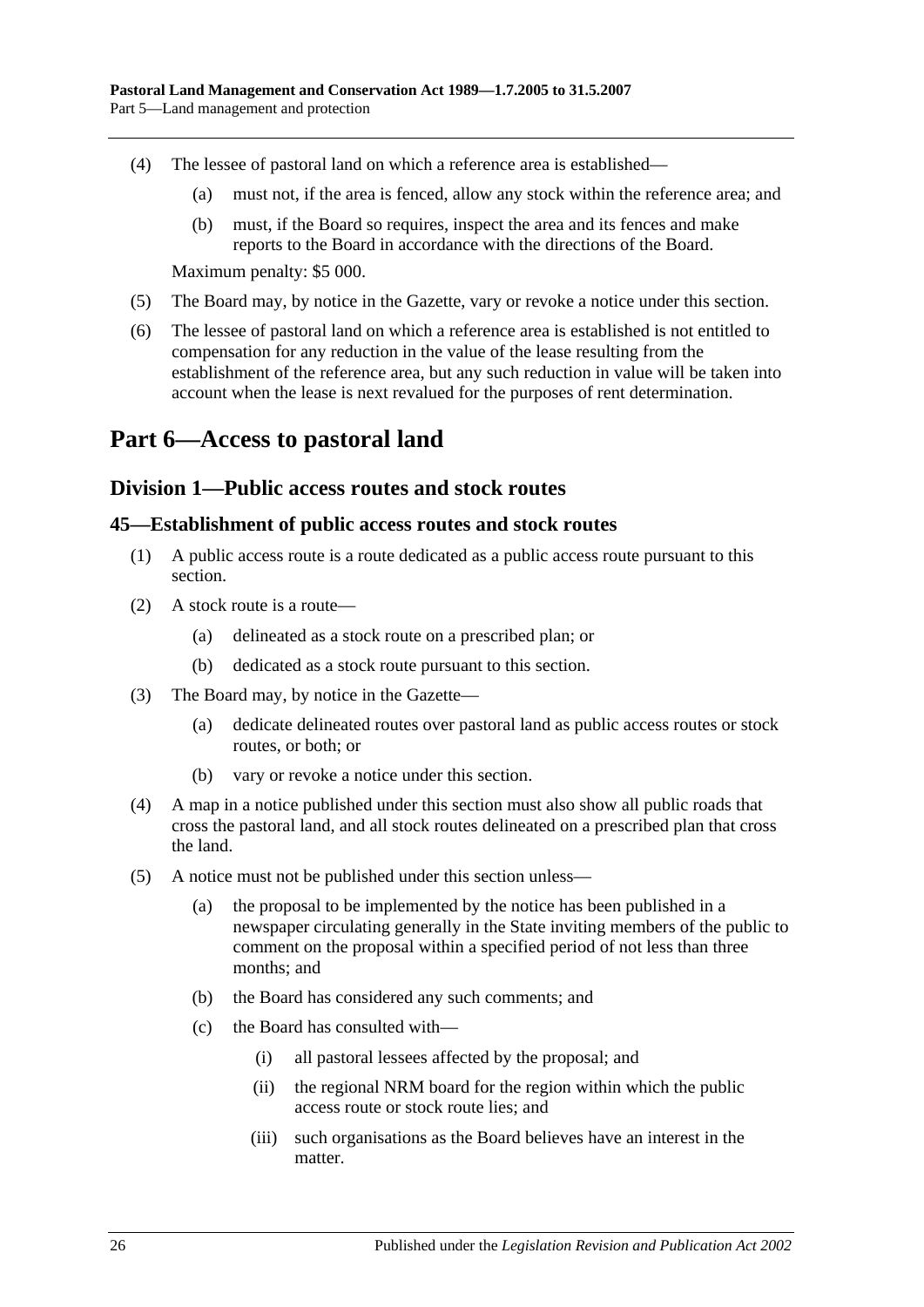- (6) [Subsection](#page-25-3) (5) does not apply in relation to the temporary closure of a public access route or stock route, or any part of such a route, pursuant to [subsection](#page-26-2)  $(7)$ .
- <span id="page-26-2"></span>(7) On being satisfied, on the application of a lessee, that it is necessary to do so for the purposes of the safety of the public, the management of stock or the carrying out of rehabilitative work on land adjacent to the route, the Board may, by notice in the Gazette, temporarily close a public access route or a stock route, or a part of such a route and, for that purpose, may require the lessee to erect such signs or barriers as the Board thinks fit for the purpose of warning the public of the closure.
- (8) If a public access route or a stock route as delineated on a prescribed plan or on a map published under this section differs from the route as it exists on the ground or as marked out on the ground, the latter prevails.
- (9) On a public access route or stock route being established—
	- (a) the lessee's rights under the pastoral lease over the land comprising the route cease; and
	- (b) the care, control and management of the route is vested in the Minister,

but the Minister is not thereby obliged to maintain any such route.

- (10) However, the Minister may, if of the opinion that an access route has suffered considerable damage as a result of it being used by members of the public, contribute towards the repair or maintenance of the route.
- (11) A lessee of pastoral land over which a public access route or stock route is established is not obliged and cannot be required to keep stock off the route, and may use the route for the purposes of droving stock.
- (12) The lessee of pastoral land over which a public access route or stock route is established is not entitled to compensation for any reduction in the value of the lease resulting from establishment of the route, but any such reduction in value will be taken into account when the lease is next revalued for the purposes of rent determination.

# <span id="page-26-0"></span>**Division 2—Travelling stock**

## <span id="page-26-3"></span><span id="page-26-1"></span>**46—Travelling with stock**

- (1) A person may, after giving notice in accordance with the regulations to the lessee of pastoral land, travel with stock across the land.
- (2) Where the predominant purpose of a person exercising the powers conferred by [subsection](#page-26-3) (1) is to obtain feed for the stock from land comprised in the lease, that person is liable to pay compensation to the lessee in accordance with the regulations.
- (3) A person who exercises powers conferred by this section—
	- (a) must—
		- (i) if there is a stock route across the land—use the stock route;
		- (ii) if there is no such stock route—use a route directed by the lessee;
		- (iii) in the absence of a stock route and directions from the lessee—use the most direct practicable route; and
	- (b) must travel the stock across the land—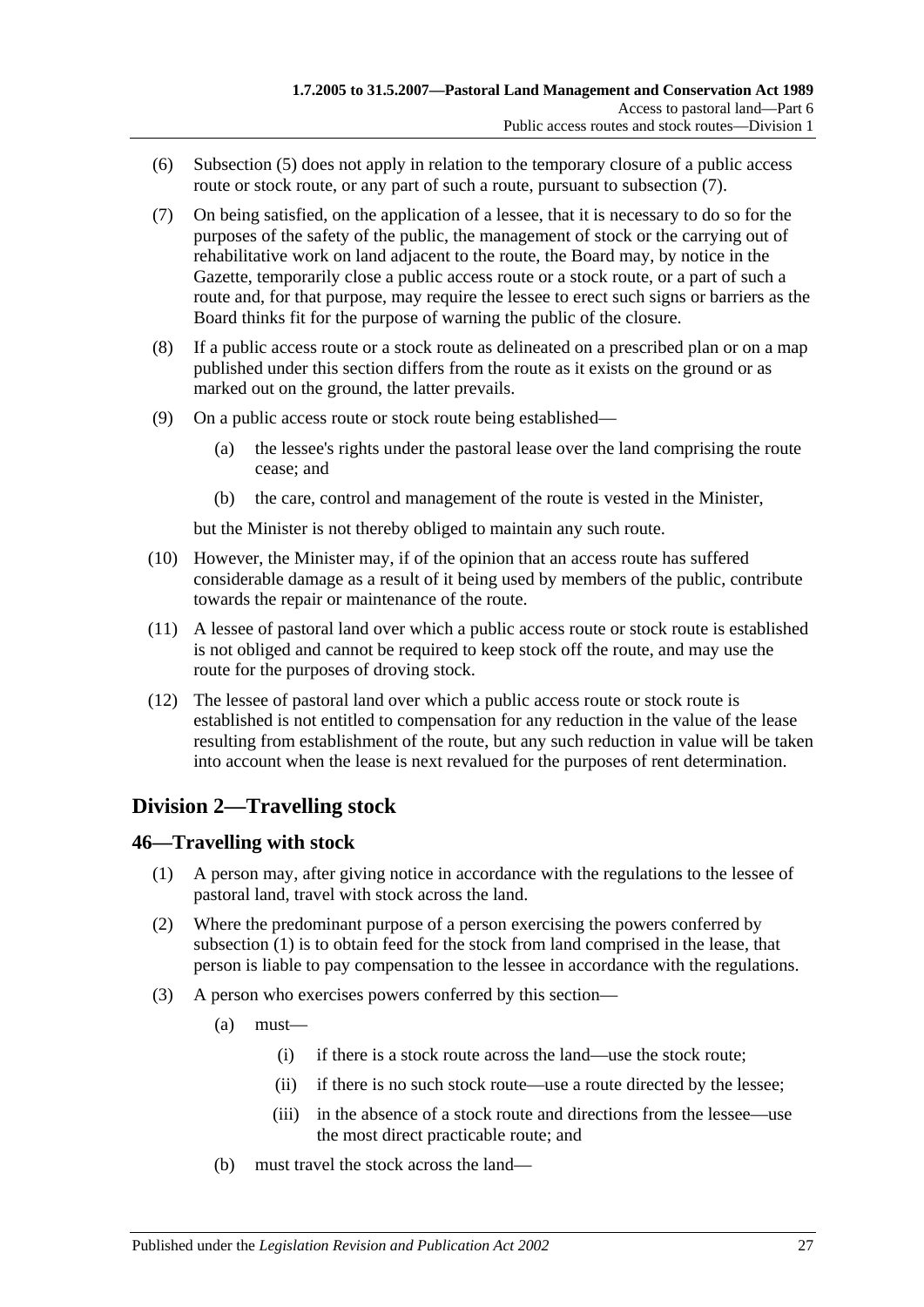- (i) in the case of sheep—not less than 8 kilometres each day;
- (ii) in the case of cattle—not less than 16 kilometres each day; and
- (c) must comply with any conditions imposed by the regulations.

Maximum penalty: \$1 250.

- (4) If pastoral land is fenced, the lessee must, for the purpose of facilitating the exercise of rights conferred by this section—
	- (a) provide a gate or other means of access at any point at which the fence is intersected by a stock route; and
	- (b) provide such other gates or other means of access as are necessary so that the length of fence between points of access does not exceed 16 kilometres.

Maximum penalty: \$1 250.

# <span id="page-27-0"></span>**Division 2A—Indigenous land use agreements**

### <span id="page-27-1"></span>**46A—Indigenous land use agreement binding on lessees**

- (1) An ILUA that is in force in relation to pastoral land is binding on the current lessee of the land whether or not the lessee was the person with whom the ILUA was made.
- <span id="page-27-3"></span>(2) A lessee of pastoral land may enter an ILUA in relation to contiguous pastoral land that is under the lessee's management and control (and the lessee of the contiguous pastoral land will be taken not to be the occupier of that land for the purposes of this Division).
- (3) An ILUA that is in force in relation to pastoral land the subject of [subsection](#page-27-3) (2) is binding on the current occupier of the land whether or not the occupier was the person with whom the ILUA was made.

## <span id="page-27-2"></span>**46B—Immunity from liability**

- (1) Subject to this section, no civil liability attaches to a party to an ILUA for injury, damage or loss—
	- (a) caused by another party to the ILUA; or
	- (b) suffered by a person who is unlawfully on pastoral land the subject of the ILUA unless the injury, damage or loss was caused intentionally or through gross negligence.
- (2) Subject to this section, an ILUA may—
	- (a) modify the duty of care or standard of care required of a party to an ILUA as against another party to the ILUA; or
	- (b) limit the civil liability of a party to an ILUA as against another party to the ILUA.
- (3) To avoid doubt, sections 17C(4) and (6) of the *[Wrongs Act](http://www.legislation.sa.gov.au/index.aspx?action=legref&type=act&legtitle=Wrongs%20Act%201936) 1936* do not apply to an occupier of pastoral land the subject of an ILUA.
- (4) Nothing in this section affects the operation of a statutory insurance or compensation scheme.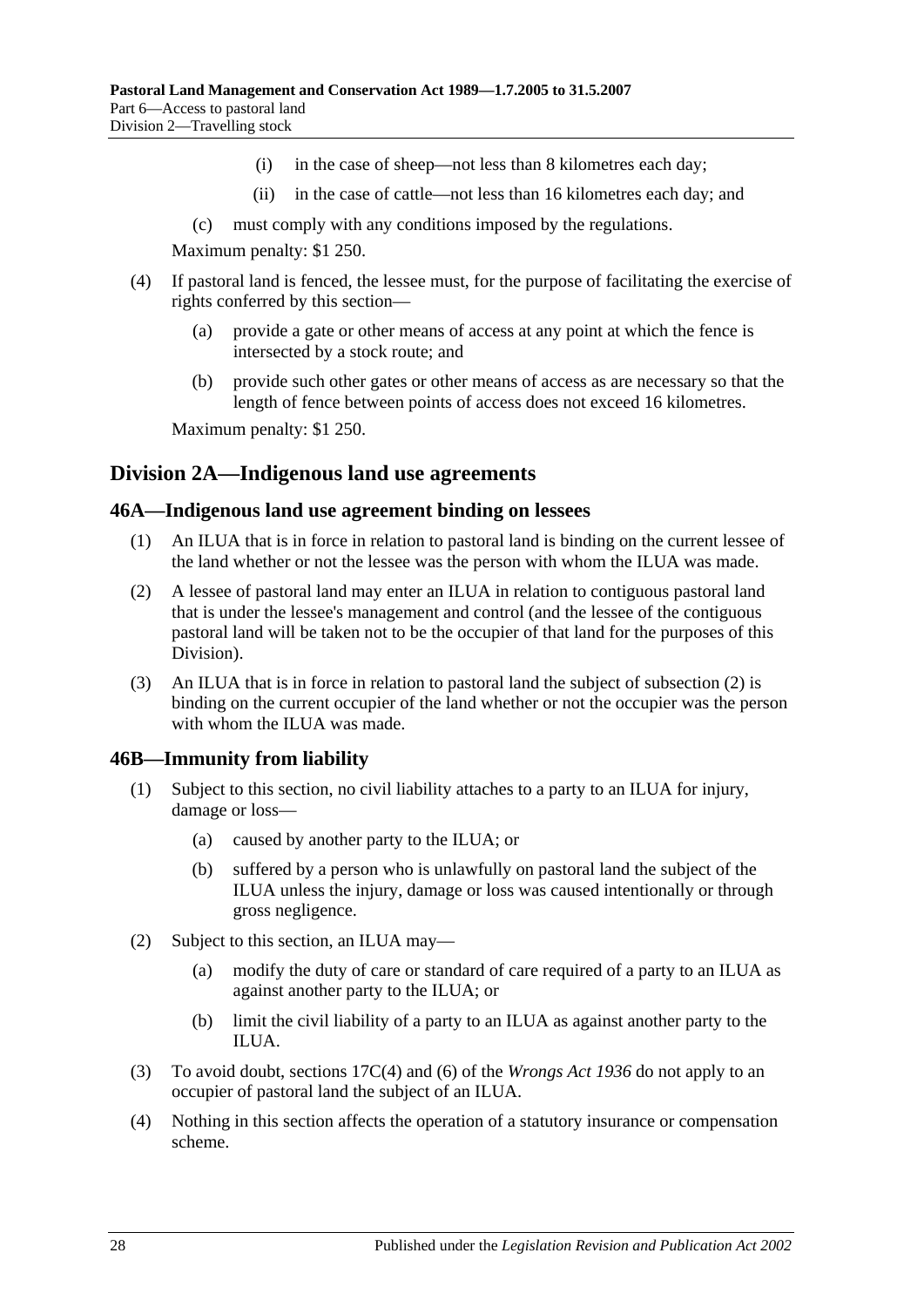- (5) For the purposes of this section, a reference to—
	- (a) a party to an ILUA includes a reference to—
		- (i) in the case of a lessee of pastoral land—
			- (A) that lessee, in relation to pastoral land used by the lessee for pastoral purposes that is contiguous to land the subject of the pastoral lease; and
			- (B) a family member, employee or invitee (not being a person entering the pastoral land under [section](#page-29-0) 48) of the lessee that is on the pastoral land; and
		- (ii) in the case of a native title group—an invitee of an Aboriginal person exercising a right of entry or staying on the pastoral land under the ILUA or [section](#page-28-3) 47(1);
	- (b) a reference to pastoral land includes a reference to contiguous land that is located within the perimeter fence line of land the subject of a pastoral lease, but is not the subject of the lease.

### <span id="page-28-4"></span><span id="page-28-0"></span>**46C—ILUA to be endorsed on lease**

- (1) If an ILUA is entered in relation to pastoral land, the Minister must cause a notice of that fact (in a form approved by the Registrar-General) to be lodged with the Registrar-General.
- (2) The Registrar-General must, on receipt of a notice under [subsection](#page-28-4) (1), endorse on the relevant pastoral lease or pastoral leases the fact that an ILUA has been entered in relation to pastoral land the subject of the lease or leases.
- (3) No stamp duty or fee is payable in respect of a notice lodged or action of the Registrar-General pursuant to this section.

## <span id="page-28-1"></span>**Division 3—Public access**

### <span id="page-28-3"></span><span id="page-28-2"></span>**47—Rights of Aboriginal persons**

- (1) Despite this Act or any pastoral lease granted under this Act or the repealed Act, but subject to this section, an Aboriginal person may enter, travel across or stay on pastoral land for the purpose of following the traditional pursuits of the Aboriginal people.
- (2) [Subsection](#page-28-3) (1) does not give an Aboriginal person a right to camp—
	- (a) within a radius of one kilometre of any house, shed or other outbuilding on pastoral land; or
	- (b) within a radius of 500 metres of a dam or any other constructed stock watering point.
- (3) An ILUA in force in relation to particular pastoral land may—
	- (a) confer a right to enter, travel across or stay on the land in addition to the rights conferred by [subsection](#page-28-3) (1); or
	- (b) remove or qualify, or make any other provision in relation to, the rights conferred by [subsection](#page-28-3) (1).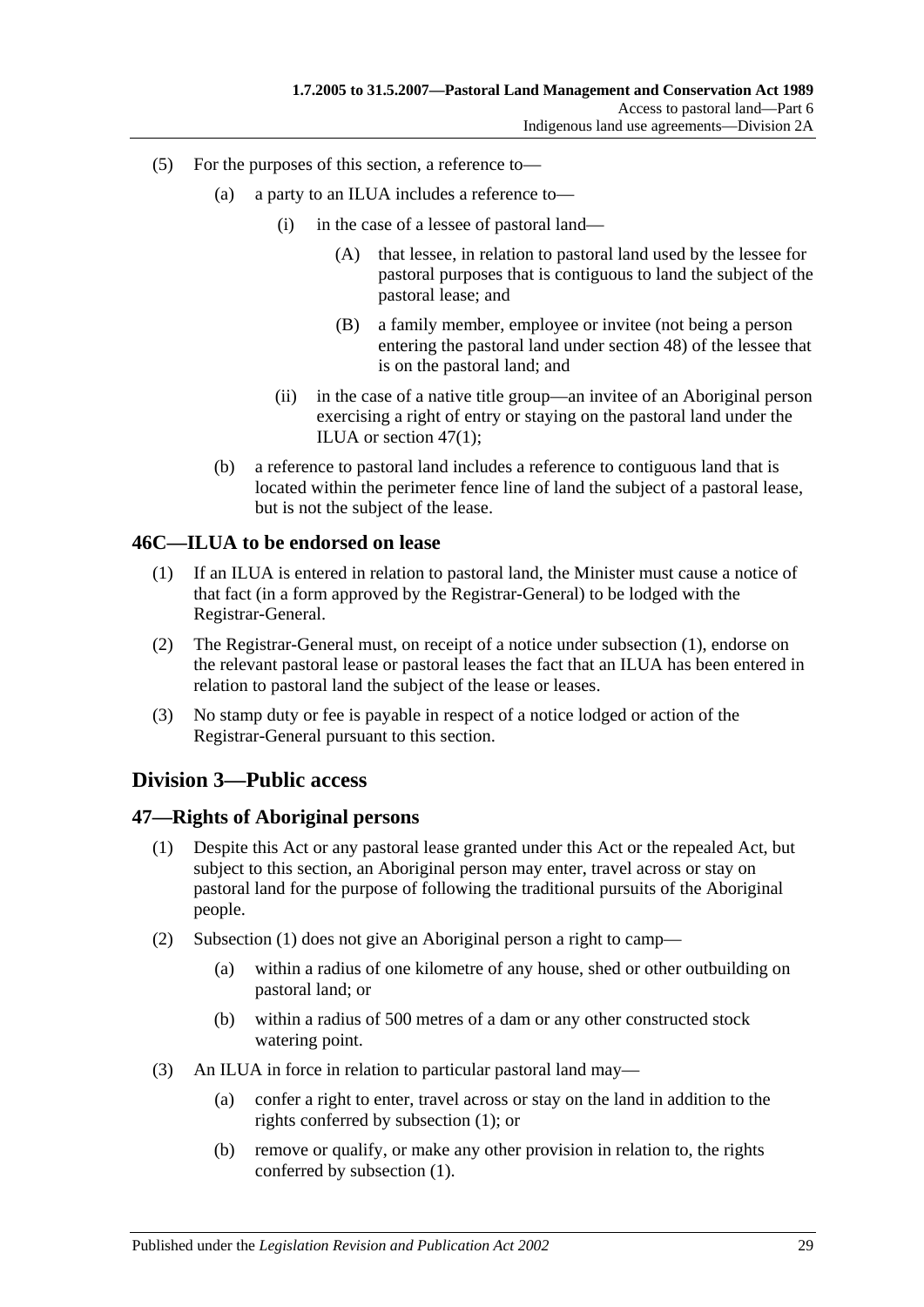### <span id="page-29-0"></span>**48—Right to travel across and camp on pastoral land**

- (1) Subject to this Act, a person may travel (by any means) or camp temporarily on a public access route.
- <span id="page-29-1"></span>(2) Subject to this Act and to the terms (if any) of an ILUA relating to public access and activities on the land in force in relation to the land, a person may, on giving oral or written notice to the lessee, travel across pastoral land (otherwise than on a public access route) by any means other than a motor vehicle, a horse or a camel and, in the course of so travelling, camp temporarily on the land.
- <span id="page-29-5"></span>(2a) A term of an ILUA may only limit a right conferred by [subsection](#page-29-1) (2) to the extent reasonably necessary for the following purposes:
	- (a) restricting public access to places identified by the native title group as being places of cultural significance;
	- (b) preventing injury, damage or loss to any person that may arise from an activity undertaken under the ILUA or under [section](#page-28-3) 47(1);
	- (c) protecting an activity of the native title group on pastoral land the subject of the ILUA.
- <span id="page-29-2"></span>(3) Subject to this Act, a person may, with the consent of the lessee or the Minister, travel across pastoral land (otherwise than on a public access route) by means of a motor vehicle, a horse or a camel and, in the course of so travelling, camp temporarily on the land.
- (4) This section does not give a person the right to camp—
	- (a) within a radius of one kilometre of any house, shed or other outbuilding on the land; or
	- (b) within a radius of 500 metres of a dam or any other constructed stock watering point on the land.
- <span id="page-29-3"></span>(5) A person who proposes to travel across or camp on pastoral land in the manner referred to in [subsection](#page-29-2) (3) must first seek the lessee's consent to the proposal and the lessee may refuse that consent if of the opinion that it is necessary to do so for the purposes of the safety of the public, the management of stock or the carrying out of rehabilitative work on the land or for any other good and sufficient reason.
- (6) If the lessee refuses to consent to a proposal under [subsection](#page-29-3) (5), the person may seek the Minister's consent to the proposal.
- <span id="page-29-4"></span>(7) The Minister may, without consulting the lessee, consent to the proposal but, if the Minister consents to the proposal without consulting the lessee, the proposal cannot be carried out until the Minister has notified the lessee that consent has been given.
- (8) The Minister incurs no liability by virtue of giving consent to a proposal to travel across or camp on pastoral land.
- (8a) A lessee must not give consent under [subsection](#page-29-3) (5), or the Minister under [subsection](#page-29-4) (7), to a proposal to travel across or camp on pastoral land in a manner referred to in [subsection](#page-29-2) (3) if to do so would be inconsistent with the terms (if any) of an ILUA in force in relation to the land relating to public access and activities on the land.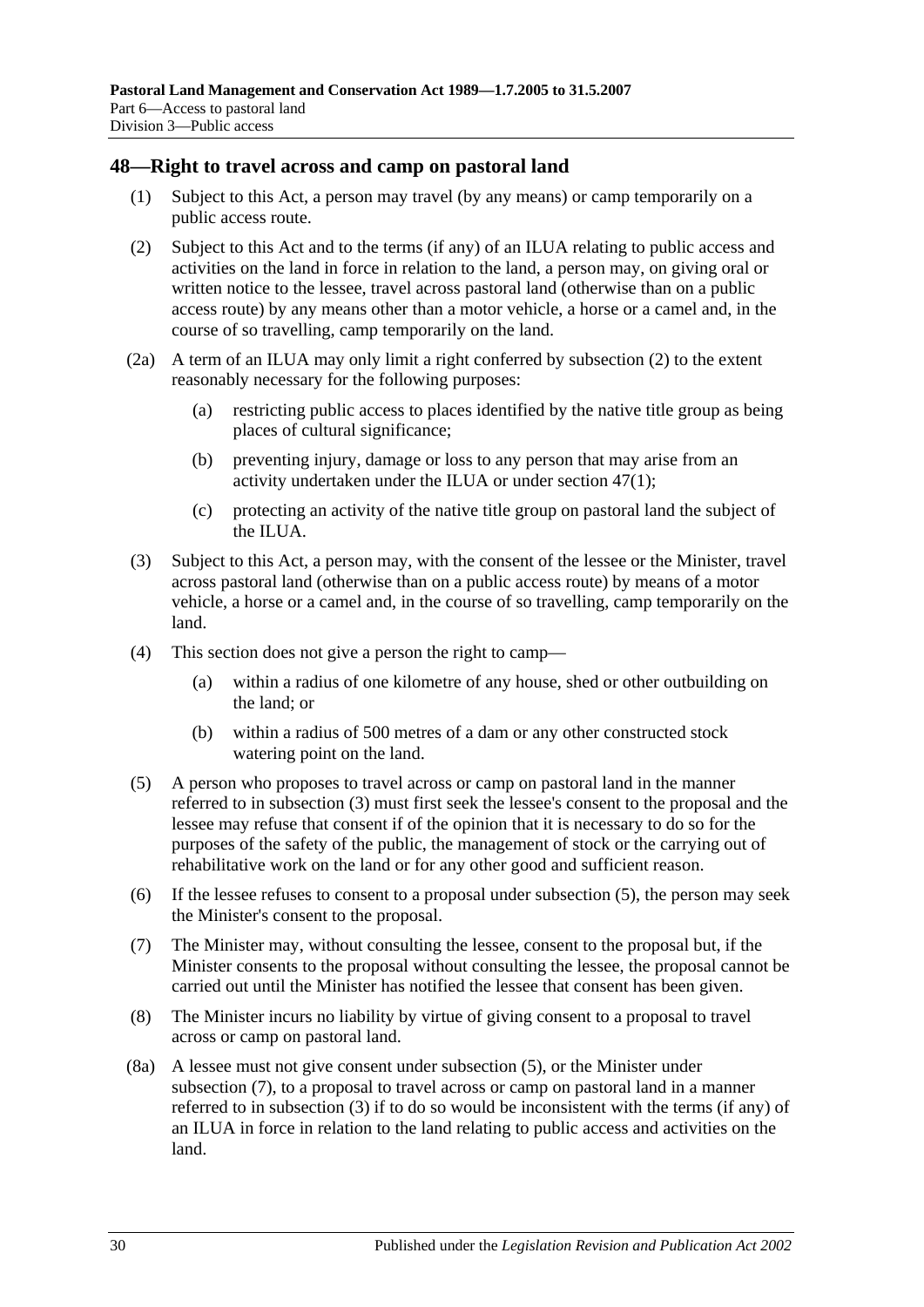- (9) For the purposes of this section, camping is temporary if it is for a period not exceeding two weeks or, if some other greater or lesser period is prescribed in respect of a particular area, that period in relation to camping in that area.
- <span id="page-30-1"></span>(10) An authorised person may give to a person travelling across or camping on pastoral land the subject of an ILUA such directions as may be reasonably required for the purpose of giving effect to a term of an ILUA relating to one or more of the purposes referred to in [subsection](#page-29-5) (2a).
- (11) A person who, without lawful authority or reasonable excuse, fails to comply with a direction under [subsection](#page-30-1) (10) is guilty of an offence.

Maximum penalty: \$1 250.

(12) In this section—

*authorised person* means—

- (a) the lessee of pastoral land the subject of the ILUA; or
- (b) the native title group in relation to pastoral land the subject of the ILUA; or
- (c) an employee of the lessee or other person acting on the authority of the lessee.
- (13) In proceedings for an offence against this section, an allegation in the complaint that a person named in the complaint was on a specified date an authorised person in relation to specified pastoral land will be accepted, in the absence of proof to the contrary, as proof of the authorisation.

# <span id="page-30-0"></span>**48A—Public register**

- (1) The Minister must maintain a public register in relation to this Division.
- <span id="page-30-2"></span>(2) The public register must contain—
	- (a) details of each pastoral lease the subject of an ILUA; and
	- (b) contact details of each lessee of pastoral land the subject of an ILUA; and
	- (c) contact details of each native title group who is a party to an ILUA; and
	- (d) information relating to the terms (if any) of an ILUA relating to the access of Aboriginal persons onto pastoral land the subject of an ILUA; and
	- (e) information relating to the terms (if any) of an ILUA relating to public access onto pastoral land the subject of an ILUA.
- (3) The public register may be kept in the form of a computer record.
- (4) The public register is to be available for inspection, without fee, during ordinary office hours at a public office, or public offices, determined by the Minister.
- (5) The Minister must ensure that copies of material on the public register can be purchased for a reasonable fee at the public office, or public offices, at which the register is kept available for inspection.
- (6) The Minister must ensure that the public register can be inspected at a website determined by the Minister.
- (7) For the purposes of [subsection](#page-30-2) (2)(c), a *native title group* does not include a person who would not, but for the operation of [paragraph](#page-3-0) (c) of the definition of *native title group* in [section](#page-2-3) 3(1), be included in the definition of *native title group*.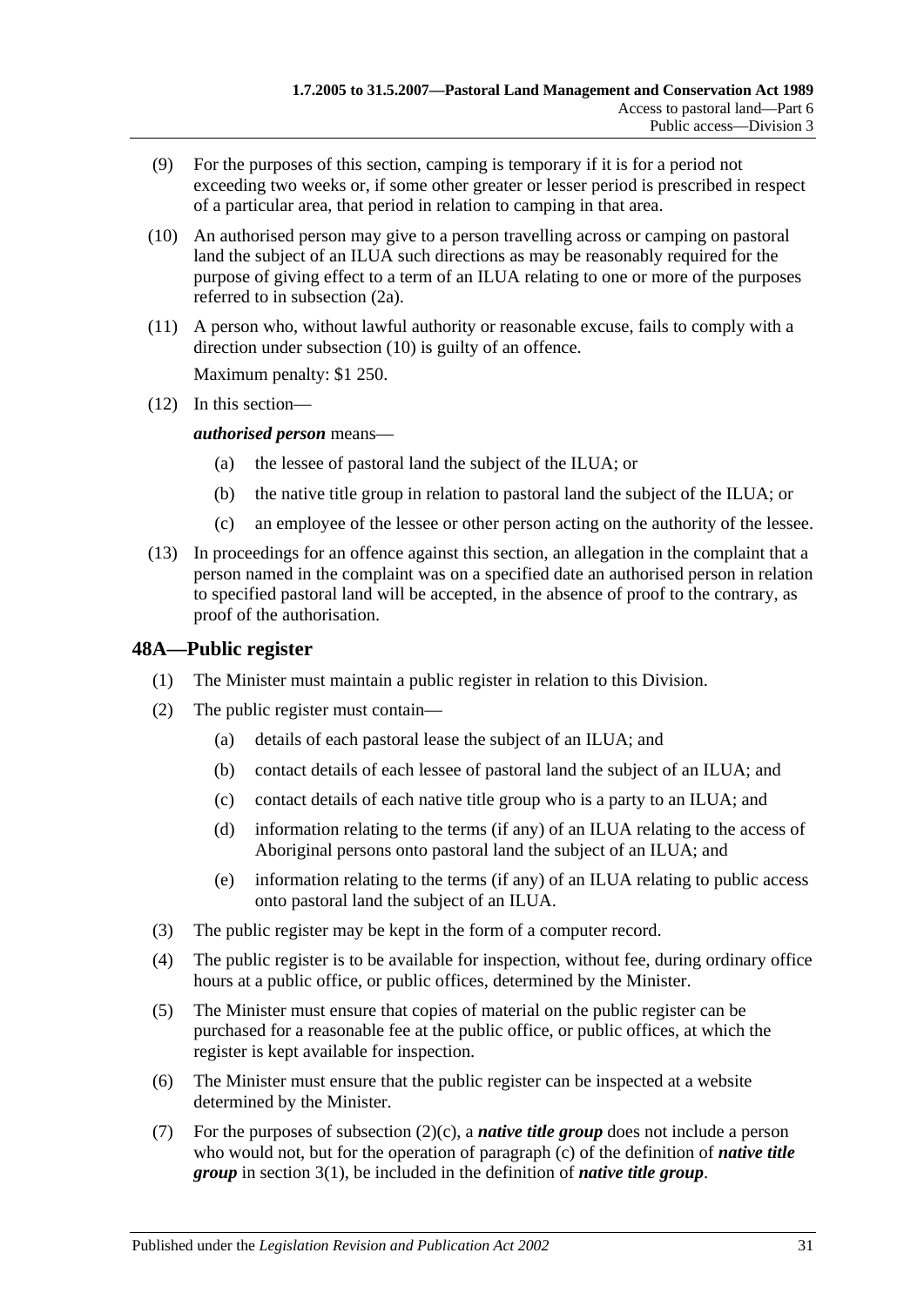# <span id="page-31-0"></span>**48B—Trespassers on pastoral land the subject of an ILUA**

- $(1)$  If—
	- (a) a person trespasses on pastoral land the subject of an ILUA; and
	- (b) the nature of the trespass is such as to interfere with the enjoyment of the land by the lessee or the native title group; and
	- (c) the trespasser is asked by an authorised person to leave the land,

the trespasser is, if he or she fails to leave the land forthwith or again trespasses on the land within 24 hours of being asked to leave, guilty of an offence.

Maximum penalty: \$2 500 or imprisonment for 6 months.

- (2) A person who trespasses on pastoral land the subject of an ILUA must, if asked to do so by an authorised person, give his or her name and address to the authorised person. Maximum penalty: \$1 250.
- (3) An authorised person, on asking a trespasser to leave pastoral land the subject of an ILUA or to give a name and address, must, if the trespasser so requests, inform the trespasser of—
	- (a) the authorised person's name and address; and
	- (b) the capacity in which the person is an authorised person under this section.
- (4) In this section—

*authorised person* means—

- (a) the lessee of pastoral land the subject of the ILUA; or
- (b) the native title group in relation to pastoral land the subject of the ILUA; or
- (c) an employee of the lessee or other person acting on the authority of the lessee; or
- (d) a person acting on the written authority of the native title group;

*pastoral land* includes a building or structure.

- <span id="page-31-2"></span>(5) In proceedings for an offence against this section, an allegation in the complaint that a person named in the complaint was on a specified date an authorised person in relation to specified pastoral land will be accepted, in the absence of proof to the contrary, as proof of the authorisation.
- (6) For the purposes of [subsection](#page-31-2) (4)(d), a *native title group* does not include a person who would not, but for the operation of [paragraph](#page-3-0) (c) of the definition of *native title group* in [section](#page-2-3) 3(1), be included in the definition of *native title group*.

### <span id="page-31-1"></span>**49—Public access not to be obstructed**

(1) A person must not, without lawful authority, place any obstruction across a public access route or stock route.

Maximum penalty: \$1 250.

- (2) If any pastoral land over which a public access route is established is fenced, the lessee—
	- (a) must provide a gate or other means of access at the point of intersection; and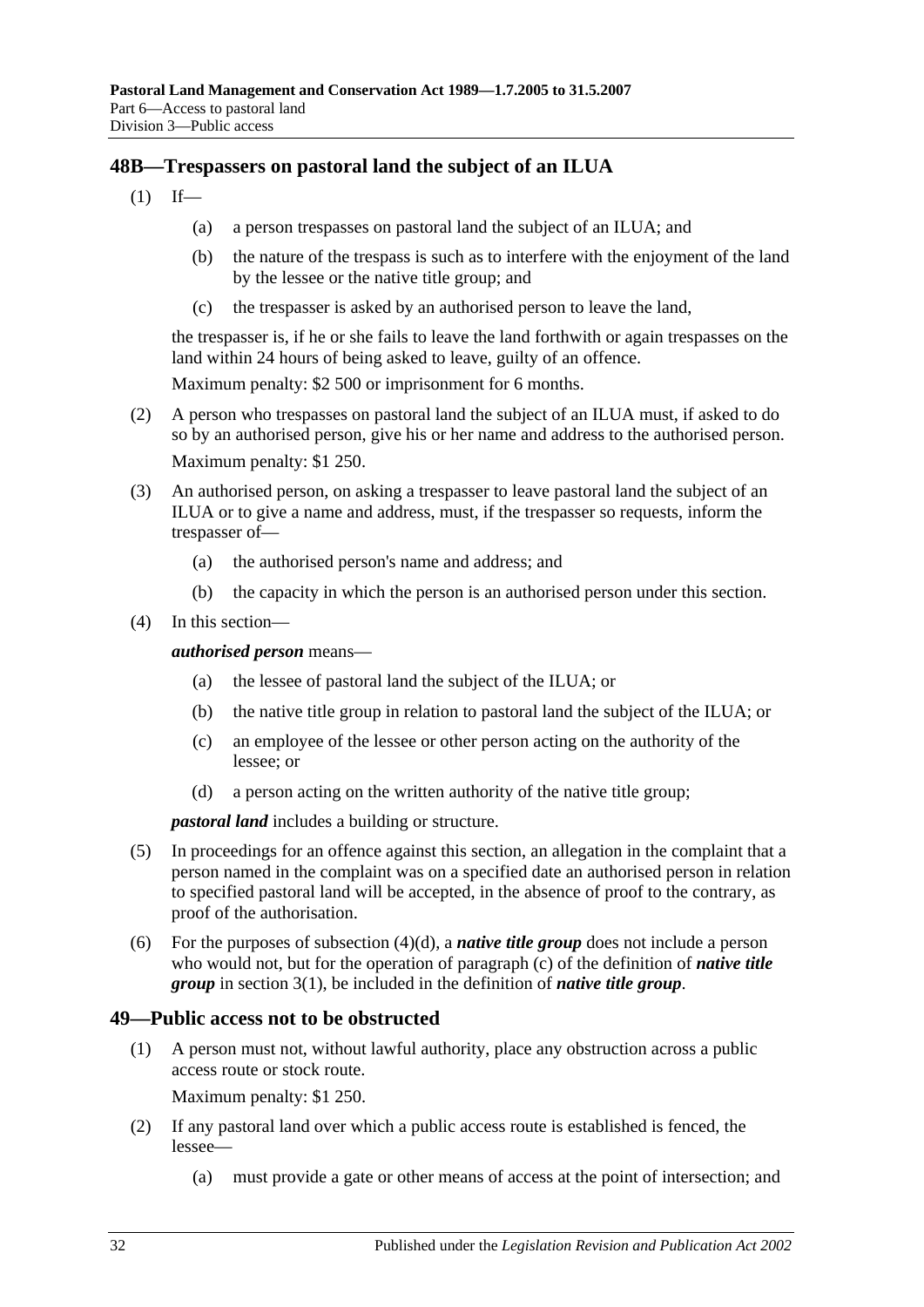(b) must keep any such gate unlocked. Maximum penalty: \$1 250.

# <span id="page-32-0"></span>**Part 7—Appeals**

# <span id="page-32-1"></span>**Division 1—The Tribunal**

# <span id="page-32-2"></span>**50—Establishment of the Tribunal**

- (1) The *Pastoral Land Appeal Tribunal* is established.
- (2) The Tribunal will be constituted of—
	- (a) a District Court Judge nominated by the Senior Judge as a Judge of the Tribunal; and
	- (b) two experts chosen by the Judge from the panel of experts established under [subsection](#page-32-5) (3).
- <span id="page-32-5"></span>(3) The Governor will establish, in accordance with the regulations, a panel of experts (comprising experts in such fields as the Governor considers appropriate) from which members of the Tribunal may be drawn.
- (4) If a person ceases to be a member of the panel through expiry of a period of office, the person may nevertheless continue as a member of the Tribunal for the purpose of completing part-heard proceedings.
- (5) There will be a Registrar of the Tribunal.

# <span id="page-32-3"></span>**51—Determination of questions**

- (1) Any question of law or procedure arising before the Tribunal will be determined by the Judge and any other question by unanimous or majority decision of the members.
- (2) The Tribunal must act according to equity, good conscience and the substantial merits of the case, without regard to technicalities and legal forms, and is not bound by the rules of evidence but may inform itself on any matter in such manner as it thinks fit.

# <span id="page-32-4"></span>**52—Powers and procedures of the Tribunal**

- (1) The Tribunal may, for the purposes of proceedings before the Tribunal—
	- (a) by summons signed on behalf of the Tribunal by a member of the Tribunal or the Registrar, require the attendance of a person before the Tribunal or at a conference; or
	- (b) by summons signed on behalf of the Tribunal by a member of the Tribunal or the Registrar, require the production before the Tribunal of any relevant books, papers or documents; or
	- (c) inspect any books, papers or documents produced before it and retain them for such reasonable period as it thinks fit and makes copies of any of them or any of their contents; or
	- (d) require any person to make an oath or affirmation to answer truly all questions put by a member of the Tribunal, or a person appearing before the Tribunal, relating to a matter before the Tribunal; or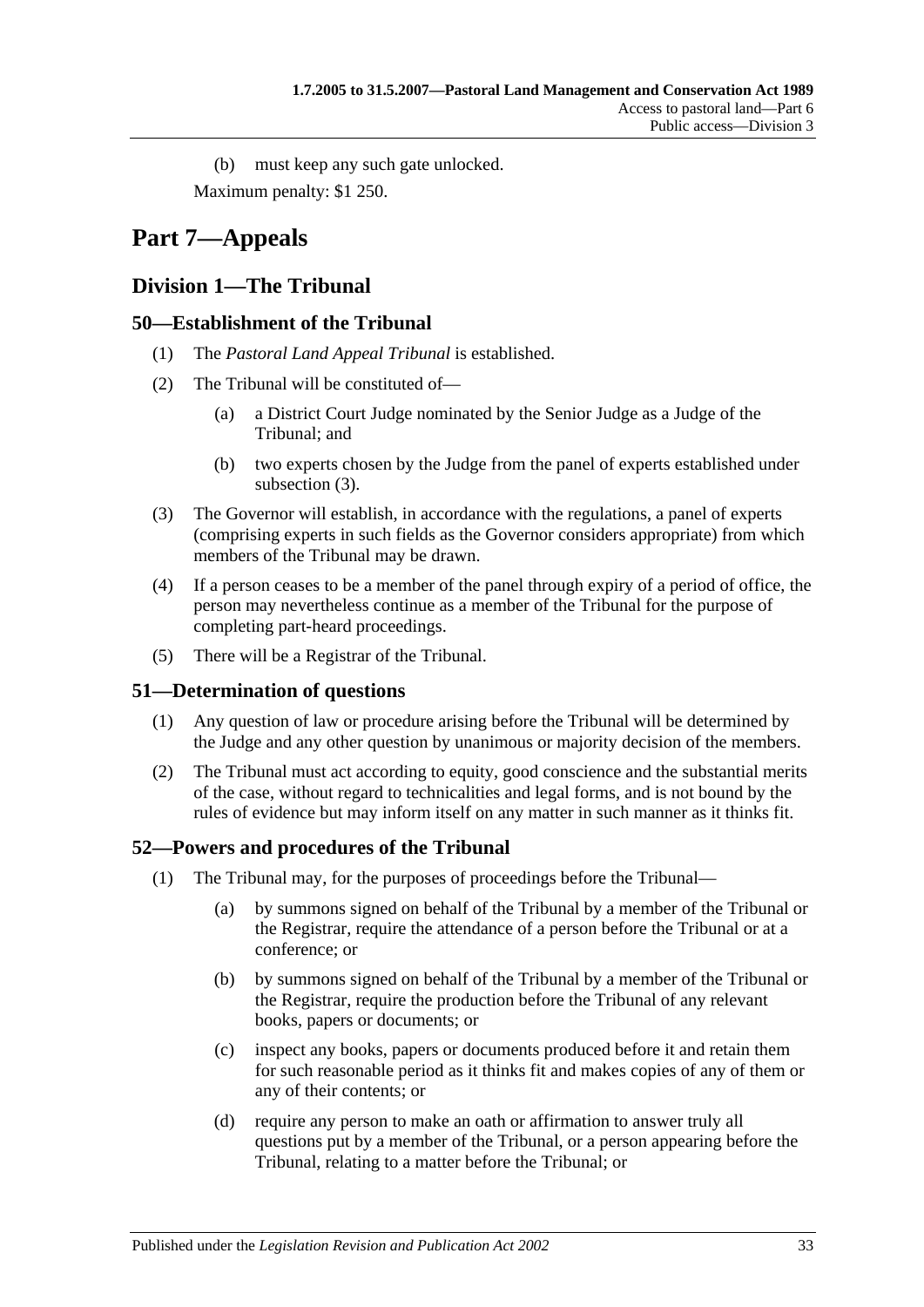- (e) require any person appearing before the Tribunal to answer any relevant questions put by a member of the Tribunal or by a person appearing before the Tribunal.
- (2) Subject to [subsection](#page-33-0) (3), a person who
	- has been served with a summons to appear before the Tribunal or at a conference and fails, without reasonable excuse, to attend in obedience to the summons; or
	- (b) has been served with a summons to produce books, papers or documents and fails, without reasonable excuse, to comply with the summons; or
	- (c) misbehaves before the Tribunal, wilfully insults the Tribunal or any member of the Tribunal, or interrupts the proceedings of the Tribunal; or
	- (d) refuses to be sworn or to affirm, or to answer any relevant question when required to do so by the Tribunal,

is guilty of an offence.

Maximum penalty: \$10 000.

- <span id="page-33-0"></span>(3) A person who appears as a witness before the Tribunal has the same protection as a witness in proceedings before a District Court.
- (4) The Tribunal cannot allow non-party intervention in proceedings before the Tribunal.
- (5) The Registrar must give the parties to proceedings reasonable notice of the time and place of the proceedings.
- (6) A party is entitled to appear before the Tribunal personally or by counsel or other representative.
- (7) Counsel for the parties to proceedings are not entitled to attend a compulsory conference.
- (8) A party must be allowed a reasonable opportunity to call or give evidence, to examine or cross-examine witnesses and to make submissions to the Tribunal.
- (9) A witness will, unless the Tribunal otherwise determines, be allowed witness fees in accordance with a prescribed scale or, if a scale has not been prescribed, with the scale applicable to civil proceedings in the District Court.
- (10) The Tribunal may make a determination in any proceedings in the absence of a party to the proceedings if satisfied that the party was given reasonable opportunity to appear but failed to do so.
- <span id="page-33-1"></span>(11) The Tribunal may make orders for costs in accordance with a prescribed scale against—
	- (a) the Minister or the Board; or
	- (b) any other party to proceedings,

but an order cannot be made under [paragraph](#page-33-1) (b) unless the Tribunal is satisfied that the party's conduct in relation to the proceedings was frivolous, vexatious or calculated to cause delay.

(12) At the conclusion of proceedings, the Tribunal must furnish the parties with a written statement of the reasons for its decision.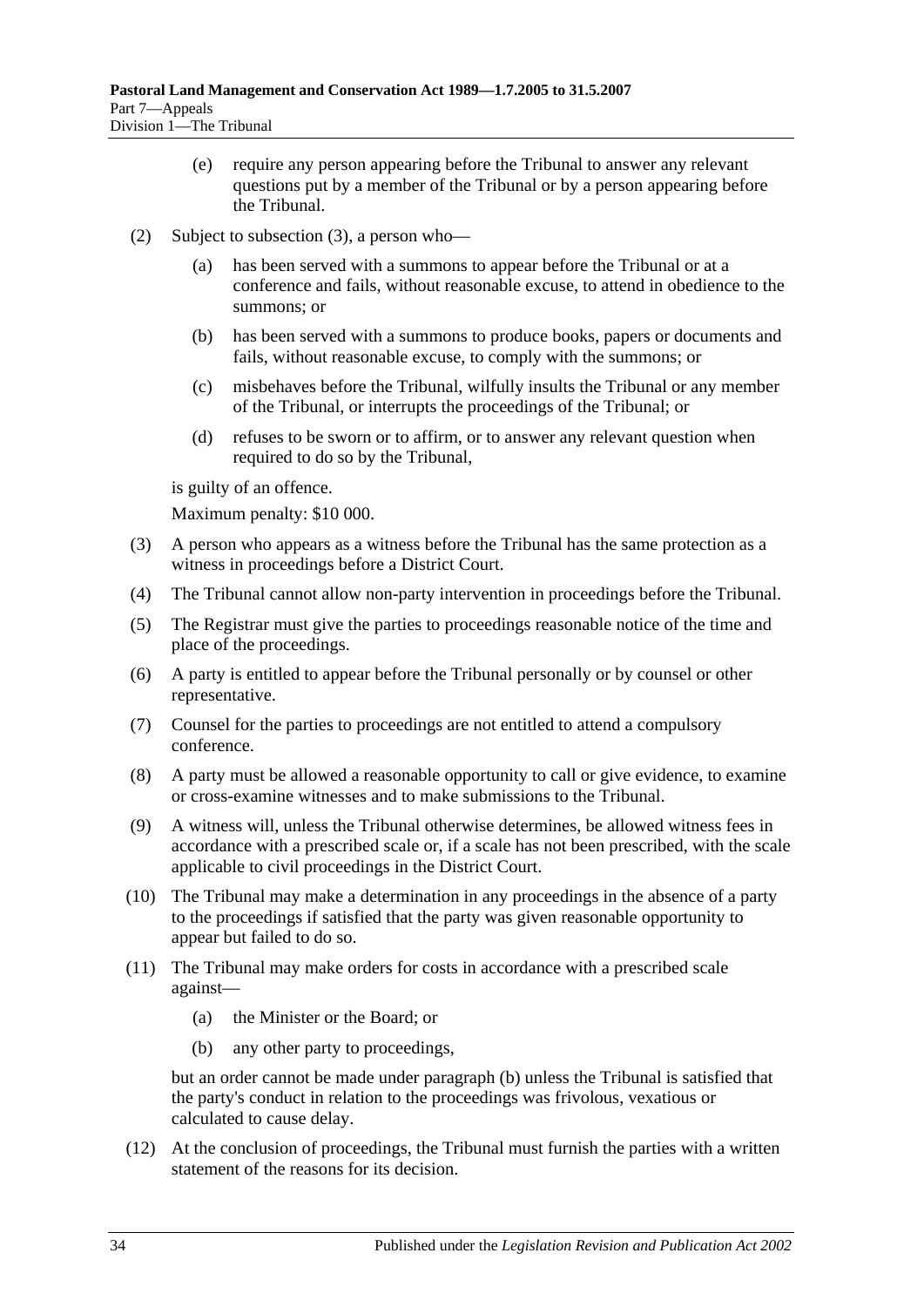# <span id="page-34-0"></span>**53—Compulsory conferences**

- (1) Before the Tribunal commences to hear an appeal, the Registrar must convene a conference between the parties to the proceedings for the purpose of attempting to resolve the matters in dispute.
- (2) A member of the Tribunal will preside over a conference, but the member who so presides cannot be a member of the Tribunal as constituted for the purpose of hearing the appeal.
- (3) Subject to [subsection](#page-34-4) (4), evidence of anything said or done in the course of a conference under this section is inadmissible in proceedings before the Tribunal except by consent of all parties to the proceedings.
- <span id="page-34-4"></span>(4) The person presiding over a conference under this section must report to the Tribunal on whether a settlement was reached at the conference and, if so, the terms of the settlement and the Tribunal may, without further inquiry, make such determination or order as may be necessary to give effect to the settlement.

# <span id="page-34-1"></span>**Division 2—Right of appeal to Tribunal**

# <span id="page-34-2"></span>**54—Appeal against certain decisions**

- (1) A lessee who is dissatisfied with—
	- (a) a decision to vary the conditions of a pastoral lease; or
	- (b) a decision not to extend the term of a pastoral lease; or
	- (c) a decision under [section](#page-22-2) 41 (property plans); or
	- (d) a decision under [section](#page-25-2) 45 (establishment of access routes); or
	- (e) a refusal of consent to a transfer, assignment, mortgage, subletting or other dealing with a pastoral lease; or
	- (f) a decision to cancel a pastoral lease or impose a fine on a lessee for breach of lease conditions,

may appeal to the Tribunal against the decision.

- (2) An appeal under this section must be instituted within three months after notification of the decision to the lessee.
- (3) On an appeal, the Tribunal must review the decision the subject of the appeal and may—
	- (a) confirm the decision; or
	- (b) vary or revoke the decision; or
	- (c) substitute its own decision.
- (4) The Tribunal must, in determining an appeal, have regard to the objects of this Act.

## <span id="page-34-3"></span>**55—Operation of certain decisions pending appeal**

(1) Subject to this section, a decision against which a right of appeal lies continues to operate despite that right of appeal or the institution of appeal proceedings.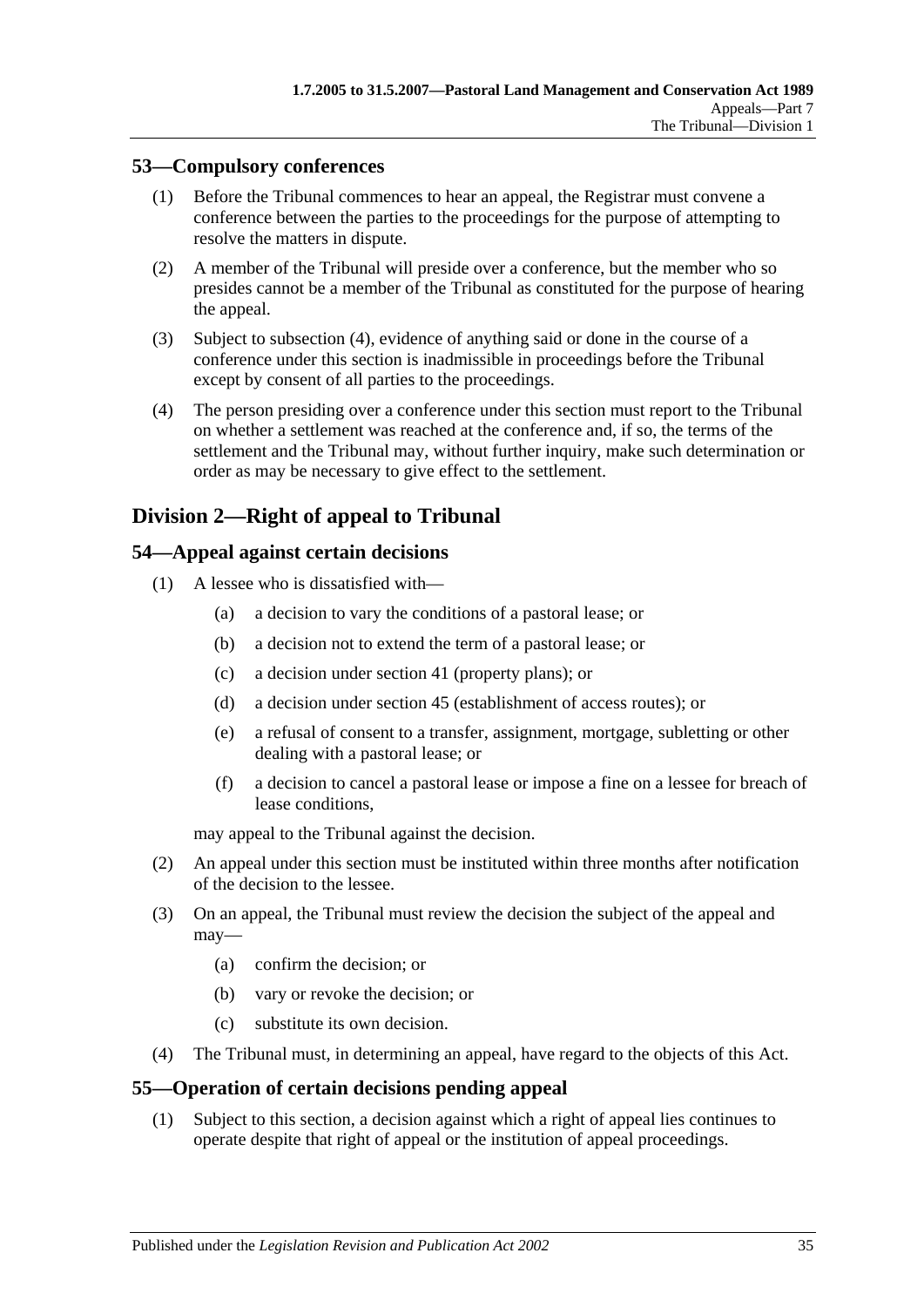- (2) A decision to cancel a pastoral lease or to impose a fine on a lessee for breach of lease conditions cannot be implemented or enforced until the period for instituting an appeal has elapsed or, if an appeal has been instituted, the appeal has been determined or withdrawn.
- (3) The operation of a decision against which an appeal has been instituted may, on the application of the lessee, be suspended by the Tribunal pending the determination of the appeal.

# <span id="page-35-0"></span>**Division 3—Review of valuation and right of appeal to Land and Valuation Court**

# <span id="page-35-4"></span><span id="page-35-1"></span>**56—Right of review or appeal**

- <span id="page-35-5"></span>(1) A lessee who is dissatisfied with a determination by the Valuer-General of the annual rent for his or her pastoral lease may, within 3 months of receiving a copy of the notice of determination—
	- (a) apply to the Valuer-General for review of the determination; or
	- (b) appeal to the Land and Valuation Court against the determination.
- (1a) The Valuer-General must, on the written request of a lessee who is dissatisfied with a determination of annual rent, endeavour to resolve the matter informally by conferring with the lessee, whether or not the lessee has lodged an application for review under [subsection](#page-35-4)  $(1)$ .
- <span id="page-35-6"></span>(2) An application under [subsection](#page-35-5) (1)(a) must be made, and will be dealt with, in accordance with the *[Valuation of Land Act](http://www.legislation.sa.gov.au/index.aspx?action=legref&type=act&legtitle=Valuation%20of%20Land%20Act%201971) 1971*, as if it were an application for review of a valuation under that Act.
- (3) If a lessee or the Valuer-General is dissatisfied with the decision of a land valuer on a review under [subsection](#page-35-6) (2), he or she may, within one month of receiving notification of the decision, appeal to the Land and Valuation Court against the decision.
- (4) An appeal under this section must be instituted in accordance with rules of court.
- (5) On an appeal under this section, the Land and Valuation Court must review the determination or decision the subject of the appeal and may—
	- (a) confirm the determination or decision; or
	- (b) vary or revoke the determination or decision; or
	- (c) substitute its own determination or decision,

and may make such orders in relation to incidental or ancillary matters as it thinks fit.

# <span id="page-35-2"></span>**Part 8—Miscellaneous**

# <span id="page-35-7"></span><span id="page-35-3"></span>**57—Misuse of pastoral land**

- (1) A person who, without lawful authority or excuse—
	- (a) occupies pastoral land; or
	- (b) brings animals onto pastoral land or causes or permits animals (for which the person is responsible) to enter or remain on pastoral land; or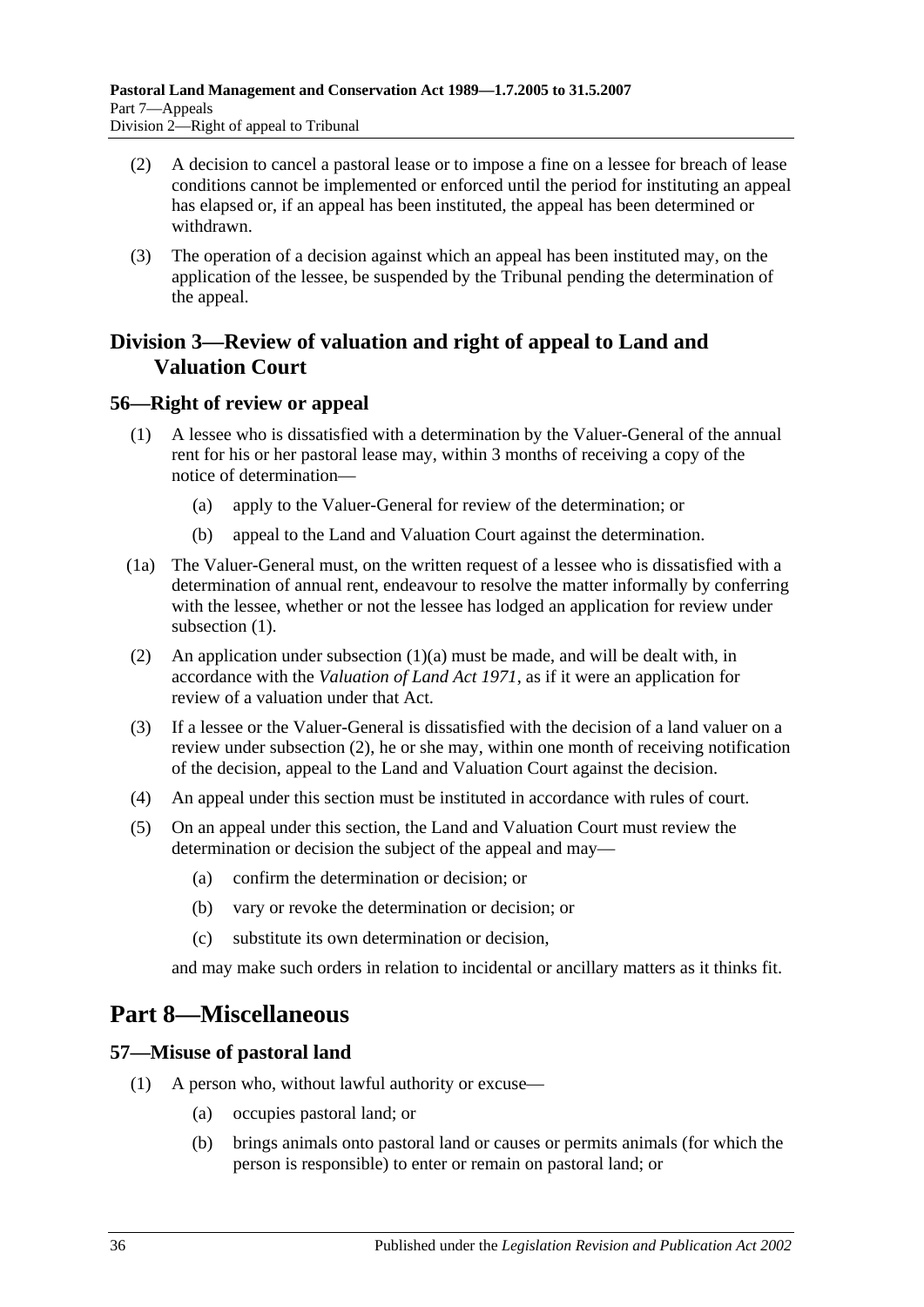- (c) damages or interferes with pastoral land, or anything on pastoral land; or
- (d) cuts down, lops branches from or otherwise damages any living tree or bush on pastoral land; or
- (e) pollutes any water on the land, whether stored or a natural source of water; or
- (f) deposits litter or abandons any goods on pastoral land; or
- (g) erects or places any structure on pastoral land; or
- (h) hunts or shoots on pastoral land,

is guilty of an offence.

Maximum penalty: \$10 000.

Expiation fee: \$315.

(2) In proceedings for an offence against [subsection](#page-35-7) (1), the onus of proving lawful authority or excuse lies on the defendant.

### <span id="page-36-3"></span><span id="page-36-0"></span>**58—Notice to be given of cattle muster**

- (1) Subject to [subsection](#page-36-2) (2), a person must not muster cattle on pastoral land outside the dog fence unless at least 14 but not more than 28 days notice in writing of the proposed muster has been given to the occupiers of adjacent land.
- <span id="page-36-2"></span>(2) [Subsection](#page-36-3) (1) does not require notice to be given to a particular occupier of adjacent land if an agreement, approved by the Board, for the giving of some other form or period of notice exists between the person proposing to muster and that occupier. Maximum penalty: \$1 250.

### <span id="page-36-5"></span><span id="page-36-1"></span>**59—Right to take water**

- (1) A person exercising a right of access to or through pastoral land pursuant to this Act—
	- (a) may take water from any natural source or storage point on the land, but only so much as is sufficient for his or her personal or domestic needs; and
	- (b) in the case of a person travelling with stock, may permit the stock access to water on the land, subject to compliance with such directions as the lessee may give.
- <span id="page-36-4"></span>(2) The holder of a mining tenement over pastoral land may, with the approval of the Board, take reasonable quantities of water from any natural source or storage point on the land for mining, personal or domestic purposes, but not so as to deprive the lessee of the water necessary for all of the lessee's purposes.
- (3) A person who takes water pursuant to [subsection](#page-36-4) (2) is liable to pay compensation to the lessee in accordance with the regulations.
- (4) [Subsections](#page-36-5) (1) and [\(2\)](#page-36-4) do not entitle a person to take water from a domestic rainwater tank.
- (5) This section is subject to the *[Natural Resources Management Act](http://www.legislation.sa.gov.au/index.aspx?action=legref&type=act&legtitle=Natural%20Resources%20Management%20Act%202004) 2004*.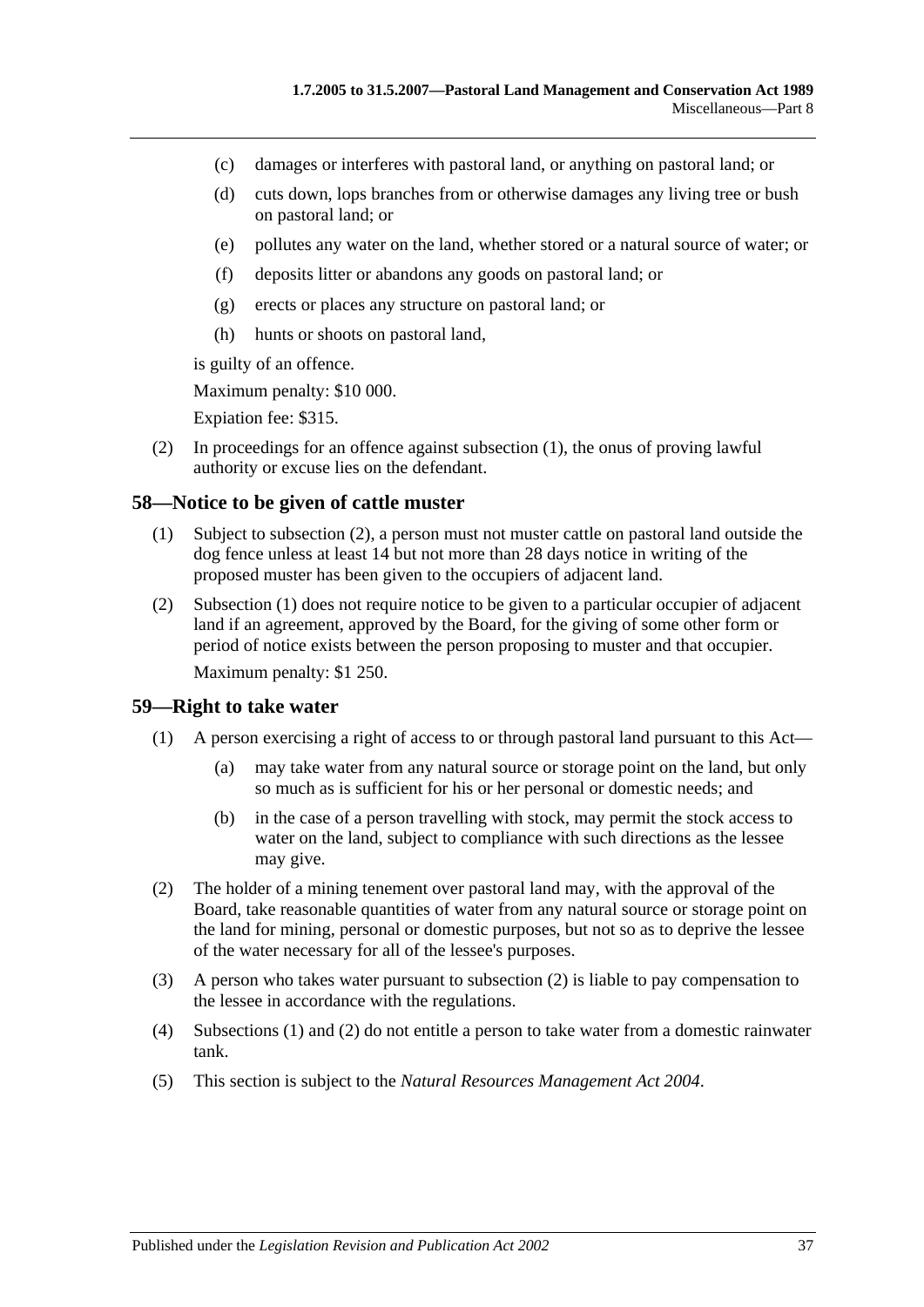### <span id="page-37-2"></span><span id="page-37-0"></span>**60—Policing powers**

- (1) An authorised officer may—
	- (a) require any person who is on pastoral land without lawful authority or excuse to leave the land;
	- (b) require any person reasonably suspected of having committed an offence in relation to pastoral land to state his or her name and address;
	- (c) arrest any person on pastoral land who is reasonably suspected of having committed an offence in relation to pastoral land.
- (2) A person who fails to comply with a requirement under [subsection](#page-37-2) (1) is guilty of an offence.

Maximum penalty: \$2 500.

(3) A person arrested under this section must be taken as soon as practicable to the nearest police station.

### <span id="page-37-3"></span><span id="page-37-1"></span>**61—Powers of entry etc**

- (1) Subject to this section, an authorised officer, a member of the Board, the Minister or any other person authorised by the Minister for the purpose may, at any reasonable time, exercise any of the following powers in relation to pastoral land:
	- (a) enter the land;
	- (b) carry out an inspection of the land;
	- (c) take samples from the land;
	- (d) take photographs;
	- (e) carry out work authorised by the Board pursuant to this Act on the land.
- (2) A person cannot exercise powers under [subsection](#page-37-3) (1) unless reasonable notice has been given to the lessee, orally or in writing, but no such notice need be given in the following circumstances:
	- (a) where it is not practicable to do so; or
	- (b) where the person believes on reasonable grounds that an offence has been, is being or is about to be committed on the land, or that a breach of the conditions of the pastoral lease has occurred or is occurring.
- (3) An authorised officer or person may seize any animals found trespassing on pastoral land.
- (4) Any such animals will be impounded, sold or destroyed in accordance with policies determined by the Minister.
- (5) A person exercising powers under this section may be accompanied by such assistants as are reasonably necessary in the circumstances.
- (6) An authorised officer or other person must at the request of the lessee, or an agent of the lessee, produce for the inspection of that person a certificate or other proof of his or her authority to exercise the powers conferred by this section.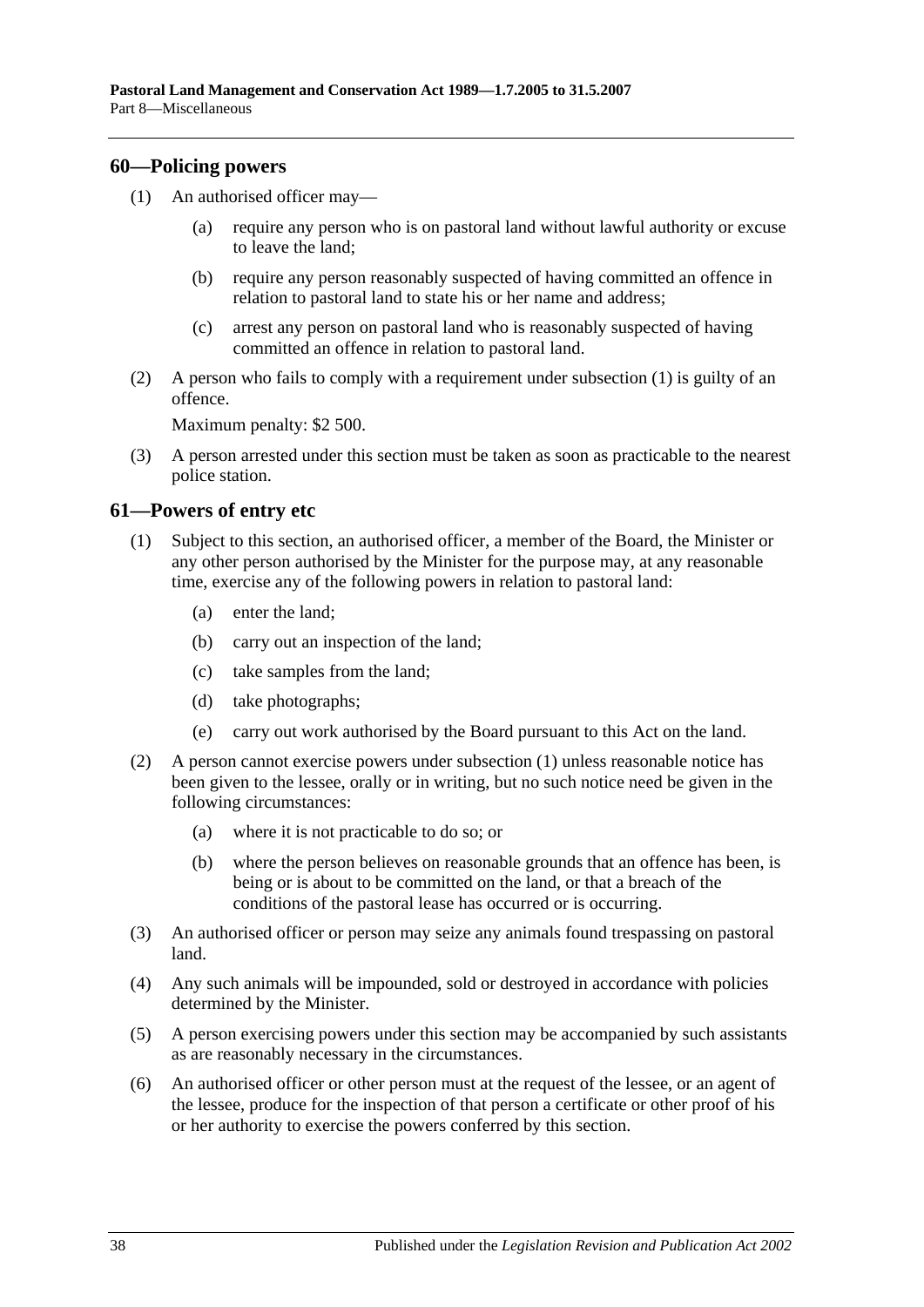# <span id="page-38-0"></span>**62—Act does not derogate from Mining Act, Opal Mining Act or Petroleum Act**

Nothing in this Act derogates from the operation of the *[Mining Act](http://www.legislation.sa.gov.au/index.aspx?action=legref&type=act&legtitle=Mining%20Act%201971) 1971*, the *[Opal](http://www.legislation.sa.gov.au/index.aspx?action=legref&type=act&legtitle=Opal%20Mining%20Act%201995)  [Mining Act](http://www.legislation.sa.gov.au/index.aspx?action=legref&type=act&legtitle=Opal%20Mining%20Act%201995) 1995* or the *[Petroleum Act](http://www.legislation.sa.gov.au/index.aspx?action=legref&type=act&legtitle=Petroleum%20Act%202000) 2000* or of a tenement granted under any of those Acts.

# <span id="page-38-1"></span>**63—Offence of hindering or obstructing person exercising powers under this Act**

(1) A person who intentionally hinders or obstructs a person acting in the exercise of powers conferred by this Act is guilty of an offence.

Maximum penalty: \$2 500.

Expiation fee: \$210.

(2) A person who addresses offensive language to a person acting in the exercise of powers conferred by this Act is guilty of an offence.

Maximum penalty: \$2 500.

Expiation fee: \$210.

(3) A person who assaults a person acting in the exercise of powers conferred by this Act is guilty of an offence.

Maximum penalty: \$2 500 or imprisonment for 6 months.

# <span id="page-38-5"></span><span id="page-38-2"></span>**64—Protection from personal liability**

- (1) A person engaged in the administration of this Act incurs no liability for an honest act or omission in the exercise or discharge, or purported exercise or discharge, of a power, function or duty under this Act.
- (2) A liability that would, but for [subsection](#page-38-5) (1), lie against the person, lies instead against the Crown.

# <span id="page-38-3"></span>**65—Duty of Registrar-General**

- (1) The Registrar-General will—
	- (a) issue such pastoral leases; or
	- (b) cancel such pastoral leases; or
	- (c) make such endorsements on pastoral leases or other instruments,

as may be necessary or expedient for the purposes of the administration of this Act.

(2) The reference in this section to the issuing of a pastoral lease extends to any process (including an electronic process) under which a pastoral lease is brought into existence.

## <span id="page-38-4"></span>**66—Certain debts are charges over leases**

Where pursuant to this Act the Board may recover from a lessee the costs incurred by the Board in taking action under this Act, the amount from time to time due and payable by the lessee is a charge over the pastoral lease, ranking in priority before all other charges or mortgages (other than a charge or mortgage in favour of the Crown or a Crown instrumentality).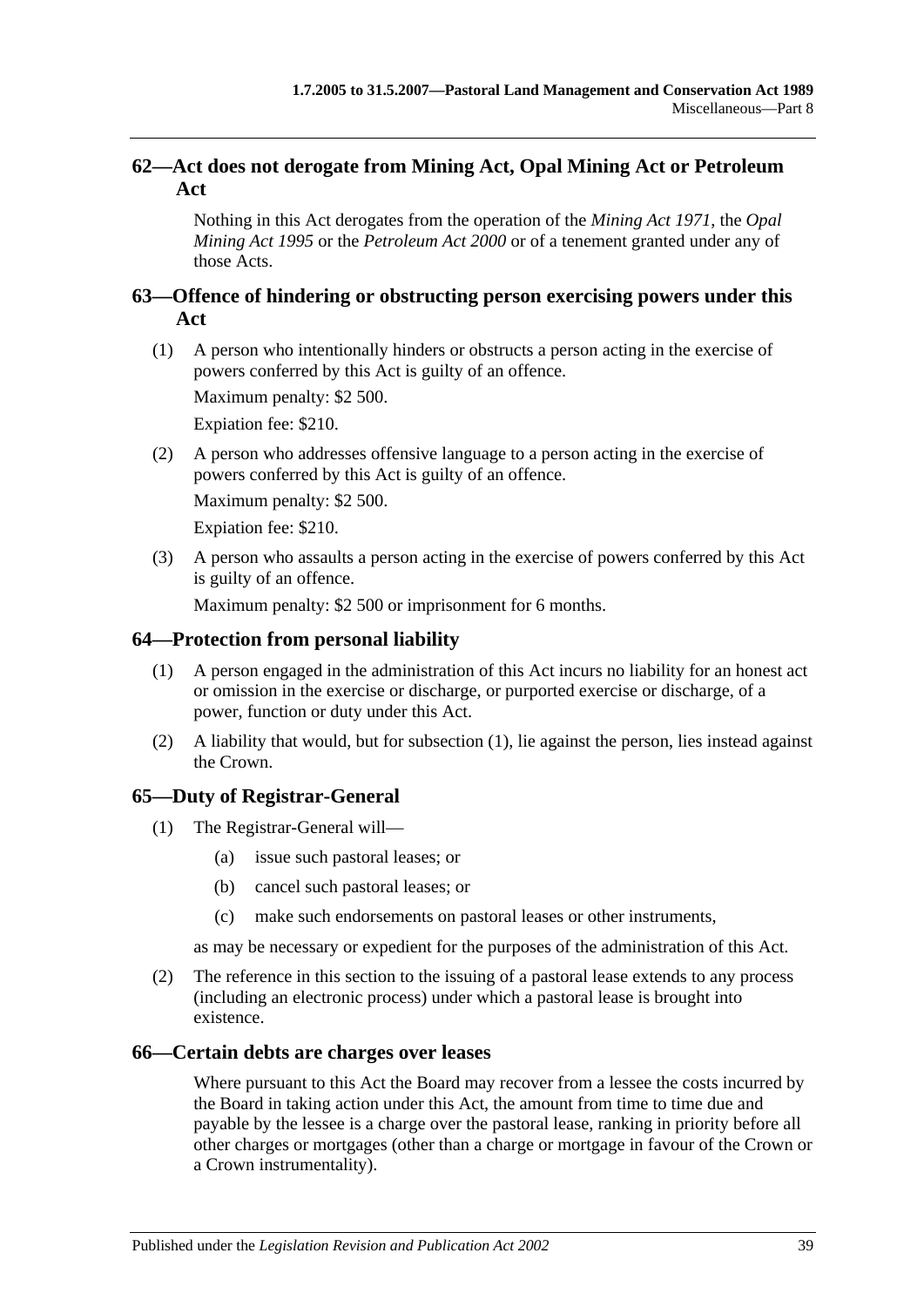### <span id="page-39-0"></span>**67—Service of notices**

A written notice required or authorised by this Act to be given to a person may be given as follows:

- (a) by personal service on the person or an agent of the person;
- (b) by leaving it for the person at his or her place of residence or business with someone apparently over the age of 16 years;
- (c) by serving it by post on the person or an agent of the person;
- (d) if the whereabouts of the person is unknown—by affixing it in a prominent position on the land to which it relates, or publishing a copy of it in a newspaper circulating generally throughout the State.

### <span id="page-39-1"></span>**68—Evidentiary provision**

In any proceedings—

- (a) a certificate apparently signed by the Minister or the Chief Executive of the Department responsible to the Minister for the administration of this Act that specified land is or is not—
	- (i) pastoral land; or
	- (ii) a public access route; or
	- (iii) a stock route; or
	- (iv) a reference area,

will be accepted, in the absence of proof to the contrary, as proof of the matter certified;

- (b) a map or plan apparently signed by or on behalf of the Surveyor-General will be accepted, in the absence of proof to the contrary, as an accurate map or plan of the land to which it relates;
- (c) a certificate of value apparently signed by or on behalf of the Valuer-General will be accepted, in the absence of proof to the contrary, as proof of the value of the pastoral lease to which it relates as at the date of the certificate;
- (d) a certificate as to a delegation apparently signed by a body or person who has a power of delegation under this Act will be accepted, in the absence of proof to the contrary, as proof of the delegation;
- (e) a document appearing to be a copy of an order of the Tribunal and signed by the Registrar of the Tribunal will be accepted, in the absence of proof to the contrary, as a true copy of the order.

### <span id="page-39-2"></span>**69—General defence**

(2) In any proceedings for an offence against this Act it is a defence for the defendant to prove that, in the circumstances of the case, there was no failure on his or her part to take reasonable care to avoid commission of the offence.

### <span id="page-39-4"></span><span id="page-39-3"></span>**70—Regulations**

(1) The Governor may make such regulations as are contemplated by this Act or as are necessary or expedient for the purposes of this Act.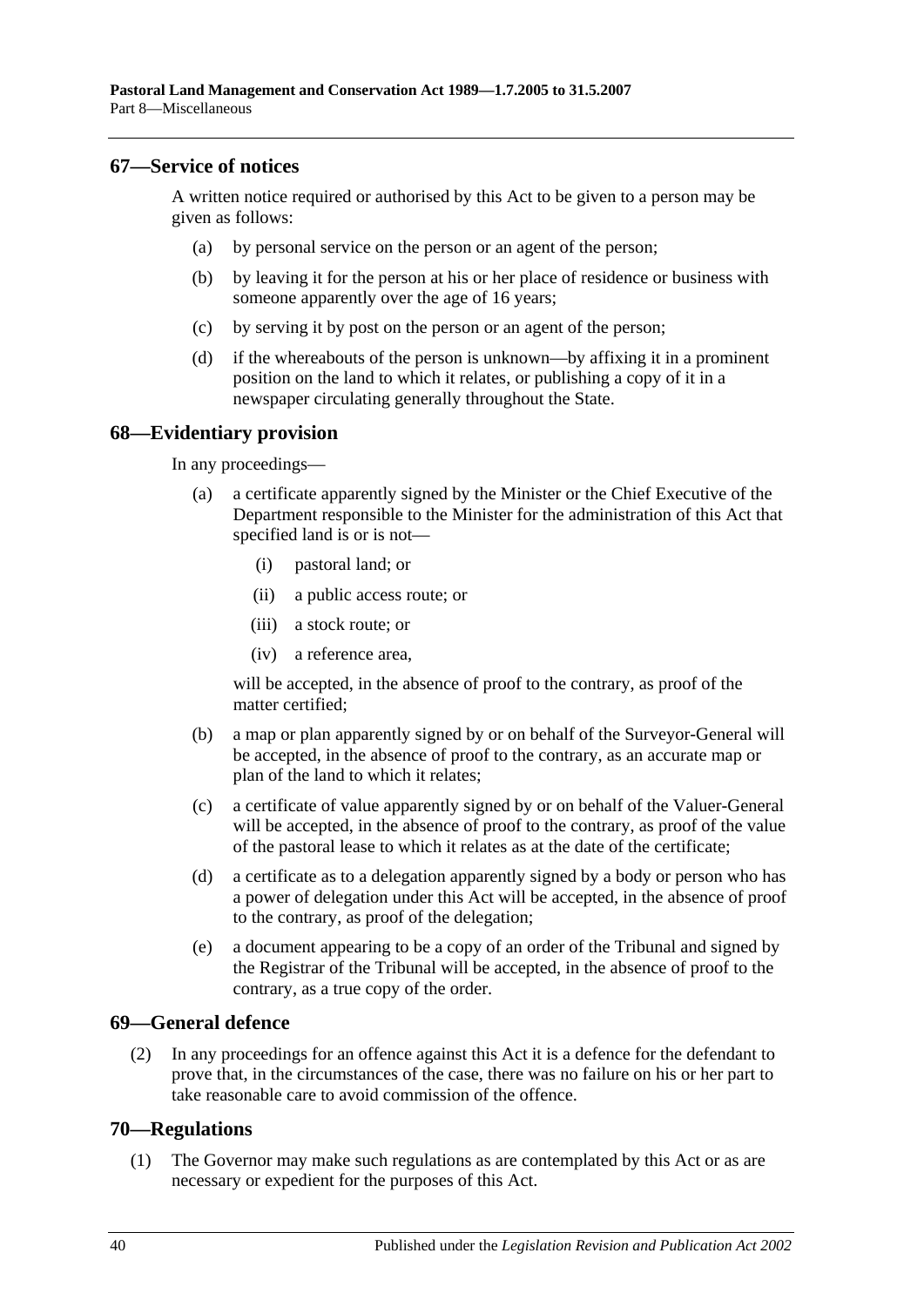- (2) Without limiting the generality of [subsection](#page-39-4) (1), those regulations may—
	- (a) prohibit, regulate or restrict a specified activity or a specified class of activity on pastoral land generally, or on a specified area of pastoral land, or on public access routes or stock routes generally, or on a specified route or specified part of a route;
	- (b) fix standard conditions or reservations for pastoral leases;
	- (c) prescribe fees and provide for their recovery or waiver by the Minister;
	- (d) prescribe fines, not exceeding \$1 250, for contravention of the regulations.

# <span id="page-40-0"></span>**Schedule—Transitional provisions**

- 4 A reference to *the Pastoral Board* in any Act or instrument will be taken (where the context admits) to be a reference to the Pastoral Board established under this Act.
- <span id="page-40-2"></span>5 (1) Subject to [clause](#page-40-1) 6, a lease in force under the repealed Act immediately prior to the commencement of this Act becomes, on that commencement, and continues in force as, a pastoral lease under this Act with a term of 42 years running from that commencement.
	- (2) The conditions (including covenants) and reservations of such a lease are not affected by its conversion to a pastoral lease pursuant to subclause (1), with the following exceptions:
		- (a) rent is payable in accordance with this Act;
		- (b) no species of animal other than sheep or beef cattle can be pastured on the land as part of the commercial enterprise under the lease without the prior approval of the Board;
		- (c) the reservations relating to aboriginal persons and access to the land will be taken to have been revoked.
	- (3) Despite [sections](#page-15-0) 25 and [26](#page-17-0) of the Act—
		- (a) the question of the first extension of the term of a pastoral lease to which this clause applies and the variation (if at all) of its land management conditions must be dealt with, in accordance with those sections, no later than 31 December 2000; and
		- (b) any such extension must be for such period as will bring the balance of the term of the lease to 42 years.
- <span id="page-40-1"></span>6 (1) [Clause](#page-40-2) 5 does not apply to a lease in force under the repealed Act if—
	- (a) the Governor has determined that the land subject to the lease should be set aside or used for some other more appropriate purpose; or
	- (b) the Minister is satisfied that the land subject to the lease is no longer suitable for pastoral purposes,

and written notice has been given by the Minister to the lessee proposing resumption of the land or offering some other form of tenure of the land.

(2) An offer of alternative tenure, if not accepted by the lessee, lapses two years after it is made.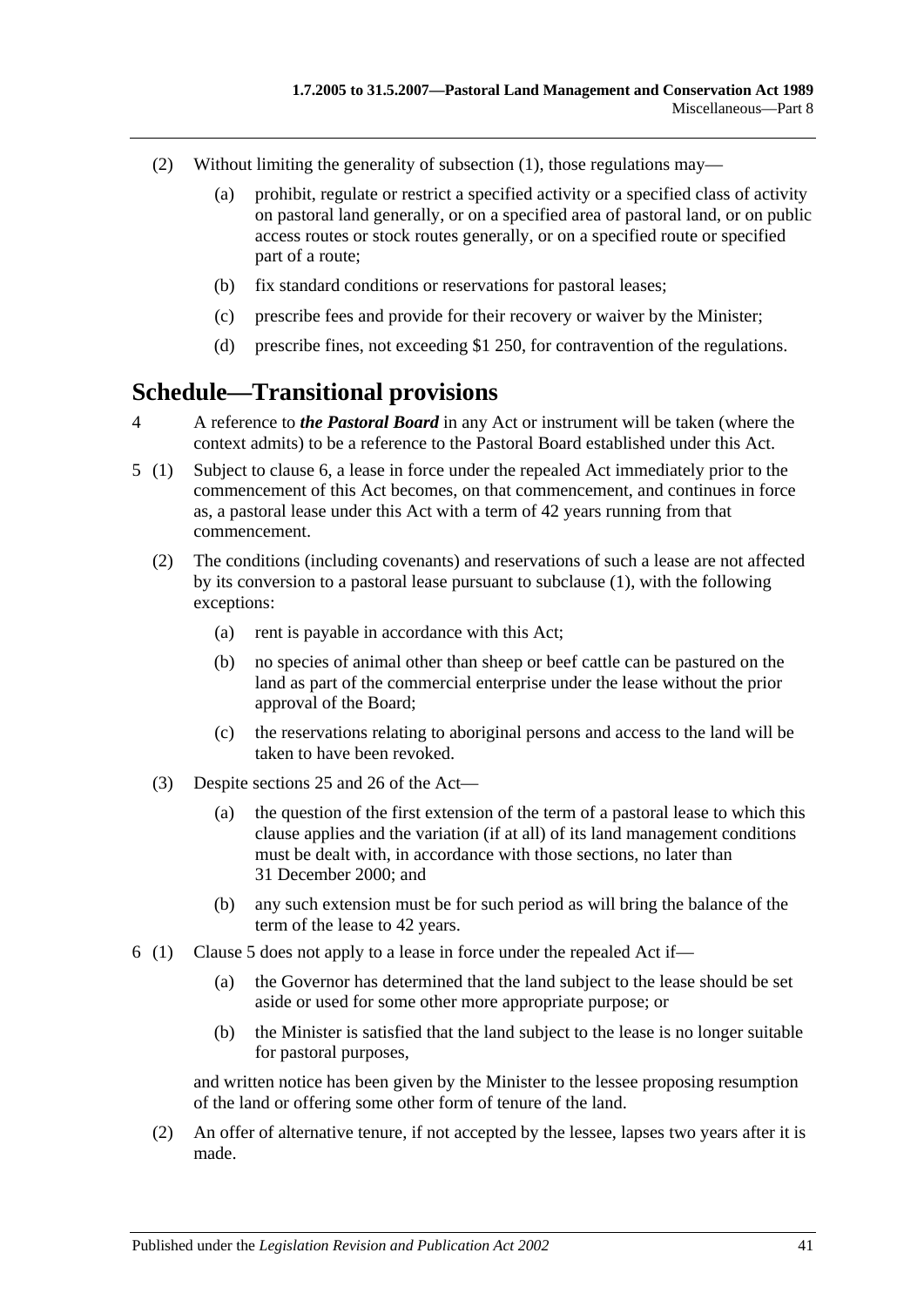- (3) The following provisions apply in relation to a lease referred to in subclause (1):
	- (a) the lease continues in force despite the repeal of the repealed Act and will, subject to this Act, continue in force until expiry of its term;
	- (b) this Act applies in relation to the lease as if it were a pastoral lease under this Act, but—
		- (i) the term of the lease cannot be extended; and
		- (ii) the conditions of the lease cannot (except by agreement with the lessee) be varied by the Board;
	- (c) rent is payable in accordance with this Act;
	- (d) the reservations in the lease relating to aboriginal persons and access to the land will be taken to have been revoked.
- (4) On expiry of a lease to which this clause applies—
	- (a) the lessee is entitled to compensation;
	- (b) compensation will be based on the market value of the lease as if the lessee were the holder of a pastoral lease; and
	- (c) the amount of the compensation will be determined by agreement between the Minister and the lessee or, in default of agreement, by the Land and Valuation Court.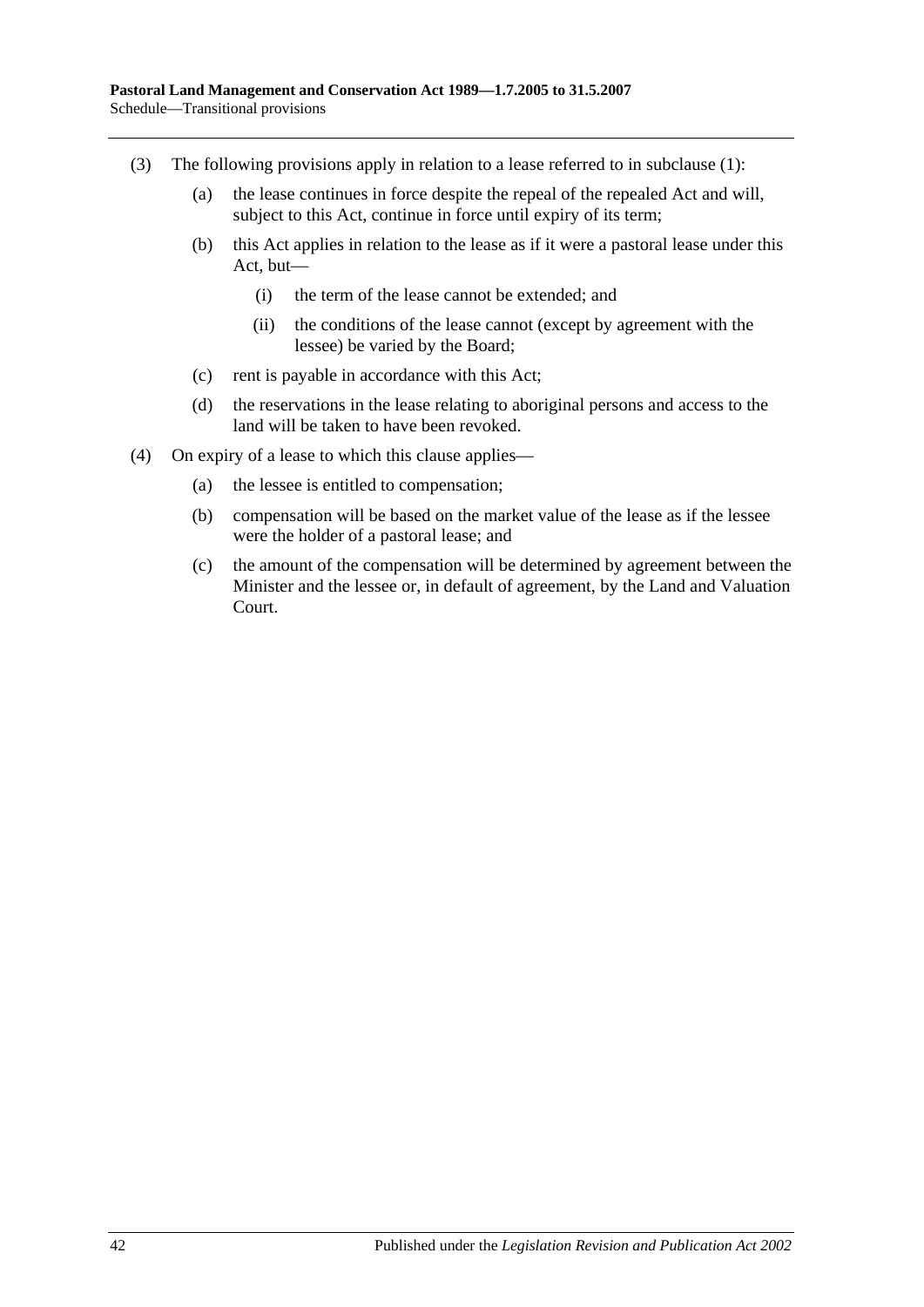# <span id="page-42-0"></span>**Legislative history**

# **Notes**

- Amendments of this version that are uncommenced are not incorporated into the text.
- Please note—References in the legislation to other legislation or instruments or to titles of bodies or offices are not automatically updated as part of the program for the revision and publication of legislation and therefore may be obsolete.
- Earlier versions of this Act (historical versions) are listed at the end of the legislative history.
- For further information relating to the Act and subordinate legislation made under the Act see the Index of South Australian Statutes or www.legislation.sa.gov.au.

# **Legislation repealed by principal Act**

The *Pastoral Land Management and Conservation Act 1989* repealed the following:

*Pastoral Act 1936*

# **Principal Act and amendments**

New entries appear in bold.

| Year | N <sub>0</sub> | Title                                                                                             | Assent     | Commencement                                                     |
|------|----------------|---------------------------------------------------------------------------------------------------|------------|------------------------------------------------------------------|
| 1989 | 51             | Pastoral Land Management and<br><b>Conservation Act 1989</b>                                      | 7.9.1989   | 7.3.1990 except s $12(2)$ — $(8)$ —7.3.1996:<br>s <sub>2</sub>   |
| 1992 | 71             | <b>Statutes Amendment (Expiation of</b><br>Offences) Act 1992                                     | 19.11.1992 | Sch-1.3.1993 (Gazette 18.2.1993 p600)                            |
| 1996 | 9              | Pastoral Land Management and<br>Conservation (Board Membership)<br>Amendment Act 1996             | 4.4.1996   | 4.4.1996                                                         |
| 1997 | 35             | <b>Statutes Amendment (Water</b><br>Resources) Act 1997                                           | 19.6.1997  | Pt 5 (ss 22-24)-2.7.1997 (Gazette<br>26.6.1997 p3052)            |
| 1998 | 64             | Pastoral Land Management and<br>Conservation (Board Procedures,<br>Rent, etc.) Amendment Act 1998 | 10.9.1998  | 10.9.1998                                                        |
| 2003 | 44             | <b>Statute Law Revision Act 2003</b>                                                              | 23.10.2003 | Sch 1-24.11.2003 ( <i>Gazette 13.11.2003</i><br>p4048)           |
| 2004 | 34             | <b>Natural Resources Management Act 5.8.2004</b><br>2004                                          |            | Sch 4 (cll 30-36)-1.7.2005 (Gazette<br>30.6.2005 p2093)          |
| 2004 | 35             | Pastoral Land Management and<br>Conservation (Miscellaneous)<br>Amendment Act 2004                | 5.8.2004   | 9.9.2004 (Gazette 9.9.2004 p3610)                                |
| 2005 | <b>20</b>      | <b>Statutes Amendment (Environment</b><br>and Conservation Portfolio) Act 2005                    | 9.6.2005   | Pt 6 (ss 29 & 30) & Sch 5-23.6.2005<br>(Gazette 23.6.2005 p1901) |
| 2006 | 43             | <b>Statutes Amendment (Domestic</b><br>Partners) Act 2006                                         | 14.12.2006 | Pt 61 (s 164)-1.6.2007 (Gazette<br>26.4.2007 p1352)              |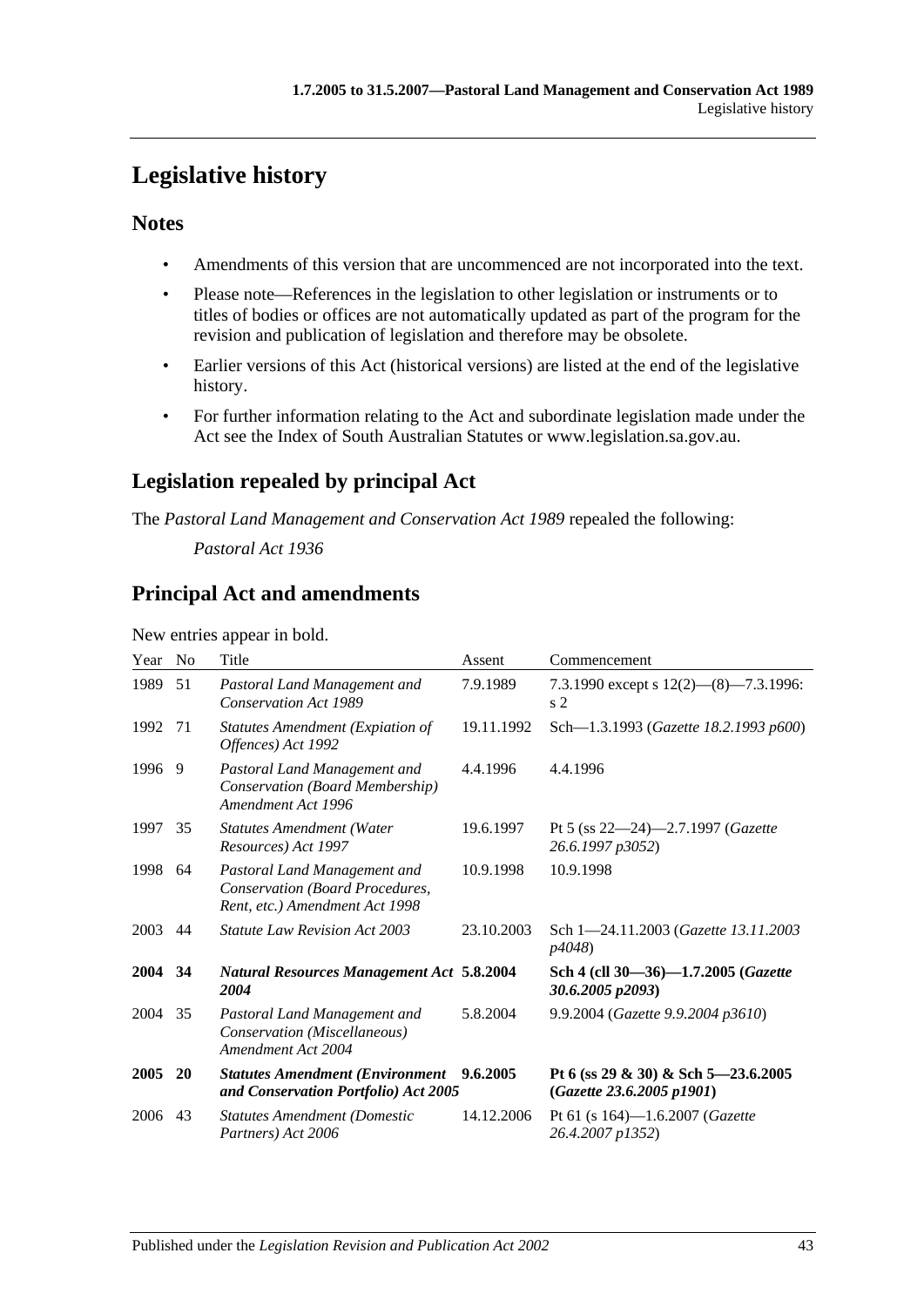# **Provisions amended**

New entries appear in bold.

Entries that relate to provisions that have been deleted appear in italics.

| Provision           | How varied                                         | Commencement |  |
|---------------------|----------------------------------------------------|--------------|--|
| Long title          | amended by 64/1998 s 8 (Sch)                       | 10.9.1998    |  |
| Pt1                 |                                                    |              |  |
| s <sub>2</sub>      | deleted by $64/1998 s 8 (Sch)$                     | 10.9.1998    |  |
| s 3                 |                                                    |              |  |
| $s \; 3(1)$         | s 3 redesignated as s $3(1)$ by $35/2004$ s $4(4)$ | 9.9.2004     |  |
| Aborigine           | deleted by $35/2004 s 4(1)$                        | 9.9.2004     |  |
| Aboriginal person   | inserted by $35/2004$ s 4(1)                       | 9.9.2004     |  |
|                     | authorised officer amended by 20/2005 Sch 5        | 23.6.2005    |  |
| <b>ILUA</b>         | inserted by $35/2004$ s $4(2)$                     | 9.9.2004     |  |
| the Minister        | deleted by $64/1998 s 8 (Sch)$                     | 10.9.1998    |  |
| native title group  | inserted by $35/2004$ s 4(3)                       | 9.9.2004     |  |
| unimproved value    | inserted by 64/1998 s 2                            | 10.9.1998    |  |
| s(2)                | inserted by $35/2004$ s 4(4)                       | 9.9.2004     |  |
| Pt 2                |                                                    |              |  |
| s <sub>4</sub>      | amended by 35/2004 s 5                             | 9.9.2004     |  |
| s <sub>5</sub>      | amended by 35/2004 s 6                             | 9.9.2004     |  |
|                     | amended by 34/2004 Sch 4 cl 30                     | 1.7.2005     |  |
| s 6                 | deleted by 35/2004 s 7                             | 9.9.2004     |  |
| s <sub>8</sub>      | amended by $64/1998$ s $8$ (Sch)                   | 10.9.1998    |  |
| s <sub>9</sub>      |                                                    |              |  |
| s(2)                | amended by 20/2005 s 29                            | 23.6.2005    |  |
| Pt 3                |                                                    |              |  |
| s 12                |                                                    |              |  |
| s 12(2)             | amended by $9/1996$ s $2(a)$ —(d)                  | 4.4.1996     |  |
|                     | amended by 64/1998 s 8 (Sch)                       | 10.9.1998    |  |
| s 12(6)             | amended by $9/1996$ s $2(e)$                       | 4.4.1996     |  |
| s 12(7)             | amended by $9/1996$ s $2(f)$                       | 4.4.1996     |  |
| s <sub>15</sub>     |                                                    |              |  |
| s 15(2)             | amended by 64/1998 s 8 (Sch)                       | 10.9.1998    |  |
| s 15(4)             | substituted by $64/1998$ s $3(a)$                  | 10.9.1998    |  |
| s $15(5a)$ - $(5c)$ | inserted by $64/1998$ s $3(b)$                     | 10.9.1998    |  |
| s 16                |                                                    |              |  |
| s 16(3)             | amended by 64/1998 s 8 (Sch)                       | 10.9.1998    |  |
| s16(5)              | amended by 64/1998 s 8 (Sch)                       | 10.9.1998    |  |
| s <sub>17</sub>     |                                                    |              |  |
| s 17(2)             | amended by 20/2005 s 30                            | 23.6.2005    |  |
| s 18A               | inserted by 64/1998 s 4                            | 10.9.1998    |  |

Pt 4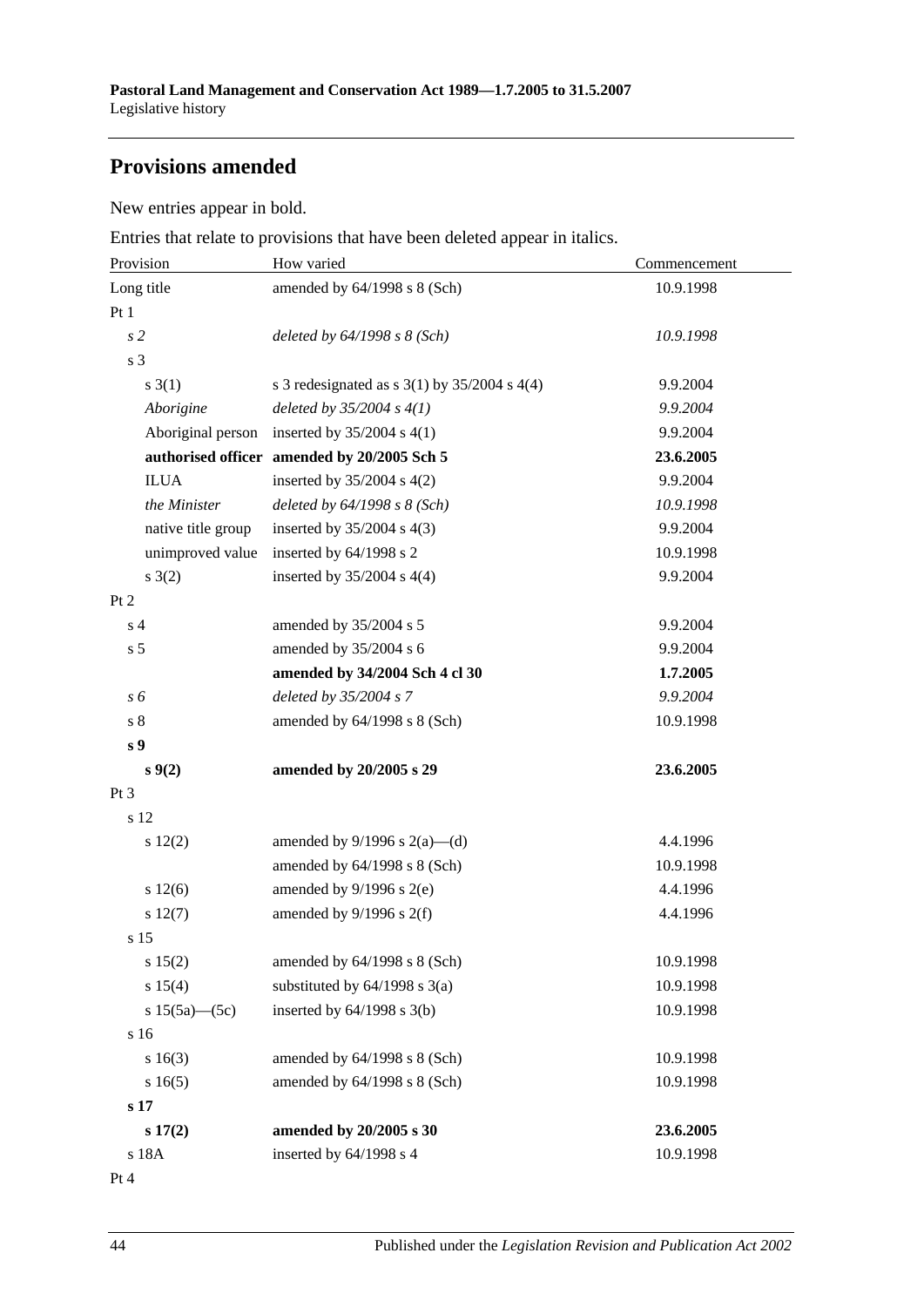| s 20                |                                                            |           |
|---------------------|------------------------------------------------------------|-----------|
| $s \, 20(1)$        | s 20 redesignated as s $20(1)$ by $35/2004$ s 8            | 9.9.2004  |
| $s\ 20(2)$          | inserted by 35/2004 s 8                                    | 9.9.2004  |
| s 22                |                                                            |           |
| $s\,22(1)$          | amended by $64/1998$ s $8$ (Sch)                           | 10.9.1998 |
|                     | amended by 35/2004 s 9(1), (2)                             | 9.9.2004  |
|                     | amended by 34/2004 Sch 4 cl 31(1)                          | 1.7.2005  |
|                     | $(a)(v)(E)$ and $(F)$ deleted by 34/2004 Sch 4<br>cl 31(2) | 1.7.2005  |
|                     | amended by 20/2005 Sch 5                                   | 23.6.2005 |
| $s\,22(1a)$         | inserted by $35/2004$ s $9(3)$                             | 9.9.2004  |
| $s\,22(5)$ —(7)     | inserted by $35/2004$ s $9(4)$                             | 9.9.2004  |
| s 23                | substituted by 64/1998 s 5                                 | 10.9.1998 |
| $s\,23(2)$          | amended by 34/2004 Sch 4 cl 32                             | 1.7.2005  |
| s <sub>25</sub>     | substituted by 35/2004 s 10                                | 9.9.2004  |
| ss 25A and 25B      | inserted by 35/2004 s 10                                   | 9.9.2004  |
| s 26                | substituted by 35/2004 s 10                                | 9.9.2004  |
| s 28                |                                                            |           |
| $s\,28(6)$          | amended by $64/1998$ s $8$ (Sch)                           | 10.9.1998 |
| s 31A               | inserted by 35/2004 s 11                                   | 9.9.2004  |
| s 37                |                                                            |           |
| $s \frac{37(5)}{2}$ | amended by $64/1998$ s $8$ (Sch)                           | 10.9.1998 |
| $Pt\,5$             |                                                            |           |
| s 41                |                                                            |           |
| $s\,41(9)$          | amended by 34/2004 Sch 4 cl 33(1)                          | 1.7.2005  |
| $s\ 41(9a)$         | inserted by 35/1997 s 22                                   | 2.7.1997  |
|                     | amended by 34/2004 Sch 4 cl 33(2)                          | 1.7.2005  |
| s 42                |                                                            |           |
| $s\ 42(1)$          | substituted by 35/2004 s 12                                | 9.9.2004  |
| s 43                |                                                            |           |
| $s\ 43(2a)$         | inserted by 35/1997 s 23                                   | 2.7.1997  |
|                     | amended by 34/2004 Sch 4 cl 34                             | 1.7.2005  |
| s 44                |                                                            |           |
| $s\,44(4)$          | amended by 64/1998 s 8 (Sch)                               | 10.9.1998 |
| Pt <sub>6</sub>     |                                                            |           |
| Pt 6 Div 1          |                                                            |           |
| s 45                |                                                            |           |
| $s\,45(5)$          | amended by 34/2004 Sch 4 cl 35                             | 1.7.2005  |
| $s\,45(10)$         | amended by 64/1998 s 8 (Sch)                               | 10.9.1998 |
| Pt 6 Div 2          |                                                            |           |
| s 46                |                                                            |           |
| s $46(3)$ and $(4)$ | amended by 64/1998 s 8 (Sch)                               | 10.9.1998 |
| Pt 6 Div 2A         | inserted by 35/2004 s 13                                   | 9.9.2004  |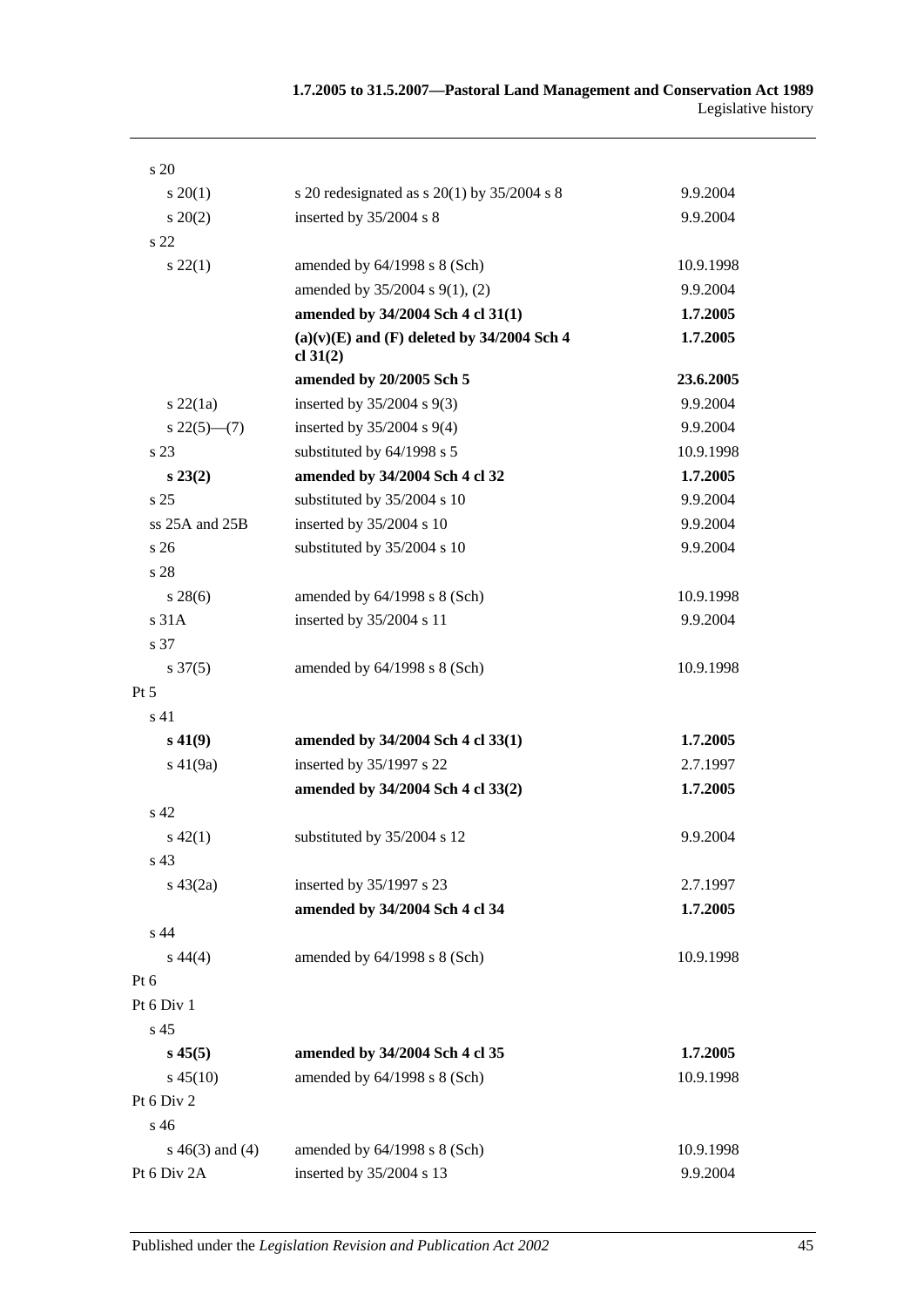#### Pt 6 Div 3

| s 47                |                                     |           |
|---------------------|-------------------------------------|-----------|
| $s\,47(1)$          | amended by 64/1998 s 8 (Sch)        | 10.9.1998 |
|                     | amended by 35/2004 s 14(1)          | 9.9.2004  |
| $s\,47(2)$          | amended by 35/2004 s 14(2)          | 9.9.2004  |
| $s\,47(3)$          | inserted by 35/2004 s 14(3)         | 9.9.2004  |
| s 48                |                                     |           |
| $s\ 48(2)$          | amended by 35/2004 s 15(1)          | 9.9.2004  |
| $s\ 48(2a)$         | inserted by 35/2004 s 15(2)         | 9.9.2004  |
| $s\ 48(8a)$         | inserted by 35/2004 s 15(3)         | 9.9.2004  |
| $s\ 48(10)$ (13)    | inserted by 35/2004 s 15(4)         | 9.9.2004  |
| ss 48A and 48B      | inserted by 35/2004 s 16            | 9.9.2004  |
| s 49                |                                     |           |
| $s\ 49(1)$ and (2)  | amended by 64/1998 s 8 (Sch)        | 10.9.1998 |
| Pt 7                |                                     |           |
| s <sub>52</sub>     |                                     |           |
| $s\,52(2)$          | amended by 64/1998 s 8 (Sch)        | 10.9.1998 |
| s 55                |                                     |           |
| s 55(1)             | amended by 64/1998 s 8 (Sch)        | 10.9.1998 |
| s 56                |                                     |           |
| s 56(1)             | substituted by $64/1998$ s $6(a)$   | 10.9.1998 |
| s 56(1a)            | inserted by $64/1998$ s $6(a)$      | 10.9.1998 |
| $s\,56(3)$          | amended by 64/1998 s 6(b)           | 10.9.1998 |
| s 56(5)             | amended by $64/1998$ s $6(c)$ , (d) | 10.9.1998 |
| Pt 8                |                                     |           |
| s 57                |                                     |           |
| s 57(1)             | amended by 71/1992 s 3(1) (Sch)     | 1.3.1993  |
|                     | amended by 64/1998 s 8 (Sch)        | 10.9.1998 |
| s 58                |                                     |           |
| s 58(2)             | amended by 64/1998 s 8 (Sch)        | 10.9.1998 |
| s 59                |                                     |           |
| s 59(5)             | inserted by 35/1997 s 24            | 2.7.1997  |
|                     | amended by 34/2004 Sch 4 cl 36      | 1.7.2005  |
| s 60                |                                     |           |
| $s \ 60(2)$         | amended by 64/1998 s 8 (Sch)        | 10.9.1998 |
| s <sub>62</sub>     | amended by $64/1998$ s $8$ (Sch)    | 10.9.1998 |
|                     | amended by 20/2005 Sch 5            | 23.6.2005 |
| s 63                |                                     |           |
| s $63(1)$ and $(2)$ | amended by 71/1992 s 3(1) (Sch)     | 1.3.1993  |
|                     | amended by 64/1998 s 8 (Sch)        | 10.9.1998 |
| $s \, 63(3)$        | amended by 64/1998 s 8 (Sch)        | 10.9.1998 |
| s 68                | amended by 64/1998 s 8 (Sch)        | 10.9.1998 |
|                     |                                     |           |